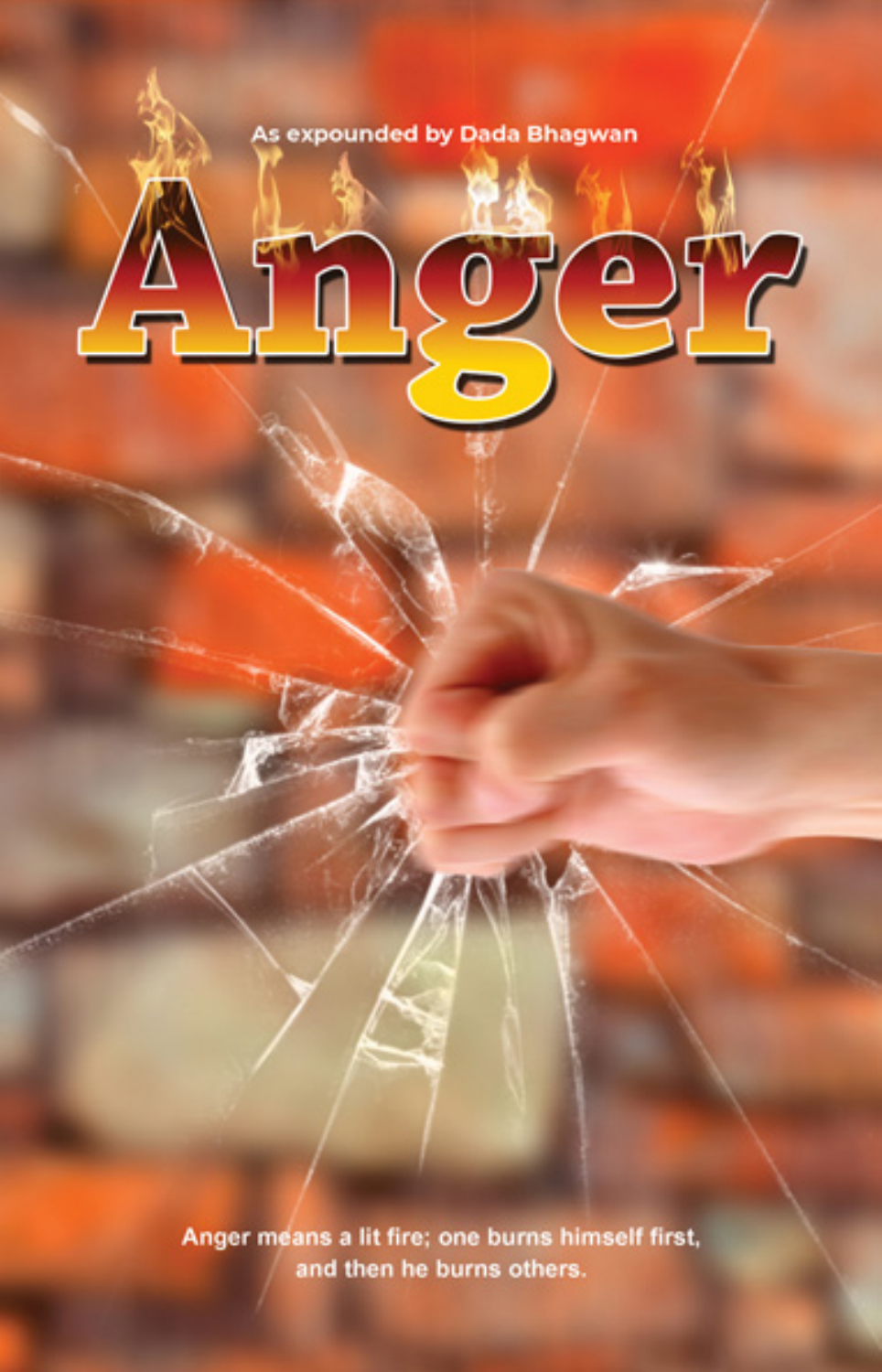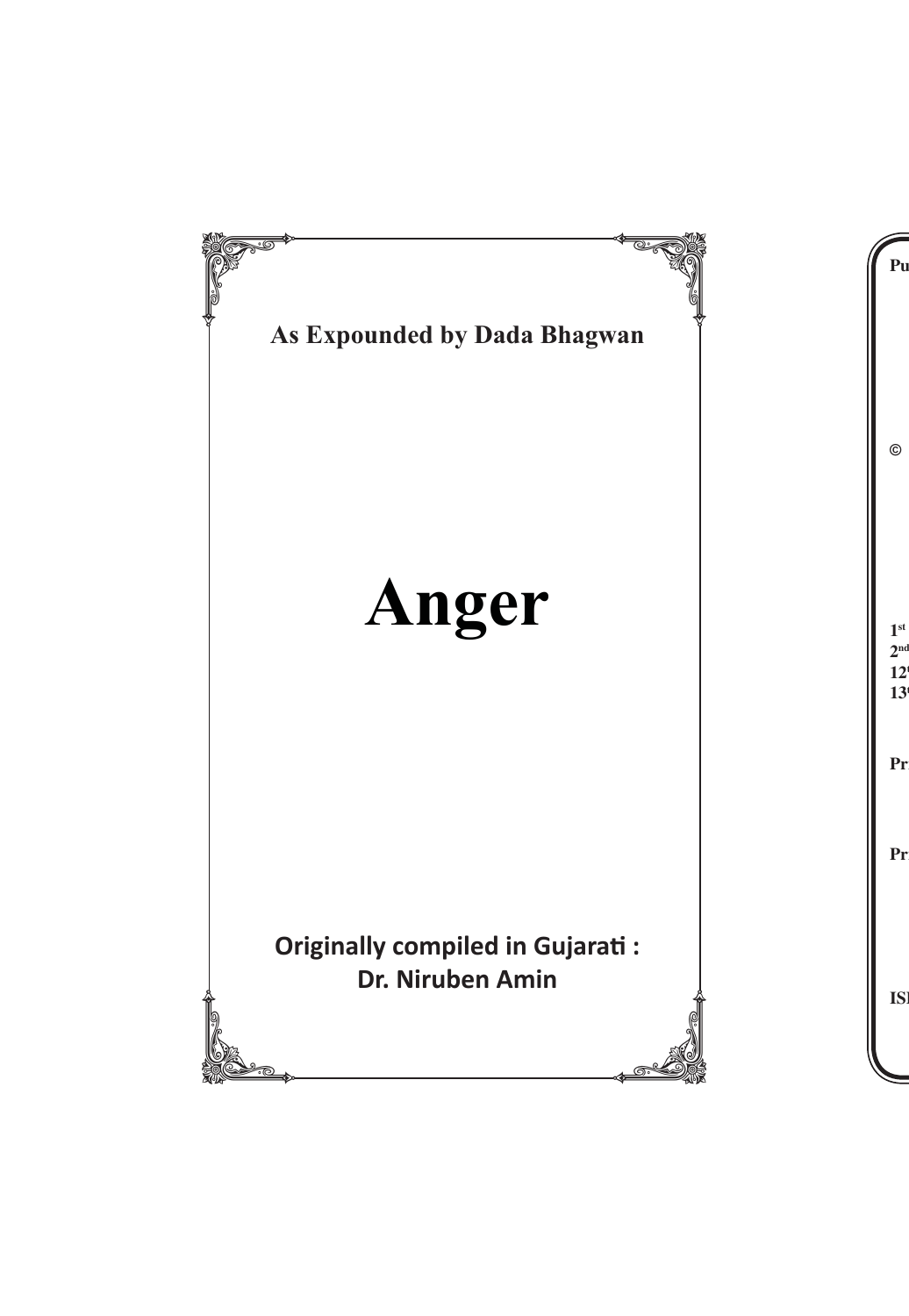| <b>Publisher</b>        |  | : Mr. Ajit C. Patel<br>Dada Bhagwan Vignan Foundation<br>1, Varun Apartment, 37, Shrimali Society,<br>Opp. Navrangpura Police Station,<br>Navrangpura, Ahmedabad: 380009.<br>Gujarat, India.<br>Tel.: +91 79 35002100, +91 9328661166-77                                                                                                                                                                                                                                                    |  |  |
|-------------------------|--|---------------------------------------------------------------------------------------------------------------------------------------------------------------------------------------------------------------------------------------------------------------------------------------------------------------------------------------------------------------------------------------------------------------------------------------------------------------------------------------------|--|--|
| ◎                       |  | <b>Dada Bhagwan Foundation</b><br>5, Mamta Park Society, B\h. Navgujarat College,<br>Usmanpura, Ahmedabad - 380014, Gujarat, India.<br>Email: info@dadabhaqwan.org Tel.: +91 9328661166-77<br>All Rights Reserved. No part of this publication may be shared, copied,<br>translated or reproduced in any form (including electronic storage or audio<br>recording) without written permission from the holder of the copyright.<br>This publication is licensed for your personal use only. |  |  |
| <sup>1st</sup> Edition  |  | : 3,000 copies,<br>January 2001                                                                                                                                                                                                                                                                                                                                                                                                                                                             |  |  |
| $2nd$ to                |  | $12th$ Edition : 43,100 copies,<br>March 2003 to February 2021<br>$13th$ Edition : 5,000 copies,<br>September 2021                                                                                                                                                                                                                                                                                                                                                                          |  |  |
| <b>Price</b>            |  | : Ultimate Humility & "I Do not Know Anything'<br>Rs. 20.00                                                                                                                                                                                                                                                                                                                                                                                                                                 |  |  |
| <b>Printer</b>          |  | : Amba Multiprint<br>B - 99, Electronics GIDC, K-6 Road,<br>Sector - 25, Gandhinagar-382044.<br>Gujarat, India.<br>Tel.: +91 79 35002142, +91 9328660055                                                                                                                                                                                                                                                                                                                                    |  |  |
|                         |  | ISBN/eISBN: 978-93-86289-01-8                                                                                                                                                                                                                                                                                                                                                                                                                                                               |  |  |
| <b>Printed in India</b> |  |                                                                                                                                                                                                                                                                                                                                                                                                                                                                                             |  |  |
|                         |  |                                                                                                                                                                                                                                                                                                                                                                                                                                                                                             |  |  |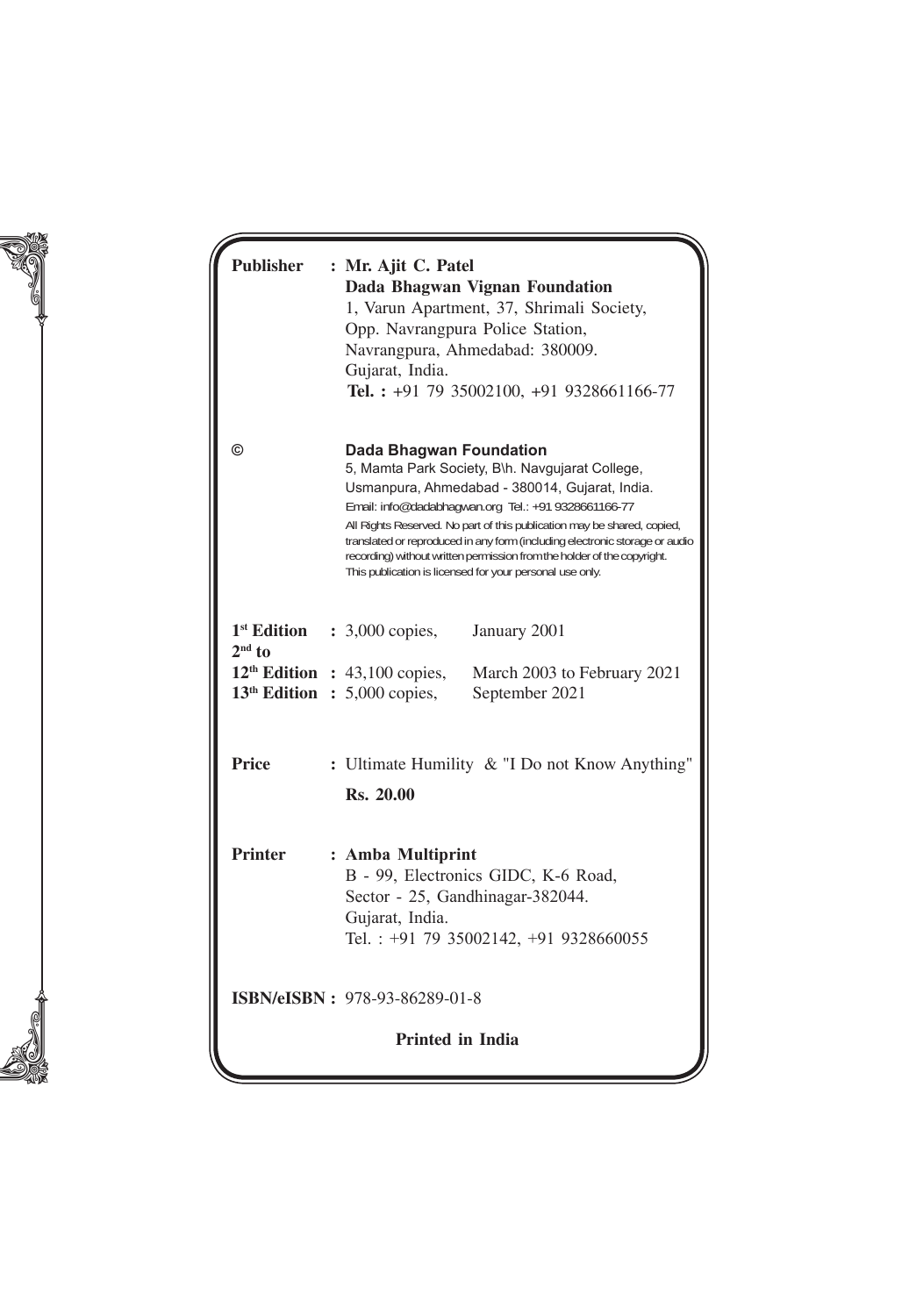### **Trimantra**

#### **The Three Mantras That Destroy All Obstacles in Life**

#### **Namo Vitaraagaya**

I bow to the Ones who are absolutely free from all attachment and abhorrence

#### **Namo Ar ihantanam**

I bow to the living Ones who have annihilated all internal enemies of anger, pride, deceit and greed

#### **Namo Siddhanam**

I bow to the Ones who have attained the state of total and final liberation

#### **Namo Aayariyanam**

I bow to the Self-realized masters who impart the Knowledge of the Self to others

#### **Namo Uvazzayanam**

I bow to the Ones who have received the Knowledge of the Self and are helping others attain the same

#### **Namo Loye Savva Sahunam**

I bow to the Ones, wherever they may be, who have received the Knowledge of the Self

#### **Eso Pancha Namukkaro**

These five salutations

#### **Savva Pavappanasano**

Destroy all demerit karma

#### **Mangalanam Cha Savvesim**

Of all that is auspicious

#### **ǁ1ǁ Padhamam Havai Mangalam**

This is the highest

#### **ǁ2ǁ Om Namo Bhagavate Vasudevaya**

**ǁ3ǁ**

I bow to the Ones who have attained the absolute Self in human form

#### **Om Namah Shivaya**

I bow to all human beings who have become instruments for the salvation of the world

#### **Jai Sat Chit Anand**

Awareness of the Eternal is Bliss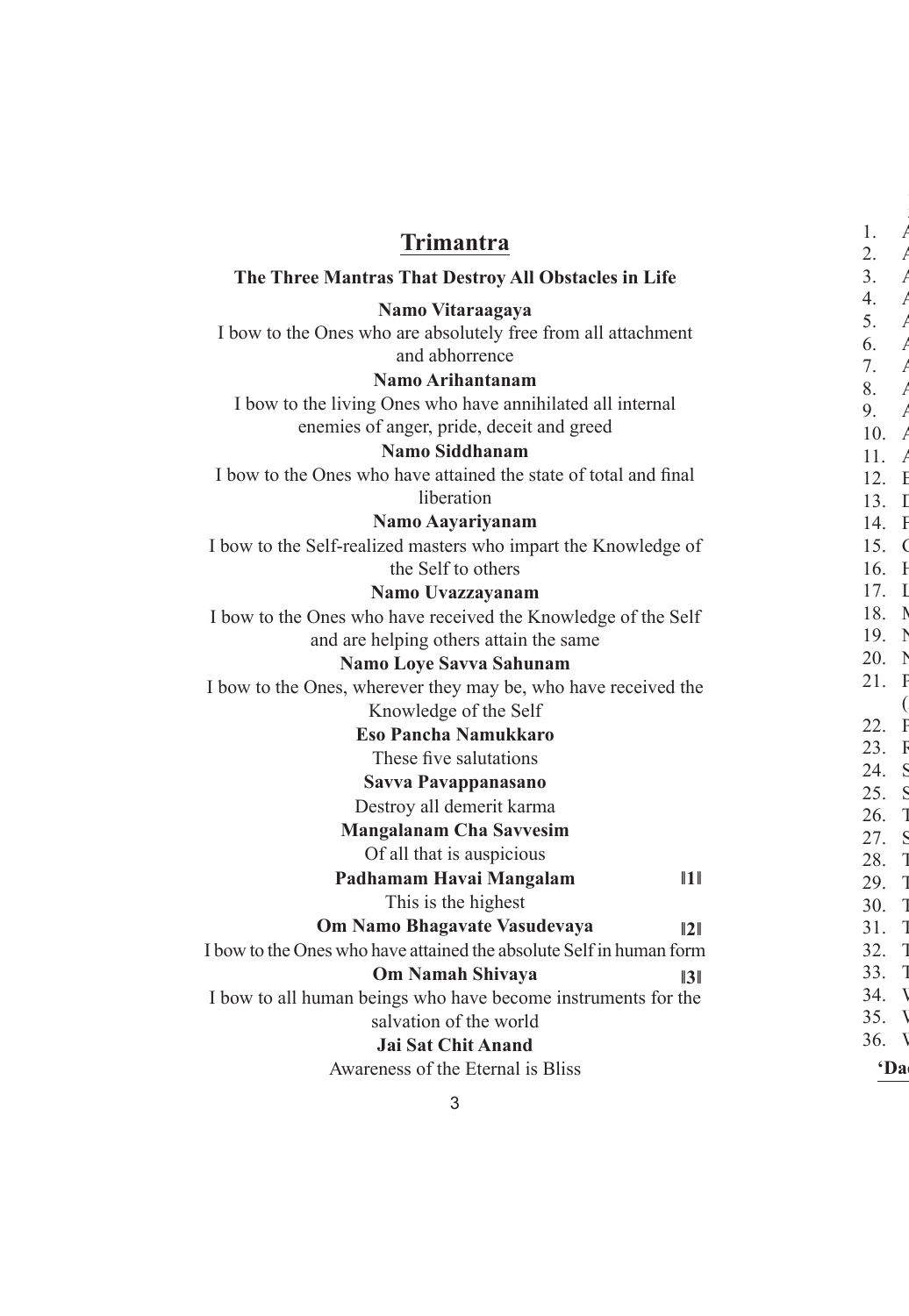## **Books of Akram Vignan of Dada Bhagwan**

- 1. Adjust Everywhere
- 2. Anger
- 3. Aptavani 1
- 4. Aptavani 2
- 5. Aptavani 4
- 6. Aptavani 5
- 7. Aptavani 6
- 8. Aptavani 8
- 9. Aptavani 9
- 10. Autobiography of Gnani Purush A.M.Patel
- 11. Avoid Clashes
- 12. Brahmacharya: Celibacy Attained With Understanding
- 13. Death: Before, During and After...
- 14. Flawless Vision
- 15. Generation Gap
- 16. Harmony in Marriage
- 17. Life Without Conflict
- 18. Money
- 19. Noble Use of Money
- 20. Non-Violence
- 21. Pratikraman: The Master Key That Resolves All Conflicts (Abridged & Big Volume)
- 22. Pure Love
- 23. Right Understanding to Help Others
- 24. Science of Karma
- 25. Science of Speech
- 26. The Current Living Tirthankara Shree Simandhar Swami
- 27. Simple and Effective Science for Self-Realization
- 28. The Essence of All Religion
- 29. The Fault Is of the Sufferer
- 30. The Guru and the Disciple
- 31. The Hidden Meaning of Truth and Untruth
- 32. The Practice of Humanity
- 33. Trimantra
- 34. Whatever Has Happened Is Justice
- 35. Who Am I?
- 36. Worries

#### **'Dadavani' Magazine is published every month in English**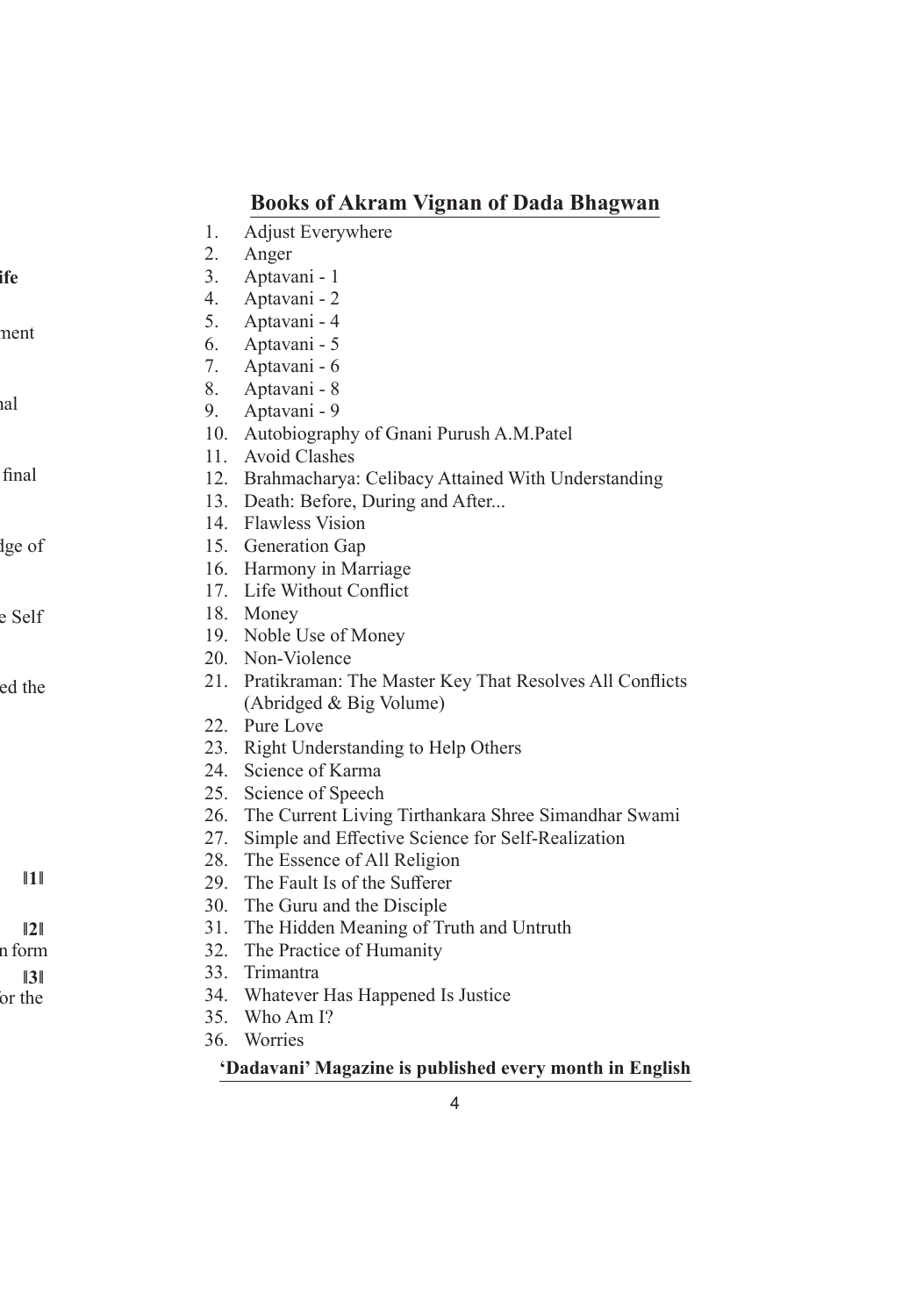#### **Who Is Dada Bhagwan?**

In June 1958, around 6 o'clock one evening, amidst the hustle and bustle of the Surat railway station while seated on a bench, 'Dada Bhagwan' manifested completely within the sacred bodily form of Ambalal Muljibhai Patel. Nature revealed a remarkable phenomenon of spirituality! In the span of an hour, the vision of the universe was unveiled to him! Complete clarity for all spiritual questions such as, 'Who are we? Who is God? Who runs the world? What is karma? What is liberation?' etc. was attained.

What He attained that evening, He imparted to others through his original Scientific experiment (*Gnan Vidhi*) in just two hours! This has been referred to as the *Akram* path. *Kram* means to climb up sequentially, step-by-step while *Akram* means step-less, a shortcut, the elevator path!

He, himself, would explain to others who Dada Bhagwan is by saying, "The one visible before you is not Dada Bhagwan. I am the *Gnani Purush* and the One who has manifested within is Dada Bhagwan who is the Lord of the fourteen worlds. He is also within you, and within everyone else too. He resides unmanifest within you, whereas here [within A. M. Patel], He has manifested completely! I, myself, am not God (*Bhagwan*); I also bow down to the Dada Bhagwan who has manifest within me."

#### $45.45.45.45.45$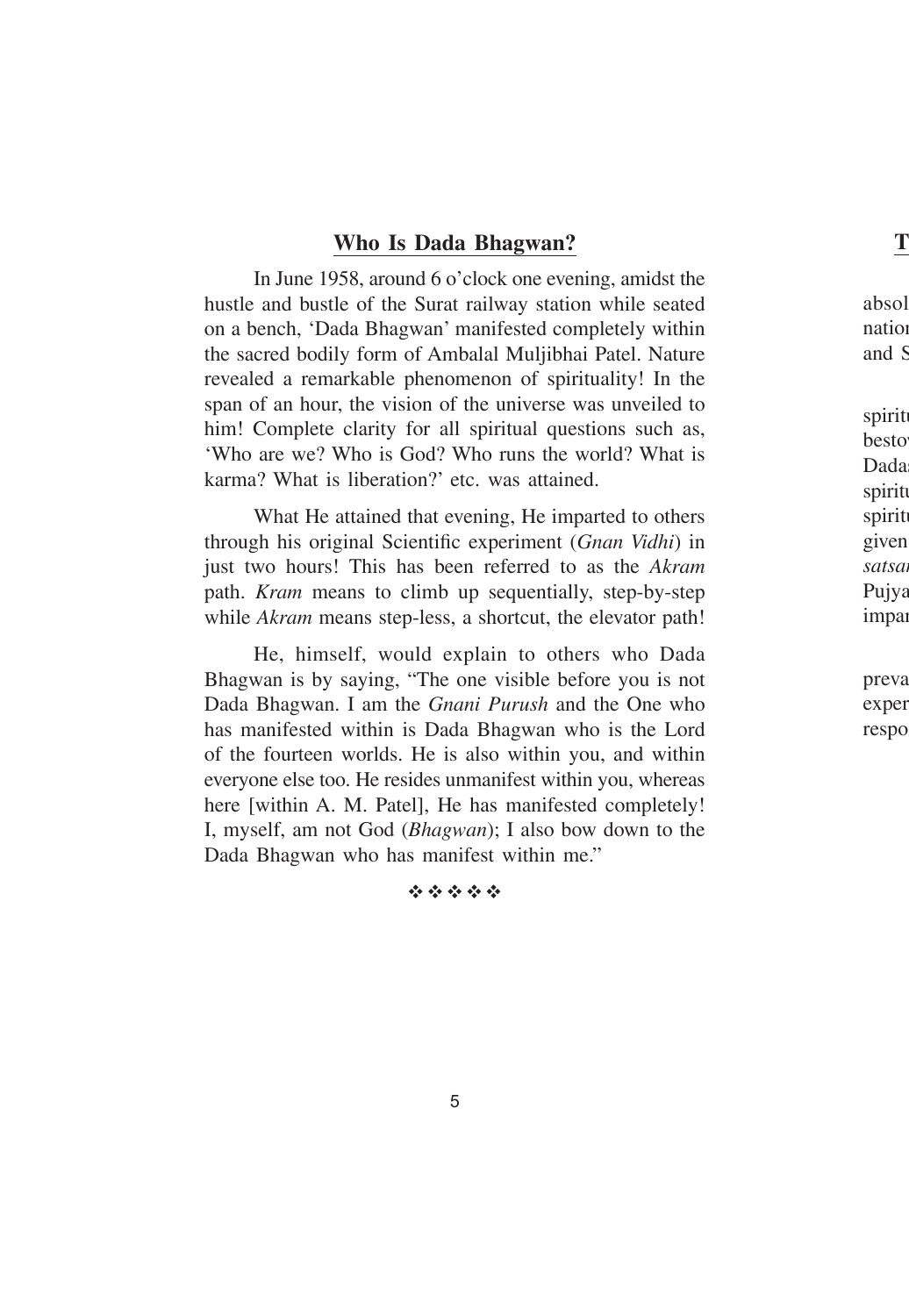#### **The Current Link to Attain Self-Realization**

After attaining the Knowledge of the Self in 1958, absolutely revered Dada Bhagwan (Dadashri) traveled nationally and internationally to impart spiritual discourse and Self-realization to spiritual seekers.

During his lifetime itself, Dadashri had given the spiritual power to Pujya Dr. Niruben Amin (Niruma) to bestow Self-realization to others. In the same way, after Dadashri left his mortal body, Pujya Niruma conducted spiritual discourses (*satsang*) and imparted Self-realization to spiritual seekers, as an instrumental doer. Dadashri had also given Pujya Deepakbhai Desai the spiritual power to conduct *satsang*. At present, with the blessings of Pujya Niruma, Pujya Deepakbhai travels nationally and internationally to impart Self-realization as an instrumental doer.

After Self-realization, thousands of spiritual seekers prevail in a state free from bondage and dwell in the experience of the Self, whilst carrying out all their worldly responsibilities.

#### 安全安全安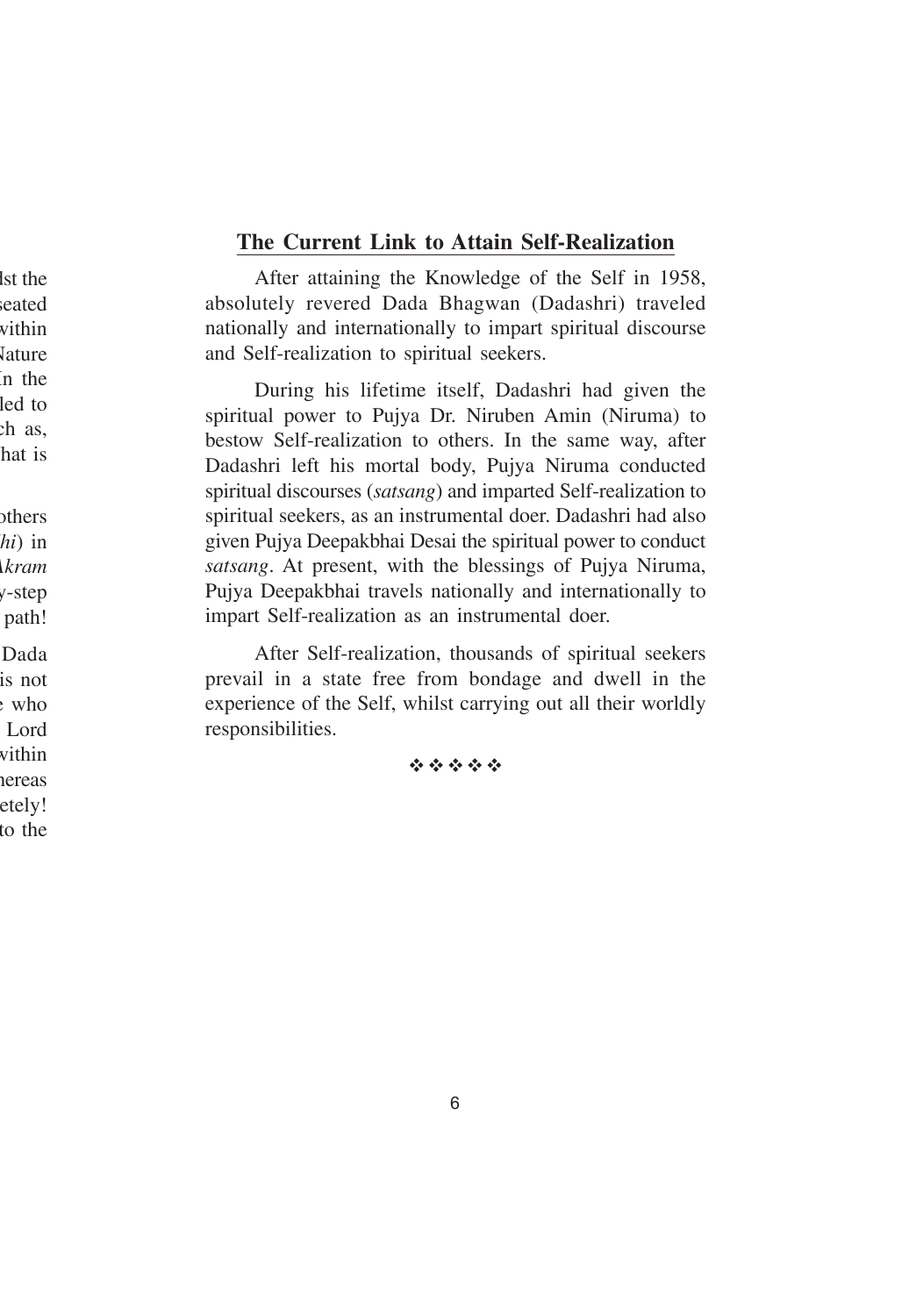#### **Note About This Translation**

The *Gnani Purush*, Ambalal M. Patel, also commonly known as 'Dadashri' or 'Dada', gave spiritual discourses that were in the form of answers to questions asked by spiritual aspirants. These discourses were recorded and compiled into books by Pujya Dr. Niruben Amin in the Gujarati language.

Dadashri had said that it would be impossible to translate His *satsangs* and the Knowledge about the Science of Self-realization word for word into other languages, because some of the meaning would be lost in the process. Therefore, in order to understand precisely the *Akram* Science of Self-realization, He stressed the importance of learning Gujarati.

However, Dadashri did grant His blessings to translate His words into other languages so that spiritual seekers could benefit to a certain degree and later progress through their own efforts. This book is not a literal translation, but great care has been taken to preserve the essence of His original message.

Spiritual discourses have been and continue to be translated from Gujarati. For certain Gujarati words, several translated words or even sentences are needed to convey the meaning, hence many Gujarati words have been retained within the translated text for better understanding. Where the Gujarati word is used for the first time, it is italicized, followed by a translation explaining its meaning in parenthesis. Subsequently, only the Gujarati word is used in the text that follows. This serves a two-fold benefit; firstly, ease of translation and reading, and secondly, make the reader more familiar with the Gujarati words, which is critical for a deeper understanding of this spiritual Science. The content in square brackets provides further clarity regarding the matter, which is not present in the original Gujarati content.

This is a humble attempt to present to the world, the essence of His Knowledge. While reading this translation, if there is any contradiction or discrepancy, then it is the mistake of the translators and the understanding of the matter should be clarified with the living *Gnani* to avoid misinterpretation.

de de la de la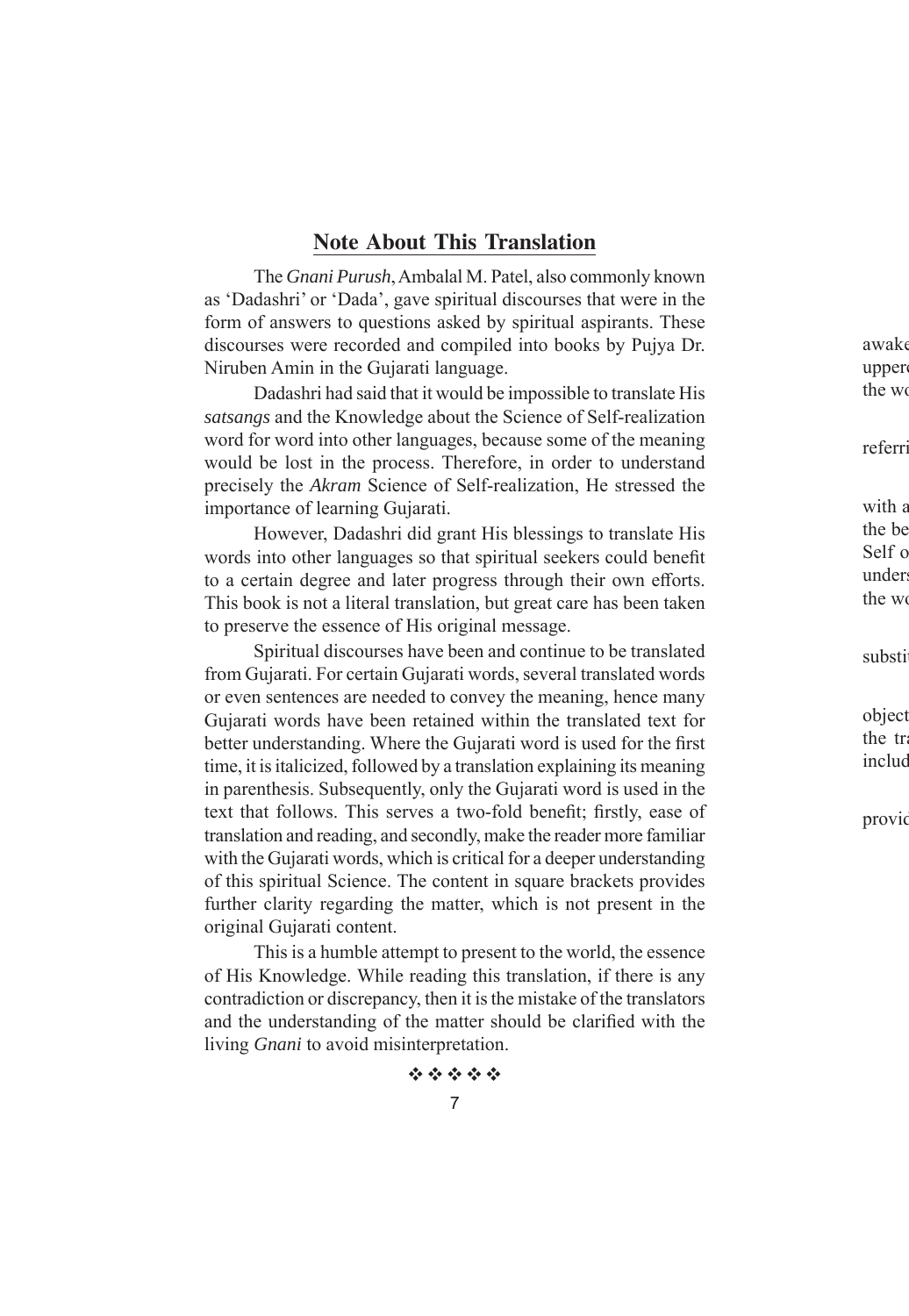#### **Special Note to the Reader**

The Self is the Soul (*Atma*) within all living beings.

The term pure Soul is used by the *Gnani Purush* for the awakened Self, after the *Gnan Vidhi*. The word Self, with an uppercase 'S', refers to the awakened Self which is separate from the worldly-interacting self, which is written with a lowercase 's'.

Wherever Dadashri uses the term 'we', 'us', or 'our', He is referring to Himself, the *Gnani Purush*.

Similarly, the use of You or Your in the middle of a sentence, with an uppercase first letter, or 'You', 'Your' in single quotes at the beginning of the sentence, refers to the state of the awakened Self or *Pragnya*. This is an important distinction for the correct understanding of the difference between the awakened Self and the worldly-interacting self.

Wherever the name 'Chandubhai' is used, the reader should substitute his or her name and read the matter accordingly.

The masculine third person pronoun 'he' and likewise the object pronoun 'him' have been used for the most part throughout the translation. Needless to say, 'he' includes 'she' and 'him' includes 'her'.

For reference, a glossary of all the Gujarati words is either provided at the back of this book or available on our website at:

http://www.dadabhagwan.org/books-media/glossary/

经合作合作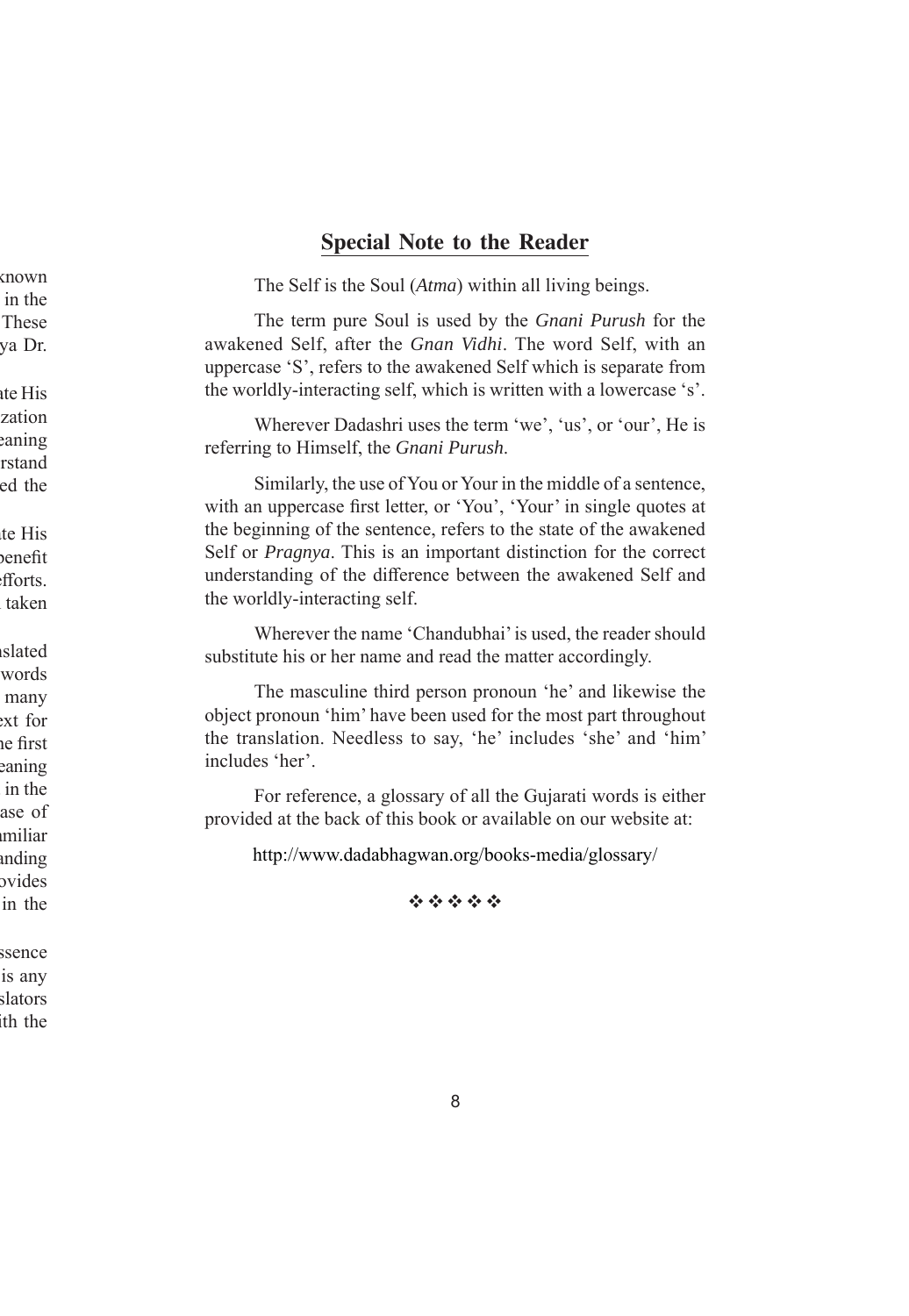#### **Editorial**

Anger is a weakness, yet people think of it as a strength. In comparison to a person who gets angry, a person who does not get angry possesses an incredible silent aura of sternness and purity!

Generally speaking, when things do not go our way, or when someone is not understanding what we are trying to say, or when a difference of viewpoint arises, we get angry. Many times, we are right, and if someone accuses us of being wrong, then we get angry. However, our being right is only according to our viewpoint, isn't it? According to the other person's viewpoint, he will indeed believe himself to be right, won't he? Many times, we do not have the insight, we do not have the foresight, we do not know what to do, and so we get angry.

We get angry when we are insulted, we get angry when we incur a loss. In this way, anger arises in order to protect our pride or greed. At that time, it is necessary to have the awareness to break free from the inner weakness of pride and greed. If the house helper were to break the cup and saucer, then anger would arise, and what if the sonin-law were to break it? See how the anger remains under control in that situation! Therefore, it is only dependent on one's belief, isn't it?

If someone causes us damage or insults us, then it is indeed the result of our own karma. The other person is simply instrumental in that. Only when such understanding has set in, will anger leave.

Wherever and whenever anger arises, you should make a mental note of it and maintain awareness over that. And whoever has been hurt by your anger, you should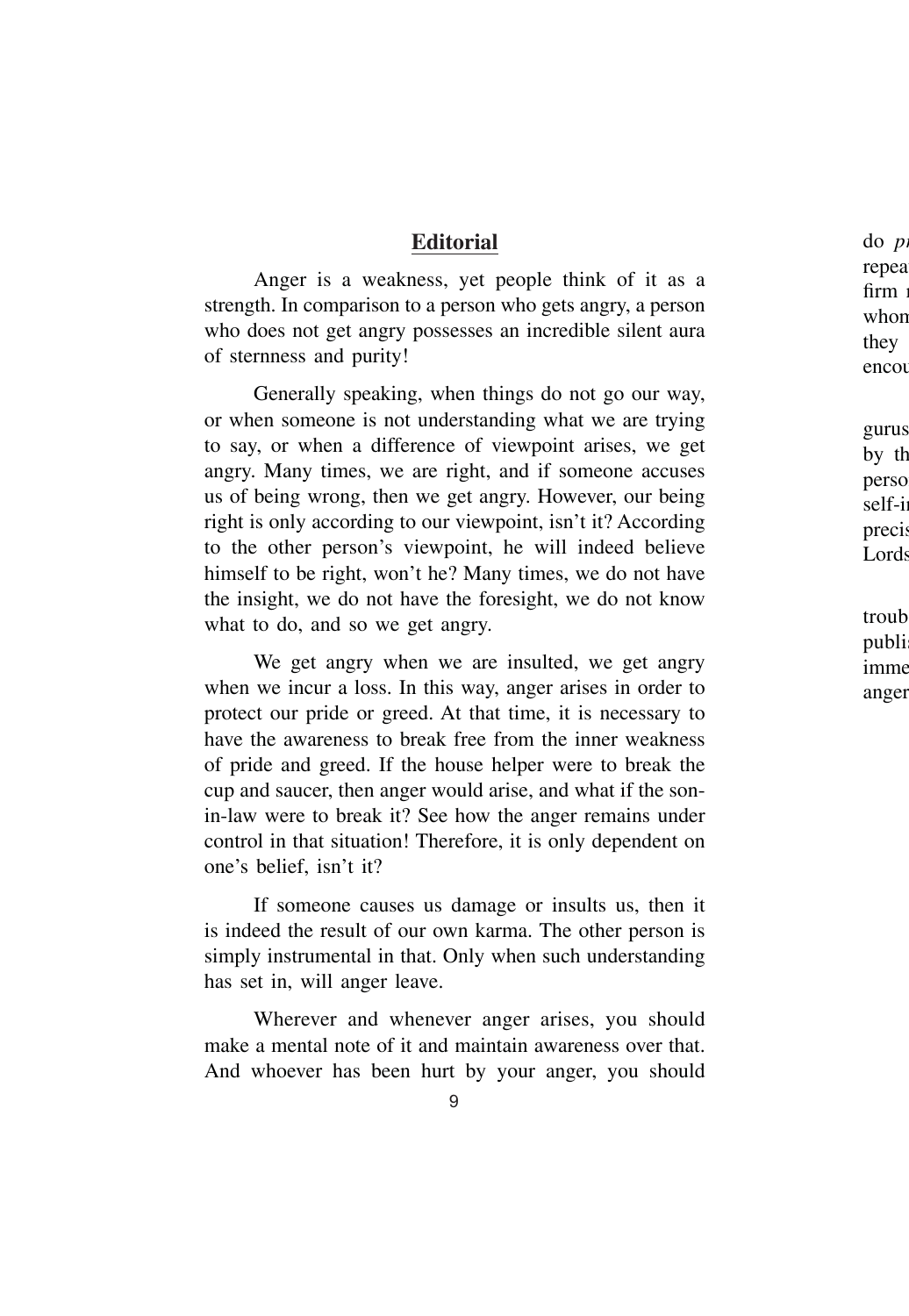do *pratikraman* (confess, apologize, and resolve not to repeat a mistake) for that; you should repent and make a firm resolve to never repeat that mistake. This is because whomever you get angry towards, they will feel hurt, and they will bind vengeance against you. And so you will encounter that person again in your next life!

When parents get angry with their children and when gurus get angry with their disciples, merit karma is bound by that. This is because the motive behind it is for the person's benefit, to improve them. If it is for their own self-interest, then they bind demerit karma! Just look at the precision in the understanding of the absolutely detached Lords (*Vitaraago*)!

All the details regarding anger, which is a very troublesome, overt weakness, have been compiled and published in this book. The only prayer is, may it be immensely helpful for the wise reader to become free of anger.

- **Dr. Niruben Amin**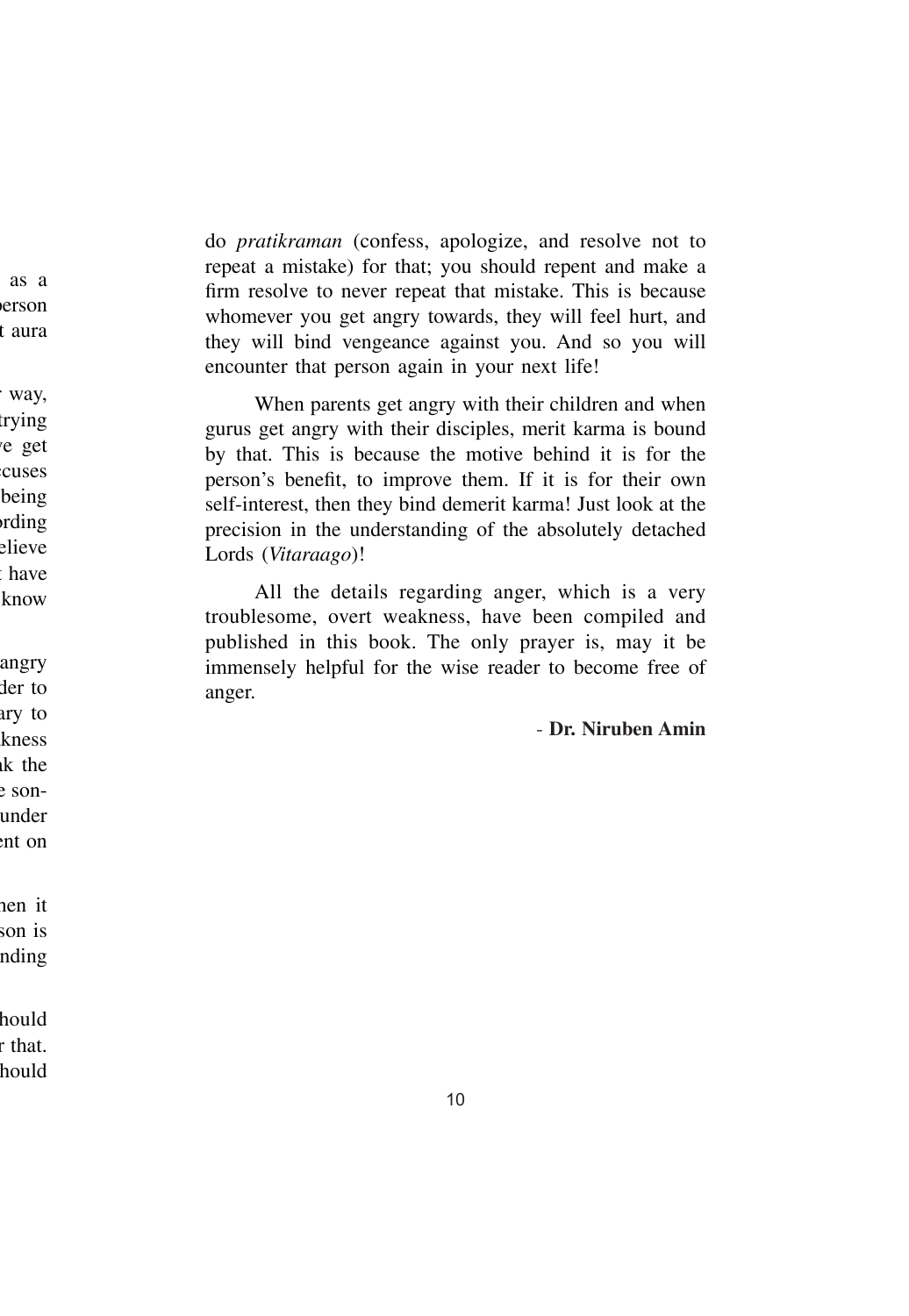# **Anger**

## **Who Accepts 'I am Wrong'?**

**Questioner:** If I am right, yet someone makes me out to be wrong, then I feel angry towards him from within. So what should I do to stop the anger from arising so quickly?

**Dadashri:** Yes, but it is only when you are right, isn't it? Are you really right? Did you realize that you are right?

**Questioner:** My soul (*atma*) tells me that I am right.

**Dadashri:** In this case, you yourself are the judge, you are the lawyer, and you are the defendant. So of course you are right, aren't you? Then you will never be proven wrong, will you? The other person also feels, 'Only I am right.' Do you understand?

## **These Are All Weaknesses**

**Questioner:** But what I wanted to ask is that, is it not good to feel agitation towards injustice? For a particular matter, when we clearly see injustice has taken place, are we not justified in becoming infuriated?

**Dadashri:** The fact is, all this anger and agitation are all weaknesses, simply weaknesses. The entire world possesses these weaknesses.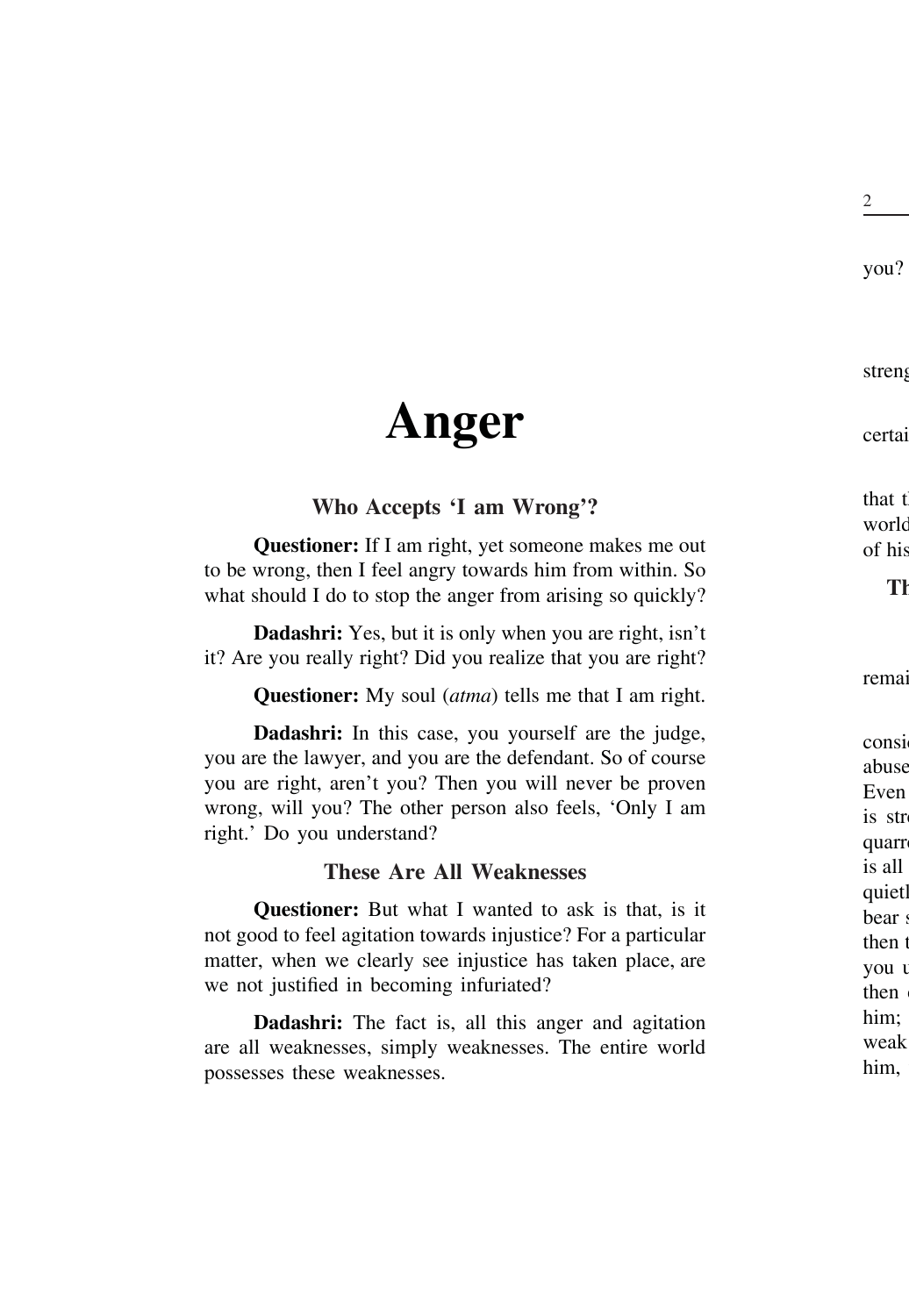When someone scolds you, you get heated up, don't you?

**Questioner:** Yes, I do.

**Dadashri:** Then is that considered a weakness or a strength?

**Questioner:** But there should indeed be anger in certain situations!

**Dadashri:** No, no. Anger itself is a weakness. To say that there should indeed be anger in certain situations is a worldly statement. It is because one is not able to get rid of his anger that he says that there should indeed be anger!

#### **The One for Whom Even the Mind Does Not Spoil Is Powerful**

**Questioner:** So then, if someone insults me and I remain quiet, then wouldn't that be considered a weakness?

**Dadashri:** No. Actually, to tolerate an insult is considered a great strength! If someone were to hurl an abuse at me right now, then it would not affect me at all. Even my mind would not spoil for that person. That itself is strength! Whereas all these people do indeed keep on quarreling, every single living being keeps on fighting, that is all considered a weakness. Therefore, to tolerate an insult quietly is the greatest strength. And when you are able to bear such an insult just once, if you move one step further, then the energy to move a hundred steps further arises. Did you understand? If the person being faced with is strong, then every living being indeed becomes weak in front of him; that is one's intrinsic property. However, even if a weak person instigates you, yet you do not do anything to him, then that is considered strength.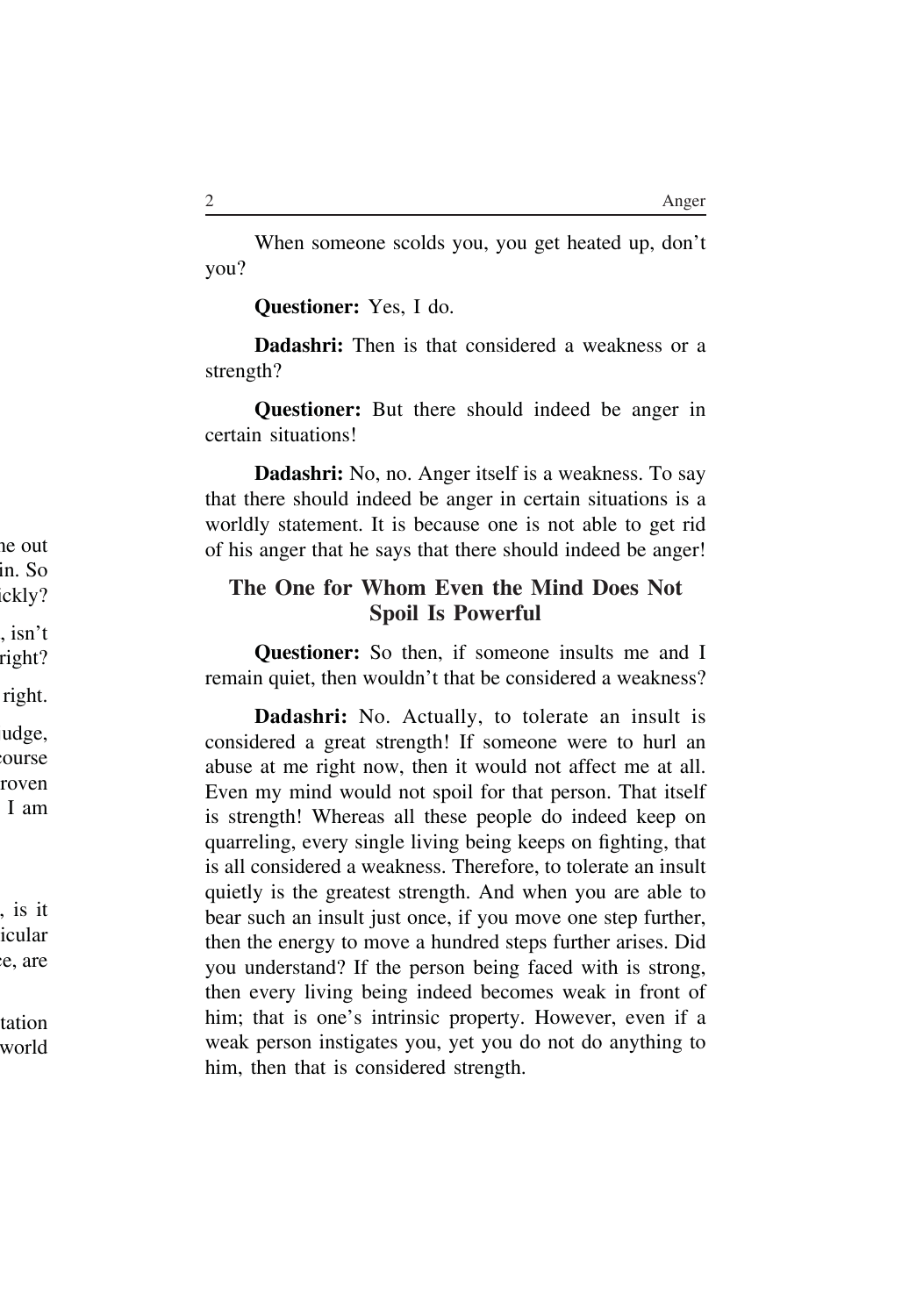Really, the weak should be protected and the strong should be confronted. However, such people no longer exist in the current era of the time cycle! Nowadays, people keep hurting the weak and running away from the strong. Very few people protect the weak and stand up to the strong. When such people exist, they are considered as having the attribute of the warrior class. Otherwise, the entire world keeps hurting the weak. At home, the husband dominates over the wife. If you beat a cow that is tied up, where will she go? And what if you untie the cow and then beat her? She will either run away or fight back.

A person who, despite having the strength to do so, does not harass another person, does not harass even his enemy, is considered as being strong. Right now, if someone was getting angry with you and you got angry with him, then wouldn't that be considered cowardly? So what I am saying is that, anger-pride-deceit-greed are themselves weaknesses. For the one who is strong, what is the need to get angry? Yet one attempts to control the other person through the 'heat' of anger. However, the one who does not have anger must have something, mustn't he? Even animals become subdued by the conduct that he possesses, the conduct known as *sheel*. Tigers, lions, all enemies, the entire army becomes subdued!

#### **An Angry Person Is Indeed Weak**

**Questioner:** But Dada, what should we do if someone gets heated up in front of us?

**Dadashri:** They will definitely get heated up! Is it under their control? The inner machinery is not under their control! This machinery keeps on working some way or another. If it were under their control, then they would not let the machine get heated up! To get heated up even to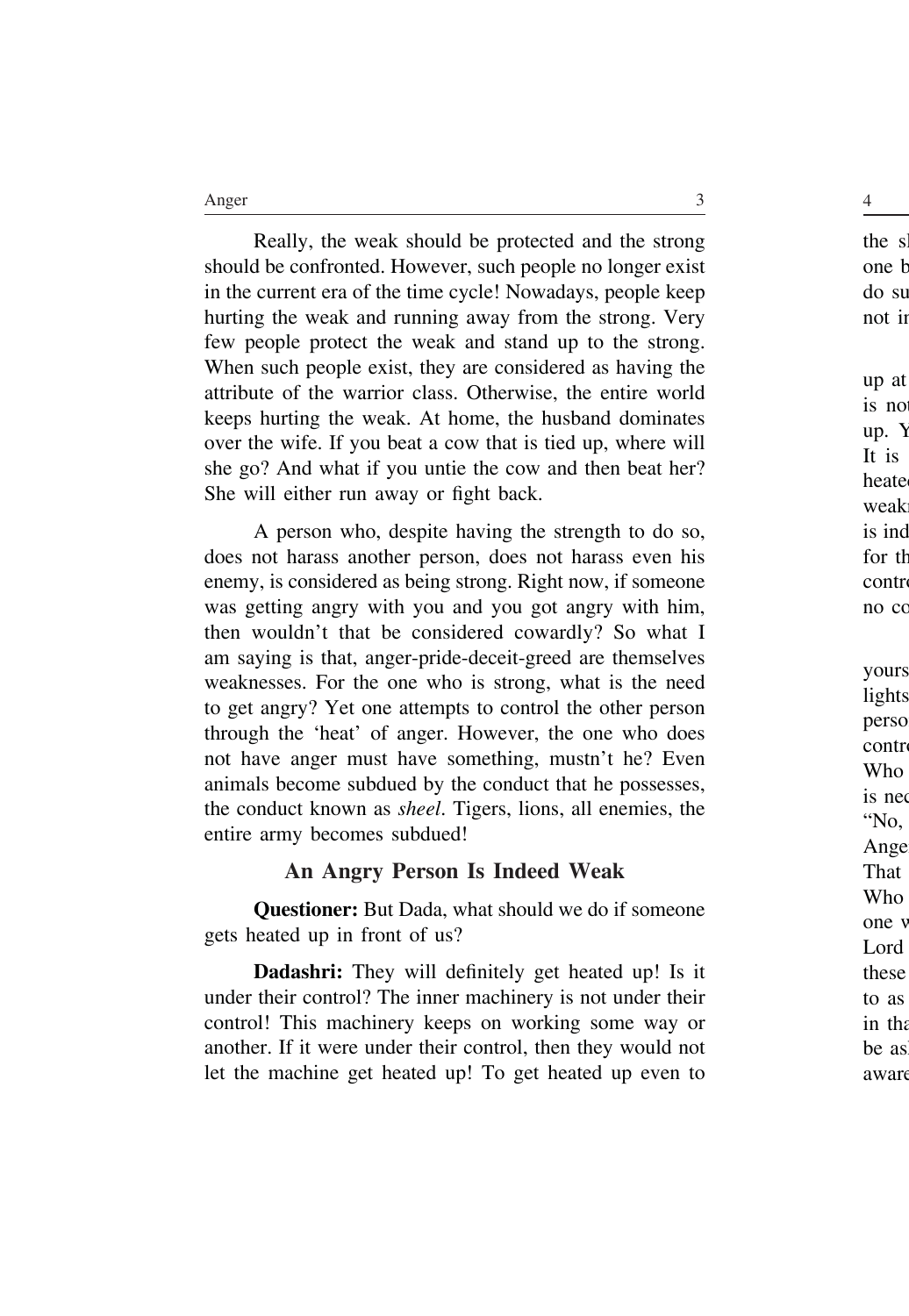the slightest extent is equivalent to becoming a donkey; one becomes a donkey in human form! But no one would do such a thing, would they! What can one do when it is not in his hands?

As it is, there is no need in this world to get heated up at any point of time. Even if someone says, "This boy is not obeying me," then that is no reason to get heated up. You should handle that situation by remaining calm. It is actually because you are weak that you are getting heated up. And to get heated up is considered a tremendous weakness. Therefore, the greater the weakness one has, that is indeed why one gets heated up! So you should have pity for the person who gets heated up. 'The poor guy has no control over this matter.' You should pity the one who has no control over even his own nature.

What does it mean to get heated up? To catch fire yourself first, and then to burn the other person. Once one lights the match, he catches fire and then he burns the other person. So if becoming heated up were under one's own control, then no one would get heated up, would they! Who likes inner burning? If someone says, "Sometimes it is necessary to get angry in worldly life." Then I respond, "No, there is no such reason for you to get angry there." Anger is a weakness; that is why it ends up happening. That is why the Lord has referred to it as a weakness. Who is referred to as a *Purush* (Self-realized One)? The one who has no weakness of anger-pride-deceit-greed; the Lord has referred to such a person as a *Purush*. Therefore, these men that you see around here have also been referred to as weak, yet they do not feel ashamed. They are good in that aspect. Otherwise, if we call them weak, they will be ashamed, won't they? However, they do not have such awareness. How much awareness do they have? If they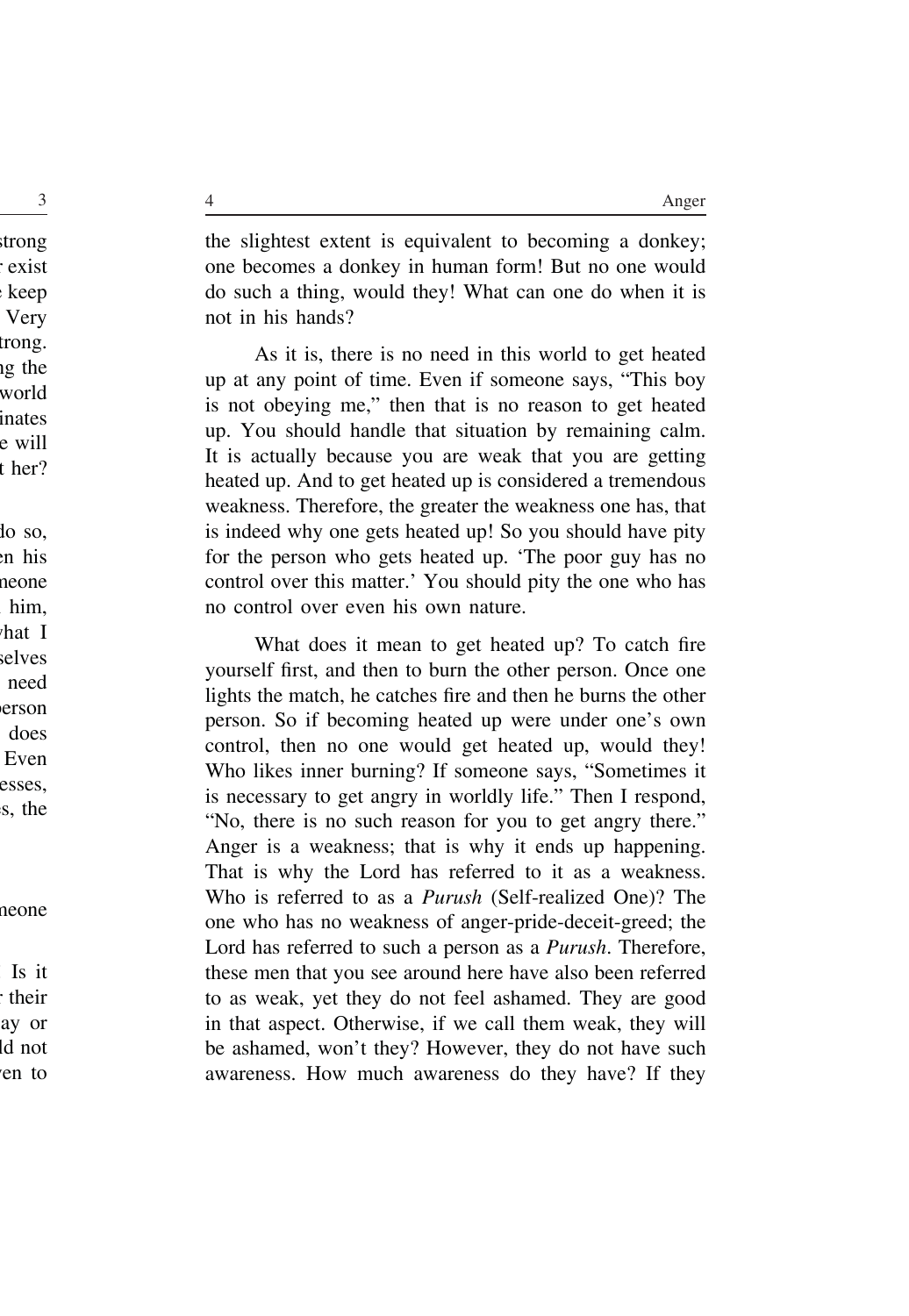are given water to bathe, then they will bathe. Eating, bathing, sleeping; they have awareness of all of that, but they do not have awareness beyond that. That which is considered the special awareness of mankind, of what a gentleman is; people do not have the awareness to spot such gentlemanliness.

Anger-pride-deceit-greed is overt weakness. And have you not observed that the hands and legs tremble when a lot of anger arises?

**Questioner:** Even the body says no, that you should not get angry.

**Dadashri:** Yes, even the body says no, that this does not suit us. So anger is considered an immense weakness! That is why you should not get angry!

#### **The Personality of the One Without Weakness Impresses Others**

**Questioner:** If someone is badly beating a child and we happen to be passing by at that time, and we try to convince him otherwise, but he does not obey us, then ultimately, should we not scold him and get angry and push him away?

**Dadashri:** He will not refrain from beating [the child] even if you get angry. He may even beat you! Nevertheless, why are you getting angry with him? Calmly speak to him, start up a conversation with him. Otherwise, if you react by getting angry, that is a weakness!

**Questioner:** Then should we let him beat the child?

**Dadashri:** No, you should go there and say, "Good man, why are you doing this? What has this child ruined of yours?" You can explain to him by speaking like this. If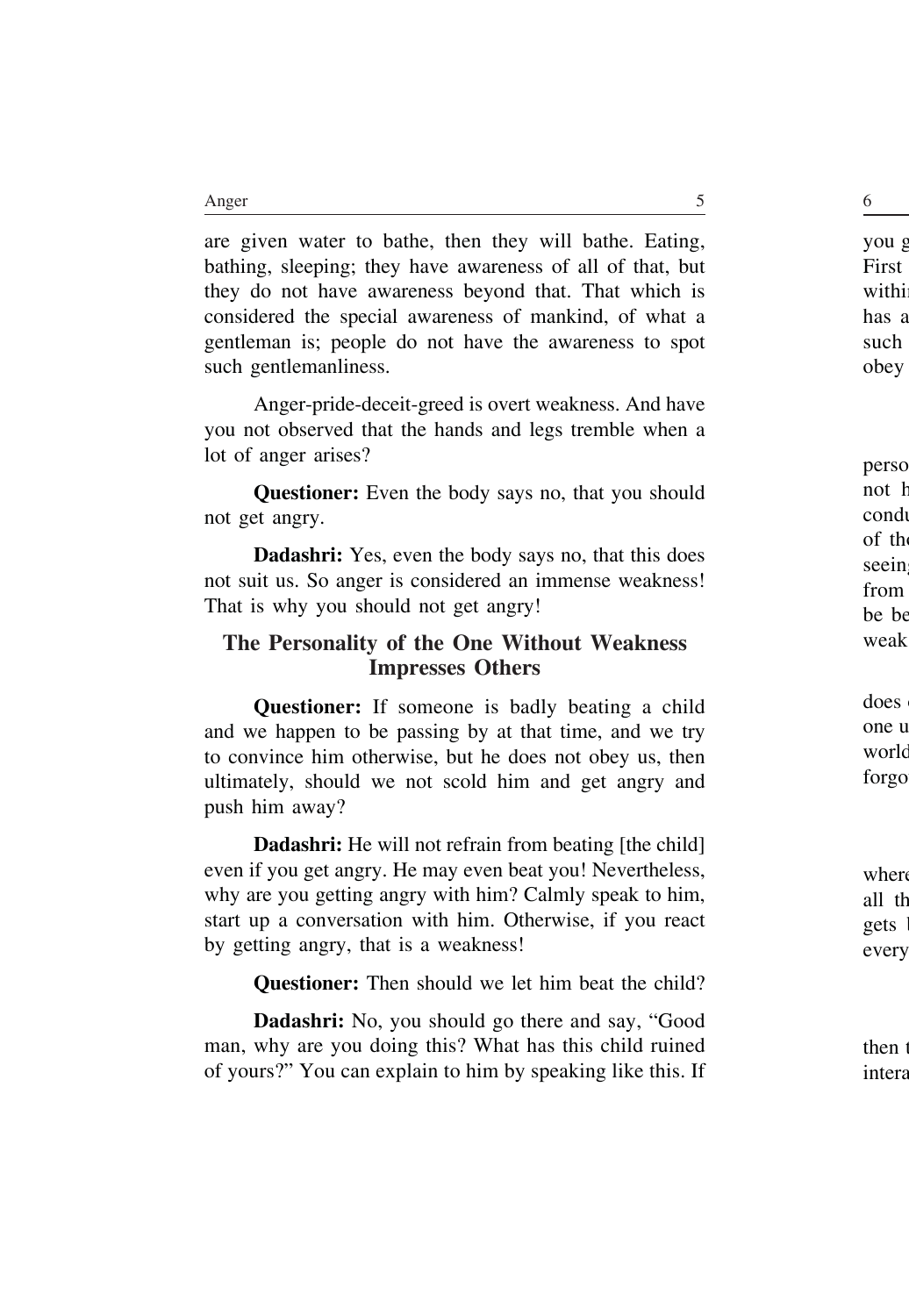you get angry with him, then this anger is your weakness. First and foremost, you should not have this weakness within you. The one who does not have any weaknesses has a personality that makes an impression! Even when such a person says something casually, everyone will obey him.

**Questioner:** Perhaps they may not.

**Dadashri:** Why do they not obey you? Your personality does not impress them. That is why one should not have weakness; one should be of moral and pure conduct. One should be a man of personality! Hundreds of thousands of hooligans would run away simply upon seeing such a person! Whereas no one would run away from an irritable person; on the contrary, he would even be beaten! The world would indeed beat the one who is weak!

Therefore, one should be a man of personality. When does one acquire personality? Personality is acquired when one understands the science. That which is forgotten in this world is [relative] knowledge, and that which can never be forgotten is science!

## **Snow Is More Deadly Than Heat**

Did you know that it snows in certain places? Now where it snows, it is very cold, isn't it? That snow burns all the trees, all the cotton plants and grass, everything gets burnt. You know about that, don't you? Why does everything get burnt in the cold?

**Questioner:** It is because the cold is over the limit.

**Dadashri:** Yes, so if you keep your cool like that, then that kind of *sheel* (highest state of conduct in worldly interaction) will arise.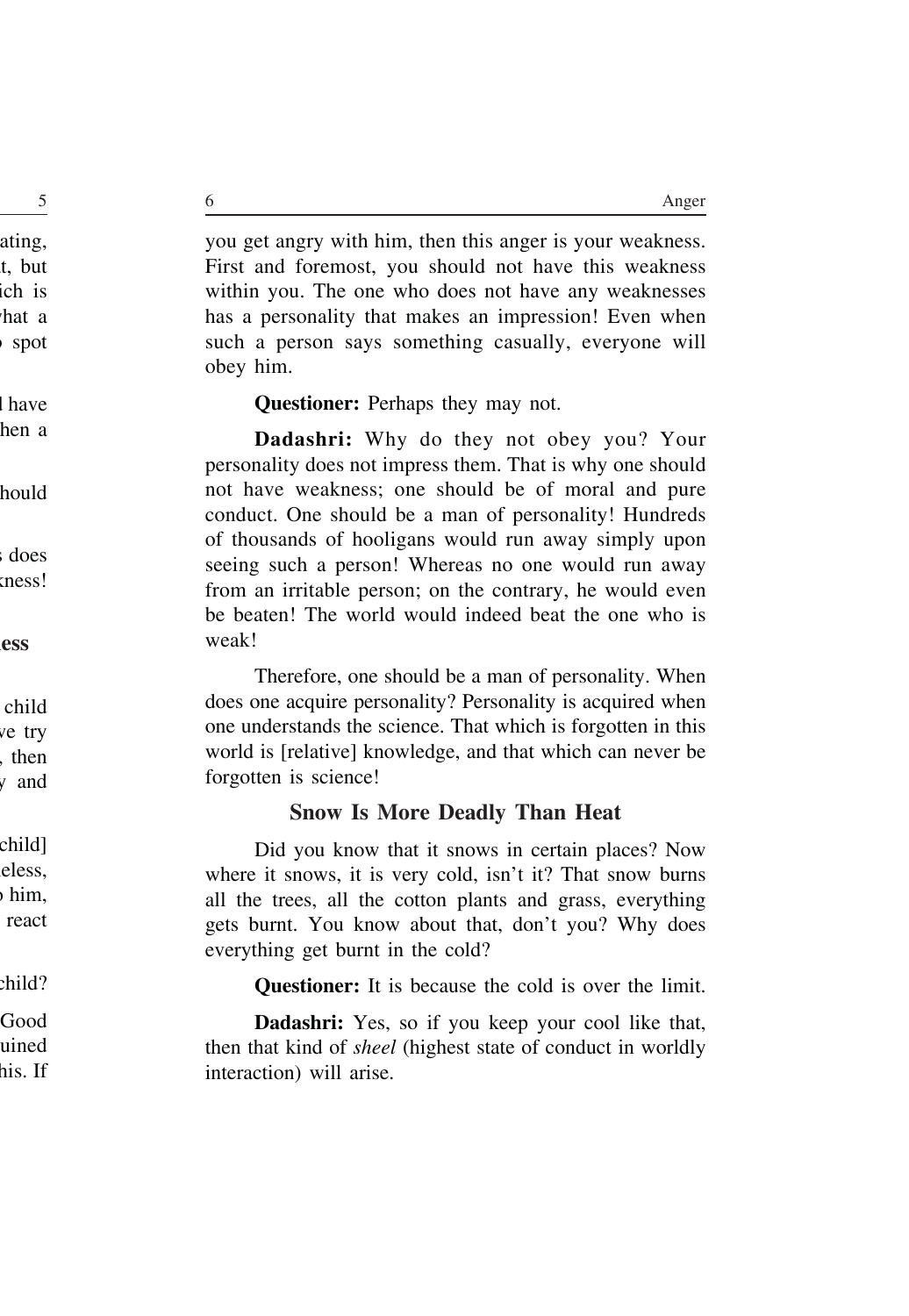# **Where Anger Dissolves, There Is the Silent Aura of Sternness and Purity**

**Questioner:** But Dada, to remain overly calm is also a kind of weakness, isn't it?

**Dadashri:** There is no need to remain overly calm. You should stay within limit; that is referred to as normality. Below normal is the fever, above normal is the fever, ninety-eight is the normal. Therefore, you only require normality.

People are more fearful of those who do not get angry compared to those who get angry. What is the reason behind that? When anger dissolves, the silent aura of sternness and purity (*prataap*) arises, that is the law of nature! Otherwise, there would be no one to protect such a person. Anger was a defense [mechanism]; in the state of ignorance, one would defend himself through anger.

#### **The Irritable Person Finishes in Last Place**

**Questioner:** Is virtuous irritation or virtuous anger a good thing or not?

**Dadashri:** What do people call that? Even the children will say, "He is always cranky!" Irritation is foolishness! Irritation is considered a weakness. If we ask the children, "What is your father like?" Then even they will say, "He is a very cranky person!" Now tell me, did his reputation increase or decrease? One should not have this weakness. Hence, where there is virtuousness, there is no weakness.

If we were to ask the children at home, "Who would you rank as first in your home?" Then the children would evaluate, 'My mother does not get irritated, so she is the best. She is number one.' Then comes second, third, and so on, and finally, the father finishes in last place! Why is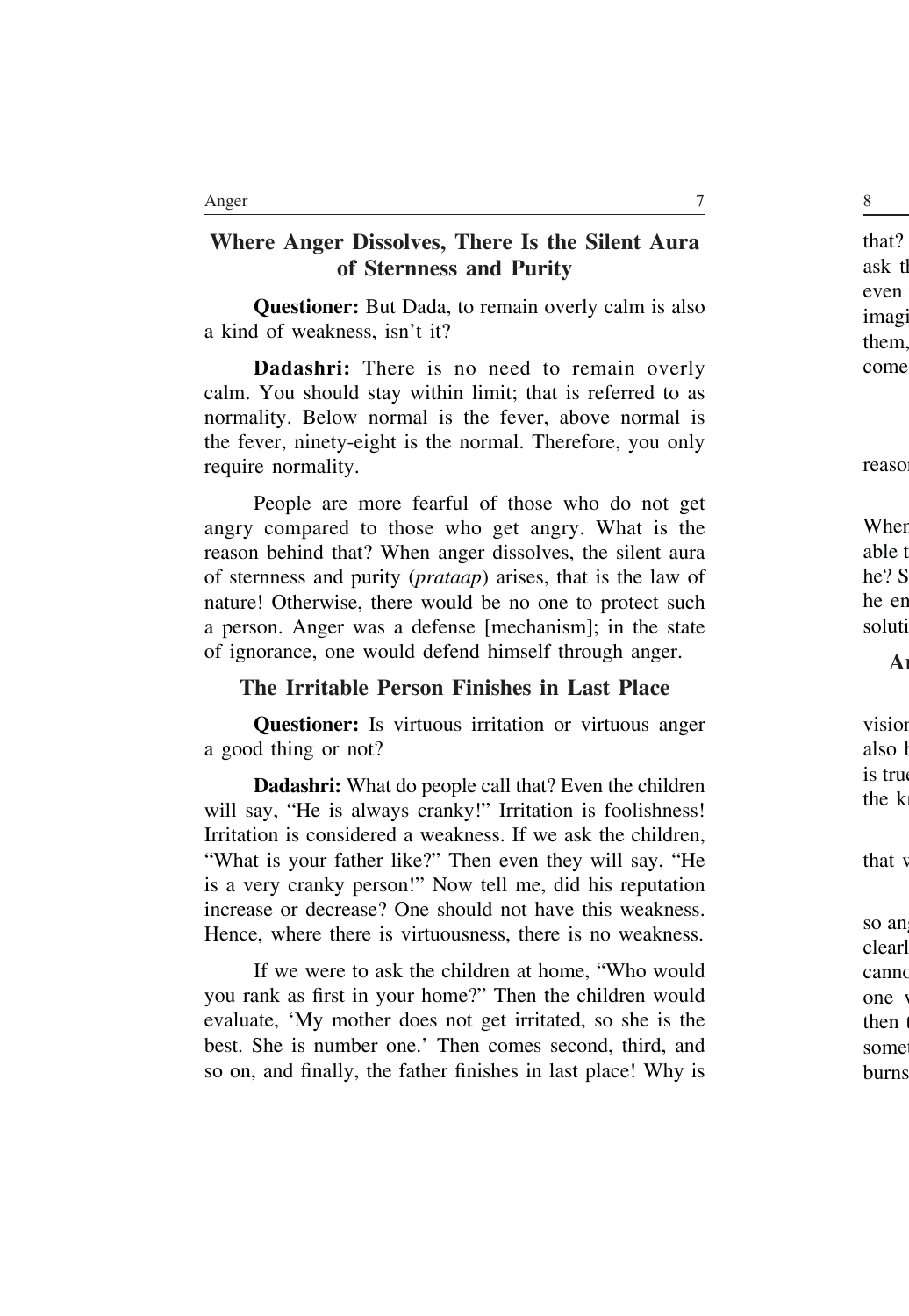that? It is because he is irritable. He is a cranky person. I ask them, "Your father is the one who earns the money; even then he is last in number?" They respond, "Yes." Just imagine! Even though you work hard and toil, you feed them, you earn the money and provide for them, yet you come in at last place?

#### **Anger Means Blindness**

**Questioner:** Generally speaking, what could the main reason be for a person to get angry?

**Dadashri:** It is because his vision becomes blocked! When does a person collide with a wall? When he is not able to see the wall, that is when he collides with it, doesn't he? Similarly, when a person is not able to see from within, he ends up getting angry. Since he is not able to find the solution to move ahead, he ends up getting angry.

## **Anger Arises When There Is Lack of Insight**

When does anger arise? The answer is, as one's vision (*darshan*) becomes blocked, his knowledge (*gnan*) also becomes blocked, that is why anger arises. The same is true for pride. The vision becomes blocked, due to which the knowledge becomes blocked, that is why pride arises.

**Questioner:** Kindly explain this by giving examples; that will be easier to understand.

**Dadashri:** Don't our people say, "Why did you get so angry?" The other person will respond, "I couldn't think clearly so I ended up getting angry." Yes, when a person cannot think clearly, he ends up getting angry. Would the one who has insight get angry? When one gets angry, then to whom does that anger give the first reward? When something catches fire, it first burns its own self. Then it burns others.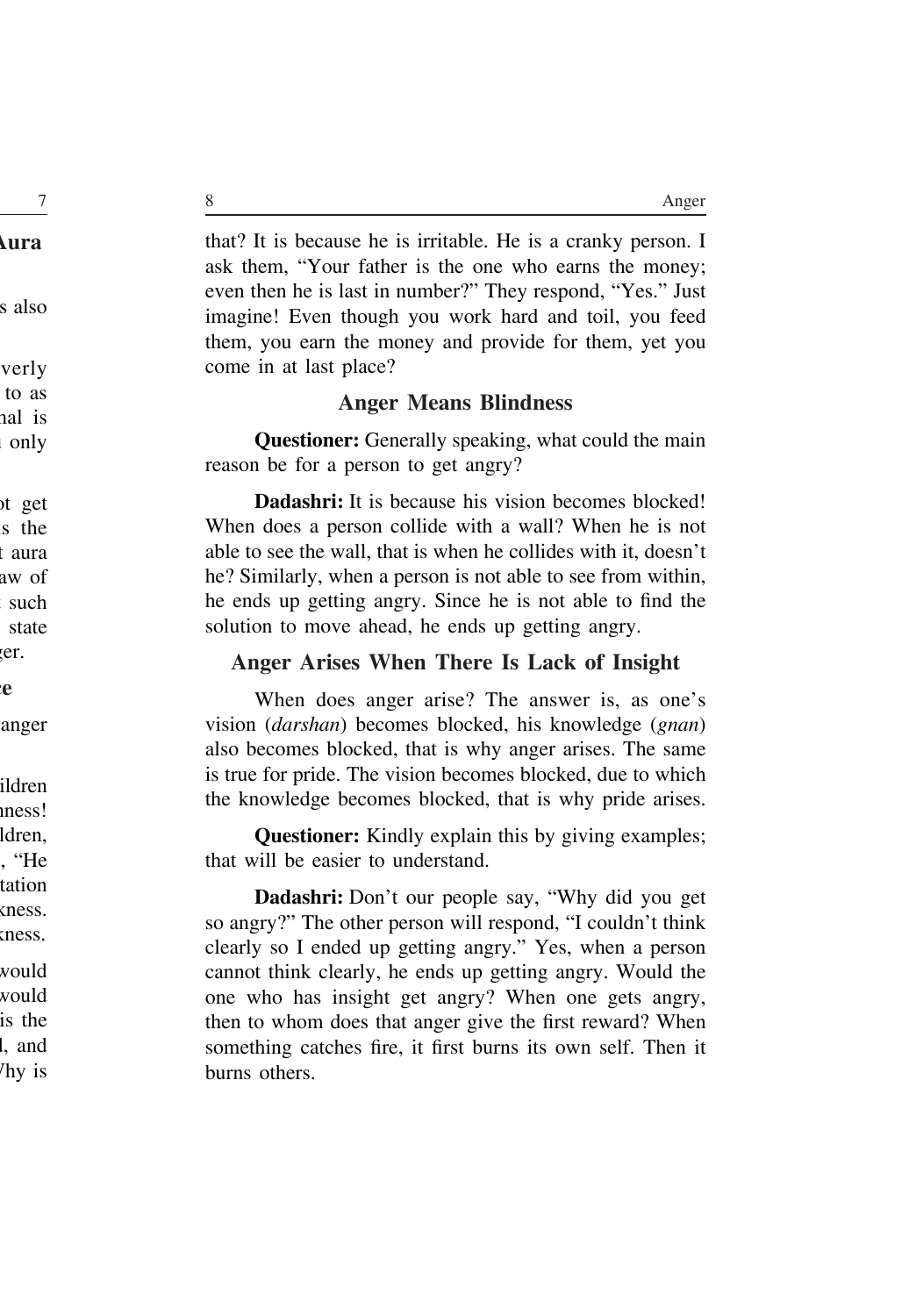#### **The Fire of Anger Burns Oneself and Others**

Anger is like setting fire to one's own house. If you have filled your house with hay, and you light a match to it, then that is referred to as anger. So one burns himself first and then he burns the neighbors.

Say big haystacks have been gathered in someone's field, but what would happen if just a single lit match were to be thrown in that pile?

**Questioner:** It would burn.

**Dadashri:** Similarly, by getting angry just once, everything one would have earned over the course of two years would be ruined. Anger means a live fire. The person himself would not realize, 'I have incurred a great loss.' This is because the things on the outside do not reduce, yet everything gets destroyed within. The preparations that one has made for the next life, a part of that gets consumed. And what would happen if a large portion of that is consumed? Here, as a human being, he was eating bread, instead he will have to take birth in the animal realm to eat grass in the next life. To go from eating bread to eating grass; is that considered dignified?

No person in this world can conquer anger. Anger has two parts. One part is in the form of visible anger and the other is in the form of invisible anger. Those who are able to conquer anger are conquering it in the form of visible anger. The fact is, if one [*kashay*; anger-pridedeceit-greed] is suppressed, then the other increases. One will say, "I conquered anger." So then his pride increases. In reality, one is not able to conquer anger completely. [In such an instance,] One is considered to have conquered visible anger.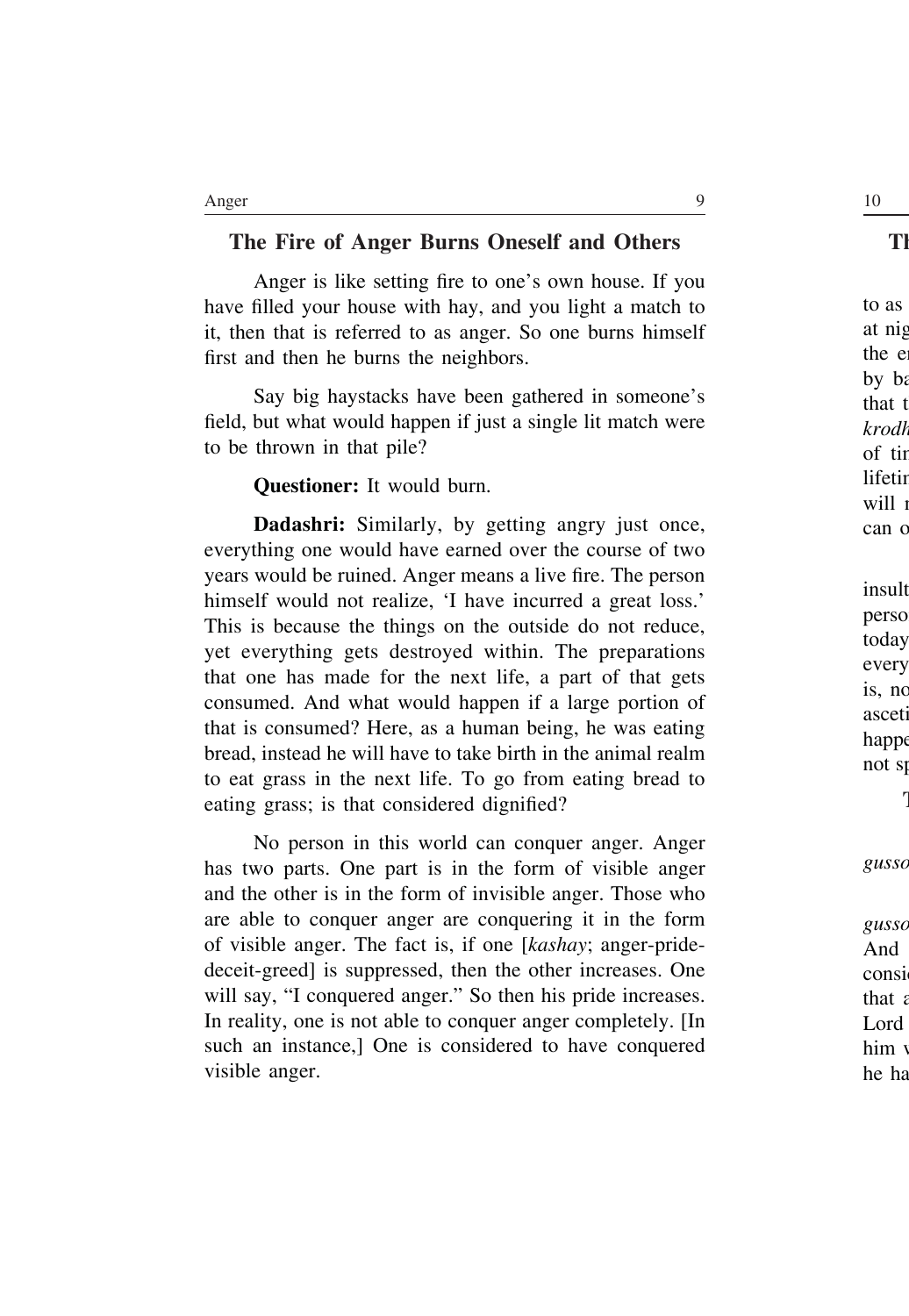#### **That Which Has a Lingering Effect Is Anger**

Only anger that has a lingering effect (*tanto*) is referred to as anger (*krodh*). Say a husband and wife had a big fight at night, tremendous anger flared up, they both laid awake the entire night. In the morning, the wife serves him tea by banging the cup a little. So, the husband understands that there is still a lingering effect! This is referred to as *krodh*. The lingering effect can last for any given amount of time! Oh, some people hold on to it for their entire lifetime! The father will not look at his son and the son will not look at his father! The lingering effect of anger can only be detected based on the grimace on one's face.

The lingering effect is such a thing that had someone insulted me fifteen years ago and I had not come across that person for fifteen years, yet when I come across that person today, then simply upon encountering him, I remember everything; that is referred to as a lingering effect. As it is, nobody can dissolve the lingering effect. Even the big ascetics and monks hold on to the lingering effect. If you happen to have instigated them at night, then they would not speak to you for fifteen days. That is a lingering effect!

#### **The Difference Between Gusso and Krodh**

**Questioner:** Dada, what is the difference between *gusso* (becoming upset) and *krodh*?

**Dadashri:** *Krodh* is that which is with ego. When *gusso* and ego are combined, then it is referred to as *krodh*. And when a father gets angry with his son, that is not considered *krodh*. The ego does not become involved in that anger. That is why it is referred to as *gusso*. So the Lord has said, "Even if he [the father] has *gusso*, credit him with merit karma." Then one may ask, "Even though he has *gusso*?" The Lord will say, "No, if one has *krodh*,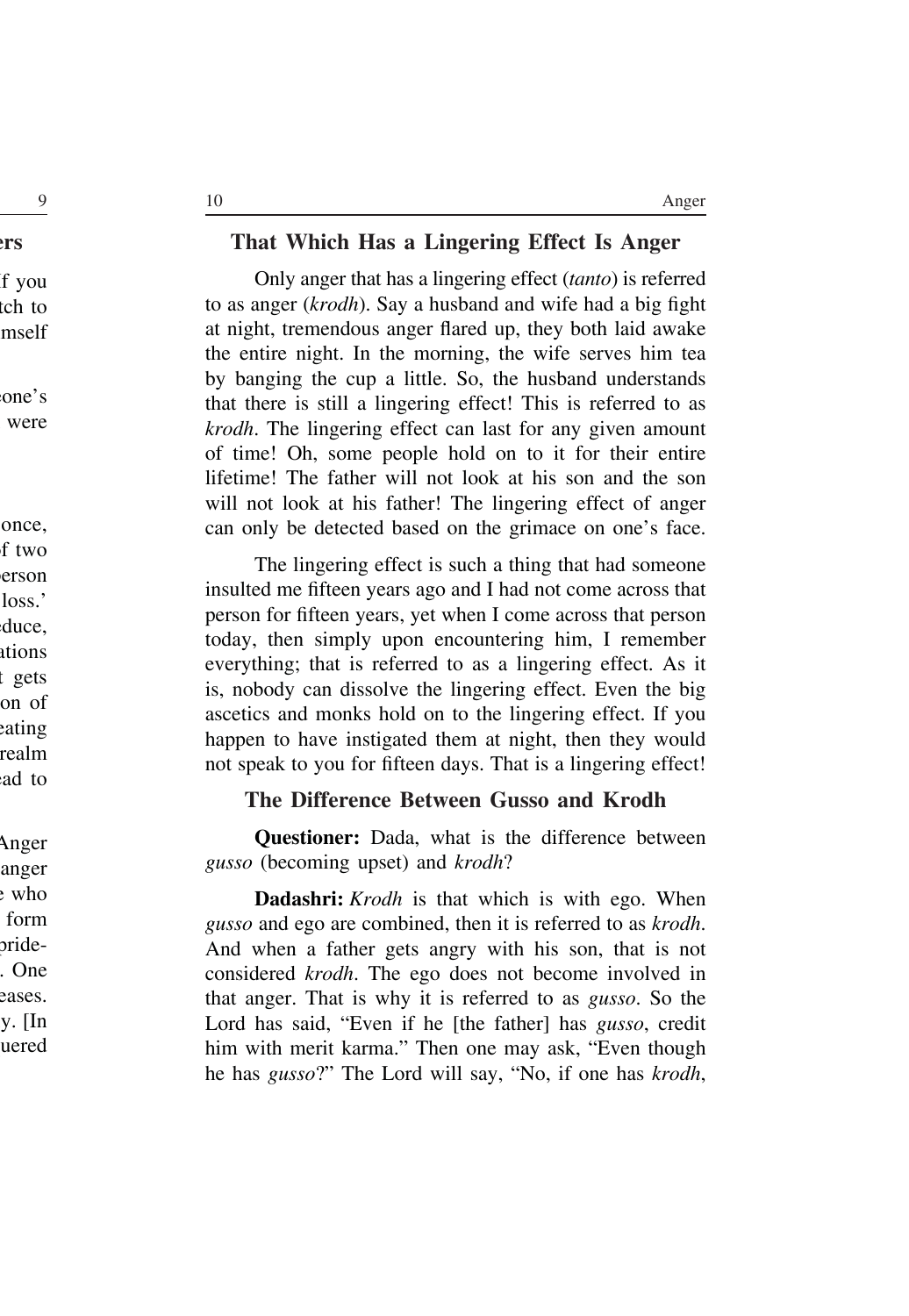then he binds demerit karma, there is no demerit karma for *gusso*." The ego is involved in *krodh*, whereas for you, when *gusso* arises, you feel bad from within, don't you?

Anger-pride-deceit-greed are of two types.

One type of anger is such that it can be turned around; it is preventable. If anger arises towards someone, then it can be turned around from within and it can be cooled down. That is anger that can be turned around. If one reaches this stage, then his worldly interactions become very pleasant!

The other type of anger is such that it cannot be turned around; it is unpreventable. One may try very hard, but the 'firecracker' inevitably bursts! That is anger that cannot be turned around, unpreventable. This anger is harmful to oneself and harmful to the other person as well!

To what extent has the Lord deemed anger acceptable with regard to monks, ascetics? As long as that anger does not hurt the other person; the Lord has deemed acceptable that much anger. He has deemed anger acceptable to the extent that one's anger hurts himself alone but does not hurt anyone else.

#### **Recognize the Knower**

**Questioner:** We all know that getting angry is bad. Yet….

**Dadashri:** It is such that the one who gets angry does not know. The one who is greedy does not know, the one with pride does not know; the Knower is different. Whereas these people think in their mind, 'I know all this, yet why does it happen?' Now who is the one who says, 'I know?' They do not know this. They do not know who it is that Knows; that is the only thing they need to discover. If one discovers the Knower, then it is possible to get rid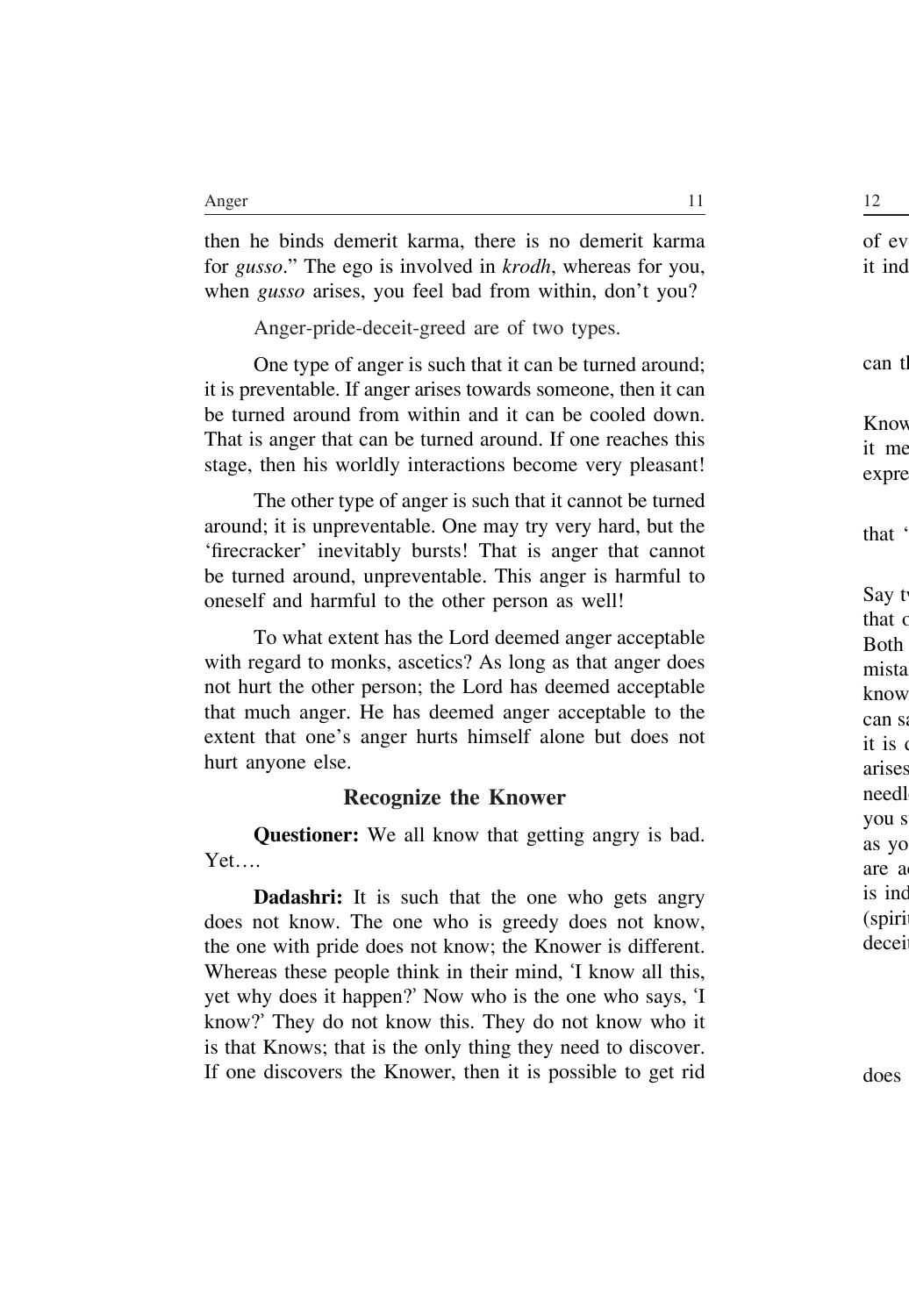of everything. One does not Know. To Know means that it indeed leaves. It will not remain standing at all.

#### **The Right Solution Is to Know It Once**

**Questioner:** Despite knowing it, anger arises. How can that be prevented?

**Dadashri:** Who is the one who knows? After Knowing, anger will not arise at all. As anger does arise, it means that you do not Know at all. You are simply expressing the ego of 'I know.'

**Questioner:** After anger arises, the awareness arises that 'I should not get angry.'

**Dadashri:** No, but after Knowing, anger does not arise. Say two bottles are placed here and someone has explained that one has medicine in it and the other has poison in it. Both bottles look identical, but if one ends up making a mistake, then we can understand that this person does not know at all, isn't it? If he does not make a mistake, then we can say that he knows. However, as a mistake has occurred, it is decided that he did not know. Similarly, when anger arises, you actually do not know anything at all; you are needlessly roaming around with the ego of knowing. Would you stumble in the presence of light? Therefore, for as long as you stumble, you have not Known anything at all. You are actually referring to darkness itself as light, and that is indeed your own mistake. Therefore, sit in this *satsang* (spiritual discourse) and Know it once; then anger-pridedeceit-greed, everything will dissolve.

**Questioner:** But anger arises for everyone!

**Dadashri:** Ask this person, he denies it.

**Questioner:** After coming to *satsang*, anger definitely does not arise!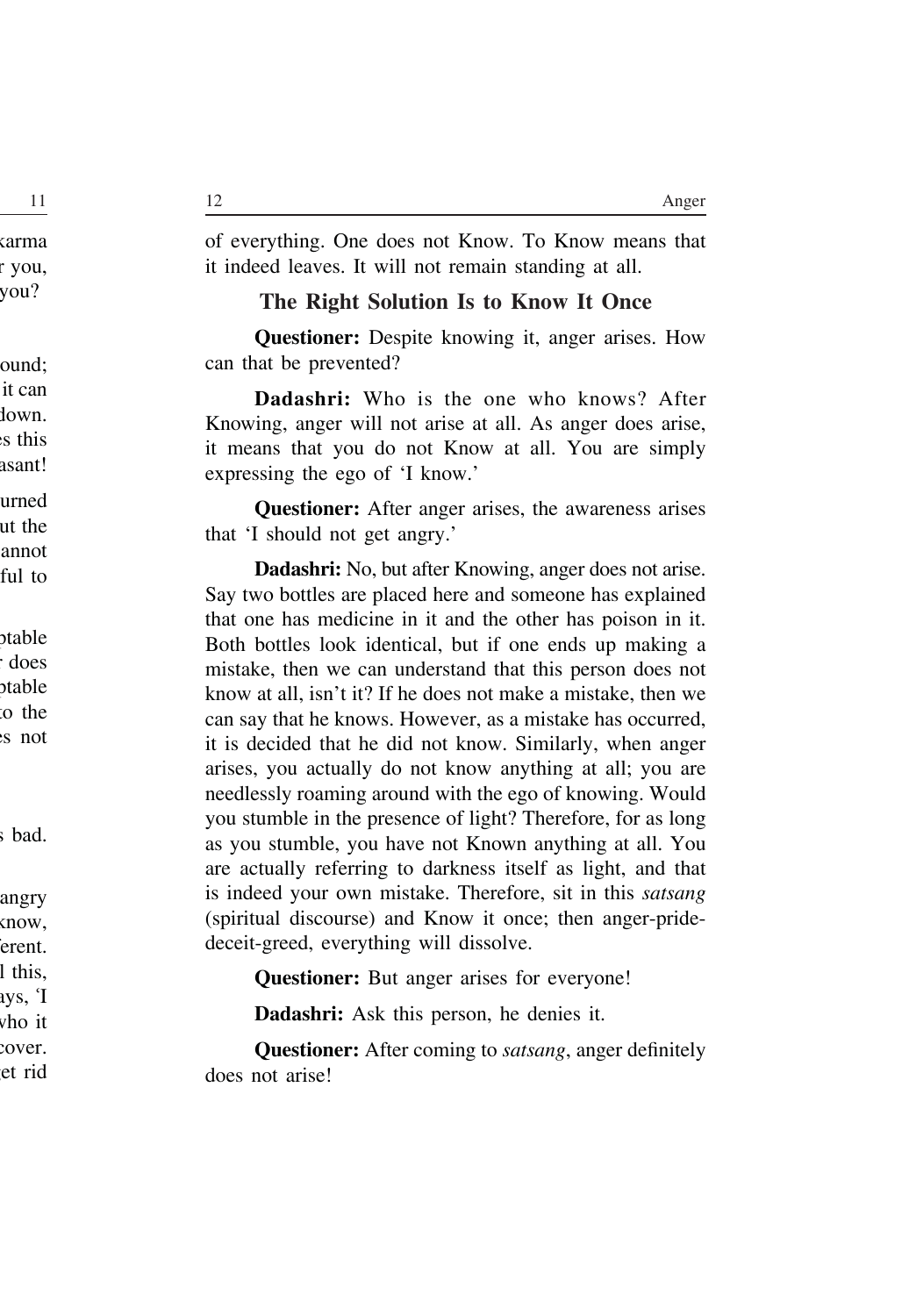**Dadashri:** Is that so? What kind of 'medicine' must he have taken? He has taken such a 'medicine' whereby the basis of abhorrence is eradicated.

#### **[Control It] Through Right Understanding**

**Questioner:** Say I end up getting angry with someone who is close to me. The person may even be right according to his viewpoint. Yet I end up getting angry from my viewpoint, so what is the reason that I end up getting angry?

**Dadashri:** If you are walking along, and a stone falls from a building onto your head and you start bleeding, then would you get very angry at that time?

**Questioner:** No, in that case, it just happened.

**Dadashri:** No, but why do you not get angry in that situation? So when you do not see anybody there, then how would anger arise?

**Questioner:** No one threw the stone intentionally.

**Dadashri:** And if you were to go out now and a boy were to throw a stone at you and you were to get hit by it and start bleeding, then you would get angry at him. Why is that? You would say, "That boy threw a stone at me and that is why I started bleeding." That is why you would get angry and say, "Why did you throw it?" Whereas if a stone were to come rolling down from a hill and it were to hit you on the head and you were to start bleeding, then you would look around but you would not get angry!

In the other situation, it appears to a person that, 'This person is indeed the one doing it.' No one can ever hit another person intentionally. Therefore, whether a stone rolls down from a hill or a person throws a stone at you, the two are actually the same. However, due to illusion it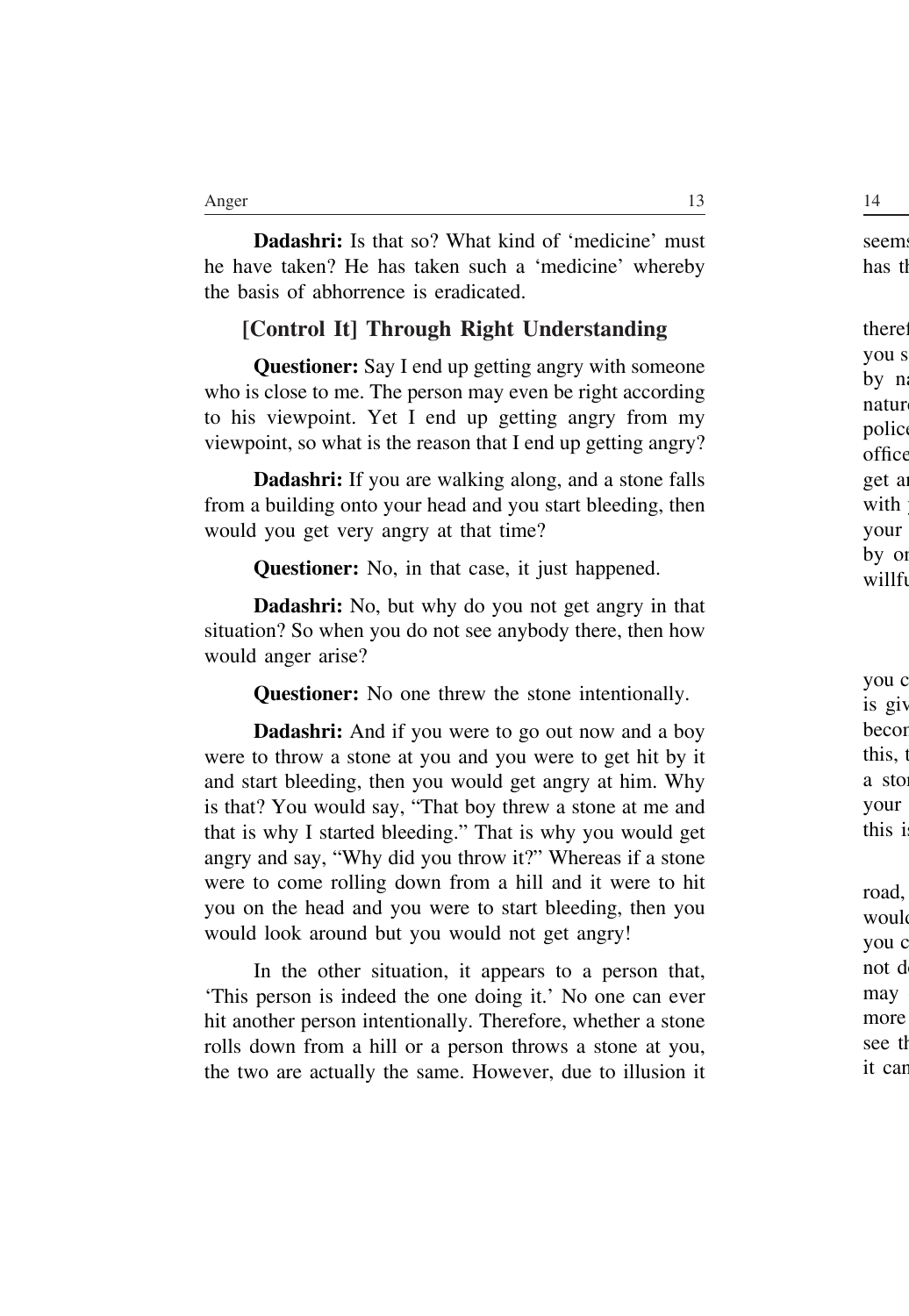seems that, 'This person is doing it.' No one in this world has the ability to go to the toilet [at will].

As you know that nobody has hit it intentionally, therefore in that situation, you do not get angry. Moreover, you say, "I end up getting angry. I am very short-tempered by nature." Oh mortal one, it is not in your inherent nature to get angry. Why don't you get angry with a police officer? Why don't you get angry when a police officer scolds you? You get angry with your wife, you get angry with the children, the neighbors. You get angry with your subordinates, but why don't you get angry with your boss? Anger cannot arise in a person on its own, by one's inherent nature. Actually, one wants to do his willfulness.

#### **Questioner:** How can it be controlled?

**Dadashri:** Through understanding. The person who you come across is actually instrumental in the process and is giving you the result of your very own karma. He has become instrumental in the process. Now if you understand this, then the anger can come under control. When you see a stone falling from a hill, then you are able to control your anger. So here, too, you need to understand that all this is indeed like a hill.

If another car comes at you from the wrong side of the road, then you would not scold the driver, would you? You would not get angry with him, would you? Why? Would you collide with the car and smash it? No. Why would you not do it there? You become wise in that situation that, 'I may die.' On the contrary, oh mortal one, you die even more when you get angry. However, you are not able to see the complete picture there, whereas in the other case, it can be seen overtly; that is the only difference! Would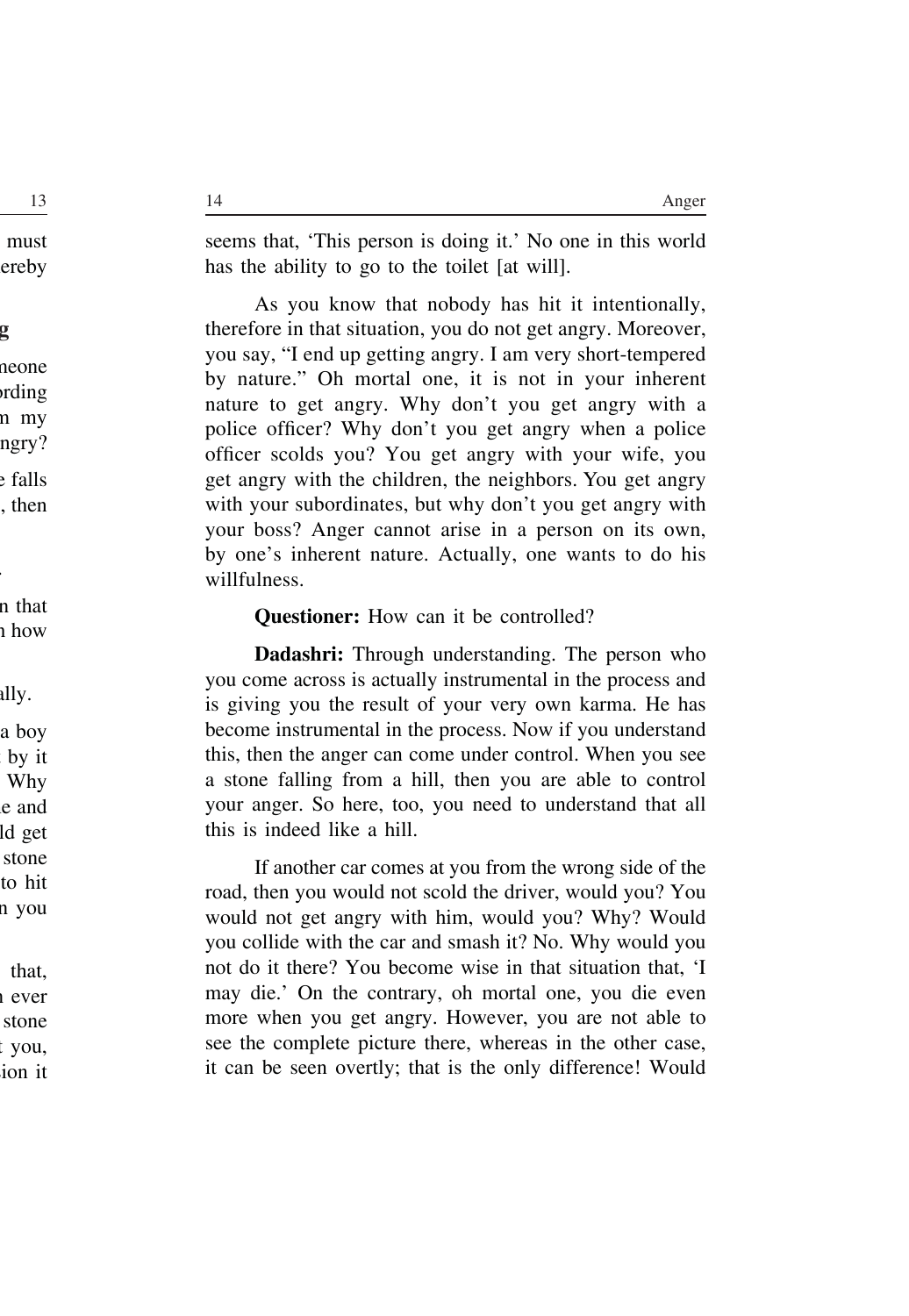you not retaliate on the road? Would you not get angry, even if the fault were of the other person?

#### **Questioner:** No.

**Dadashri:** In the same way, you need to understand this when it comes to life as well.

#### **The Results Can Change Only When the Causes Change**

One man asks me, "I have been trying to get rid of this anger for infinite lifetimes, but why does this anger not leave?" I tell him, "You may not know the solution to get rid of anger." He responds, "The solutions for getting rid of anger have been written in the scriptures; I have been doing all of that, yet the anger does not depart." I tell him, "The solution has to be the right one." He says, "I have read many right solutions, but nothing has been of use." So I tell him, "Trying to find a solution to stop the anger is foolishness. This is because anger is actually a result. Just as, if you have taken an exam and you get the result; this is the equivalent of trying to get rid of the result. This result that has come, what is it the result of? That is what you need to change."

People say, "Control your anger, get rid of anger." Hey, why are you doing this? You are unnecessarily giving yourself a headache! In spite of that, the anger does not actually leave. Yet they will say, "No, sir, I have controlled my anger to some extent." Hey! As long as it exists within, it cannot be considered as under control. So that man asks, "Then do you have any other solution?" I respond, "Yes, there is a solution. Will you do it?" He responds, "Yes." So I say, "Make a note at least once that with whom do you get angry the most in this world? Wherever you get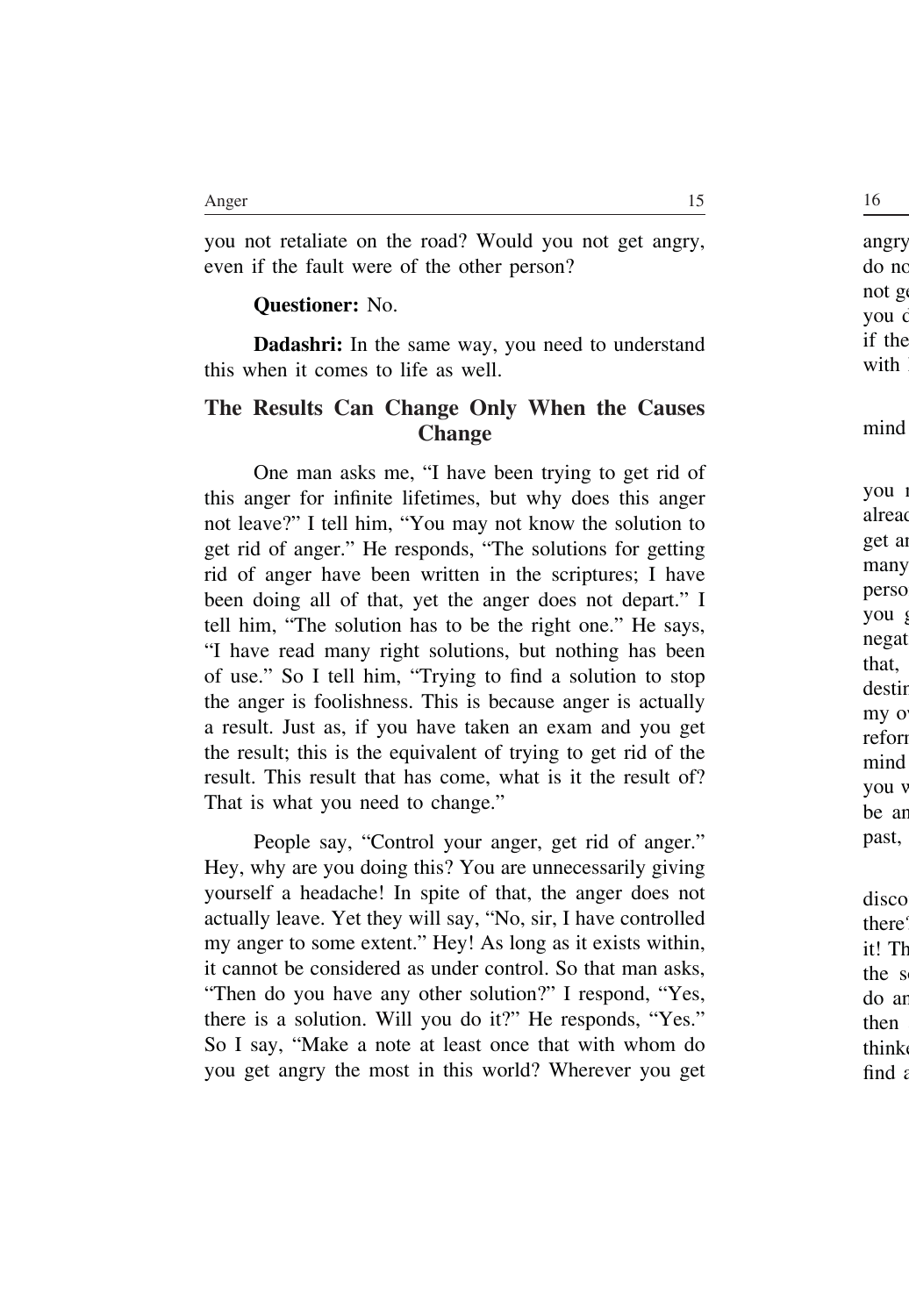angry, make a note of it and also get to know where you do not get angry. Add it to the list at least once that, 'I do not get angry with this person.' Many people do wrong, yet you do not get angry with them, whereas for others, even if the poor person is doing the right thing, you get angry with him. Therefore, there must be some reason, right?

**Questioner:** Would a knot have been bound in the mind towards that person?

**Dadashri:** Yes, a knot has been bound. What should you now do to release this knot? The examination has already been given. However many times you are going to get angry with that person, you are going to get angry that many times. And a knot has already been formed for that person, but what should you do from now on? Whomever you get angry with, do not allow your mind to become negative towards that person. You should reform your mind that, 'This person is doing that on the account of my own destiny. Whatever he is doing is due to the unfolding of my own karma and that is why he is doing it.' You should reform your mind in this way. If you keep reforming your mind and if your mind reforms towards that person, then you will stop getting angry towards that person. There will be an effect of the past for some time, the effect of the past, it will give that much effect and then it will cease.

This is a very subtle point and people have not discovered it. There is a solution for everything, isn't there? The world would not exist without solutions, would it! The world simply tries to destroy the results. Therefore, the solution for anger-pride-deceit-greed is this. Do not do anything about the effect; if you destroy their causes, then all of them will depart. Therefore, one should be a thinker. Otherwise, if one is unaware, then how will he find a solution?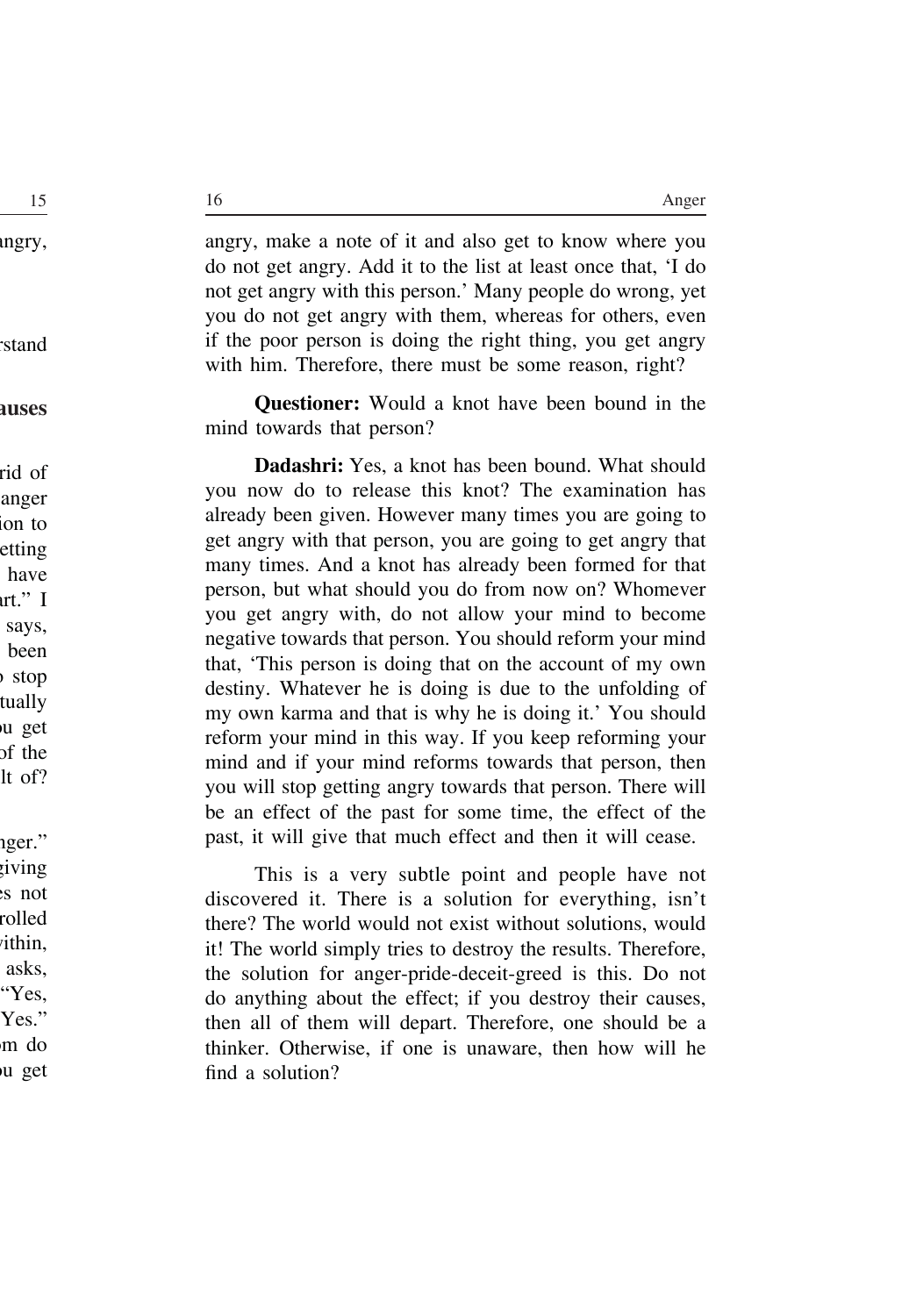**Questioner:** How can the causes be destroyed? Please explain that again!

**Dadashri:** Say I keep getting angry with this man and then I decide that my anger towards him is the result of me previously seeing faults in him. Now whatever wrong he does, if I do not let it affect my mind, then the anger towards him will gradually cease. However, if there are some results of the past, then that many will come, but everything else will cease later on.

**Questioner:** Does anger arise by seeing faults in others?

**Dadashri:** Yes. You should also keep in mind that, the faults that you are seeing, they are wrong results too. Therefore, when you stop seeing these wrong results, then the anger will cease. When you stop seeing faults, everything ceases.

#### **At the Root of Anger Is the Ego**

People ask, "What kind of medicine should I take to remedy my anger?" I respond, "What are you doing right now?" They say, "I keep suppressing the anger." I ask, "Do you suppress it upon recognizing it or without recognizing it? You will have to recognize anger, won't you? Anger and peace both 'sit' together. Now, if you do not recognize anger, then you are suppressing peace, and on the contrary, peace would 'die'! Therefore, this is not worth suppressing!" So then they would understand that anger is ego. So through what type of ego does anger arise? You should examine that.

When this child broke a glass, you got angry. At that time, what kind of ego prevailed? 'I incurred a loss of this glass'; it is that kind of ego. You have the ego of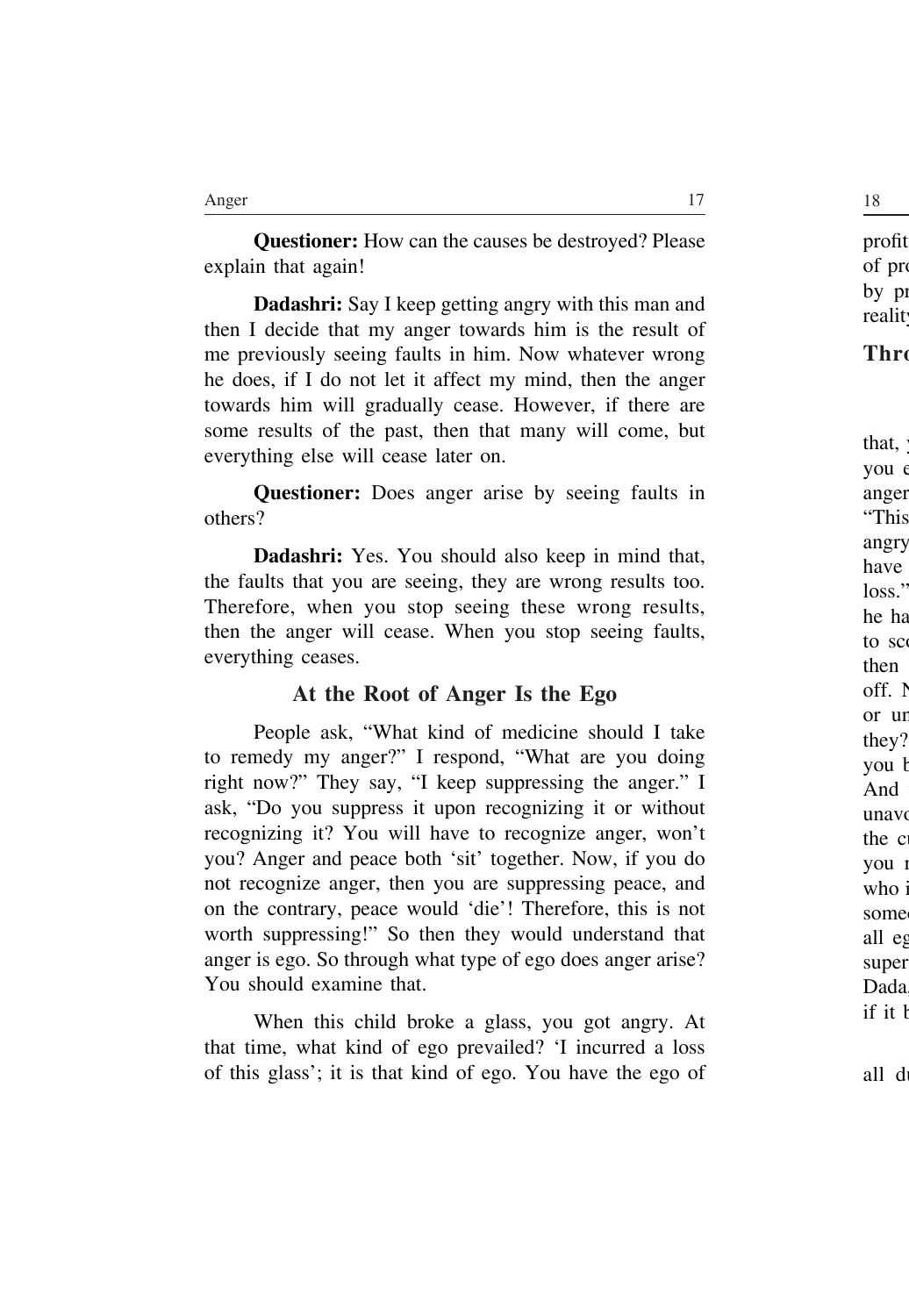profit and loss. Therefore, you should think about the ego of profit and loss and eradicate it. You keep getting angry by preserving the wrong ego. This anger, this greed, in reality, at the root, all of them are the ego indeed.

### **Through What Understanding Can Anger Be Contained?**

Anger is itself the ego. Now you should examine that, you should examine in what way it is ego. It is when you examine this that you will be able to figure out that anger is actually ego. Why did anger arise? One will say, "This woman broke the cup and saucer; that is why I got angry." Now, she broke the cup and saucer, so why do you have a problem with that? He will respond, "I incurred a loss." And just because he incurred a loss, does it mean he has to scold that person? However, to express egoism, to scold someone, if you think over all of this minutely, then by thinking it over, all of that ego can be washed off. Now the fact that the cup broke, was that avoidable or unavoidable? Unavoidable circumstances exist, don't they? If the master scolds the house helper, "Hey, why did you break the cup and saucer? Were your hands broken? And you were like this and you were like that." If it is unavoidable, then should he scold the house helper? When the cup and saucer break at the hands of the son-in-law, you remain silent there! This is because when someone who is superior comes along, you remain silent! And when someone inferior comes along, then you scorn him! This is all egoism. Everyone becomes quiet in front of someone superior, don't they? If something breaks at the hands of Dada, then nothing will arise in anybody's mind, but what if it breaks at the hands of the house helper?

This world has never seen justice at all. This is all due to the lack of understanding. Even if there is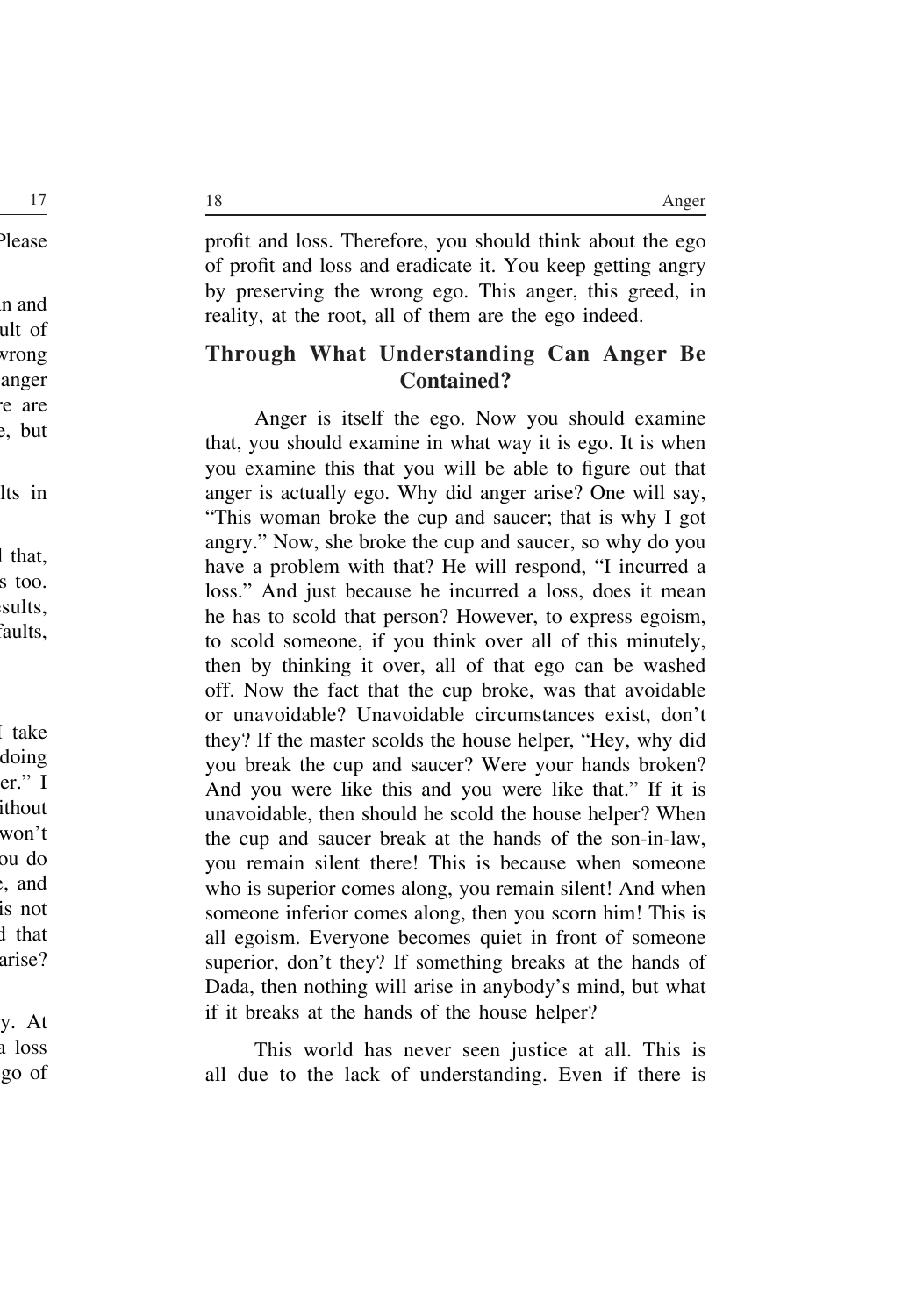understanding through the intellect, it is more than enough! If the intellect were developed, if it were molded with understanding, then there wouldn't be any quarrels at all. Now, by quarreling would the cup and saucer become whole once again? One merely takes satisfaction from it, that's all, right? And on top of that, the quarreling that takes place is another thing; the conflict that arises in the mind is another thing. Therefore, in this 'business', one incurs the loss of the glass, secondly, one incurs a loss by quarreling, and thirdly, a loss is incurred by binding vengeance with the house helper! The house helper binds vengeance that, 'I am poor, that is why he is saying this to me, isn't it?' However, that vengeance will not spare you and the Lord has said, "Do not bind vengeance with anyone. If it is possible to bind pure love, then bind pure love, but do not bind vengeance." This is because if you bind pure love, then pure love will automatically uproot vengeance. Pure love is such that it will uproot even the 'grave' of vengeance. Vengeance indeed increases through vengeance. It constantly keeps on increasing. All this wandering is indeed due to vengeance! Why are these human beings wandering? Have they not come across the *Tirthankar* Lords (the absolutely enlightened Lords who can liberate others)? They say, "We did meet the *Tirthankar* Lords, we listened to Them, did as They said, we even listened to Their *deshna* (egoless speech that is accepted by all), yet nothing changed."

What kind of difficulties do you face? Where do you face opposition? Break that opposition down. One faces opposition due to shortsightedness. The *Gnani Purush* (one who has realized the Self and is able to do the same for others) gives 'long sight'; on the basis of that long sight, one can see things the way they are!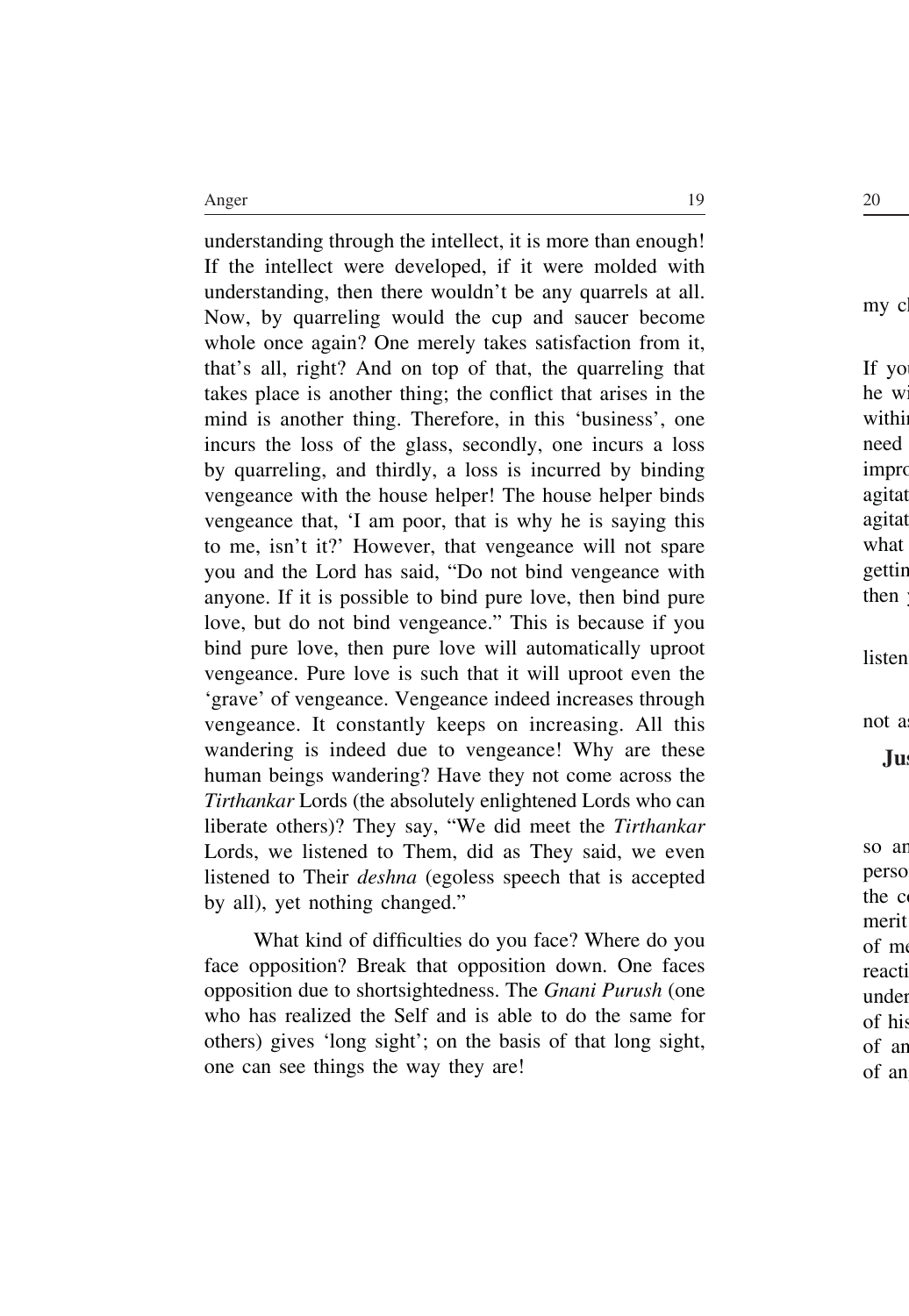#### **When Anger Arises Towards Children…**

**Questioner:** What should I do when I get angry with my children?

**Dadashri:** Anger arises due to lack of understanding. If you ask your child, "Did you enjoy this a lot?" Then he will reply, "I felt very bad within; I felt a lot of pain within." He feels hurt, you feel hurt! Then, what is the need to get agitated with the child? Moreover, if the child improves by getting agitated with him, then you should get agitated. If it gives a good result, then it is worth getting agitated. However, if it does not give a good result, then what is the point of getting agitated! If there is a benefit in getting angry, then do so; and if it does not give a benefit, then you should make do without getting angry!

**Questioner:** If I don't get angry, then he will not listen to me at all, he will not eat at all.

**Dadashri:** Even after you get angry with him, it is not as if he listens to you!

#### **Just Look at the Minuteness of the Absolutely Detached Lords!**

Nevertheless, people will say, "This father has become so angry with his son, hence this father is a worthless person." However, what sort of justice would there be in the court of nature? Nature says, "Credit this father with merit karma." He gets angry, yet it is considered a part of merit karma? Yes, because the father is undertaking a reactive clash on himself for the benefit of his child! He undertook a reactive clash on himself for the happiness of his son, so he gets merit karma! Otherwise, every kind of anger binds demerit karma only. However, this type of anger alone, the kind that is done for the happiness of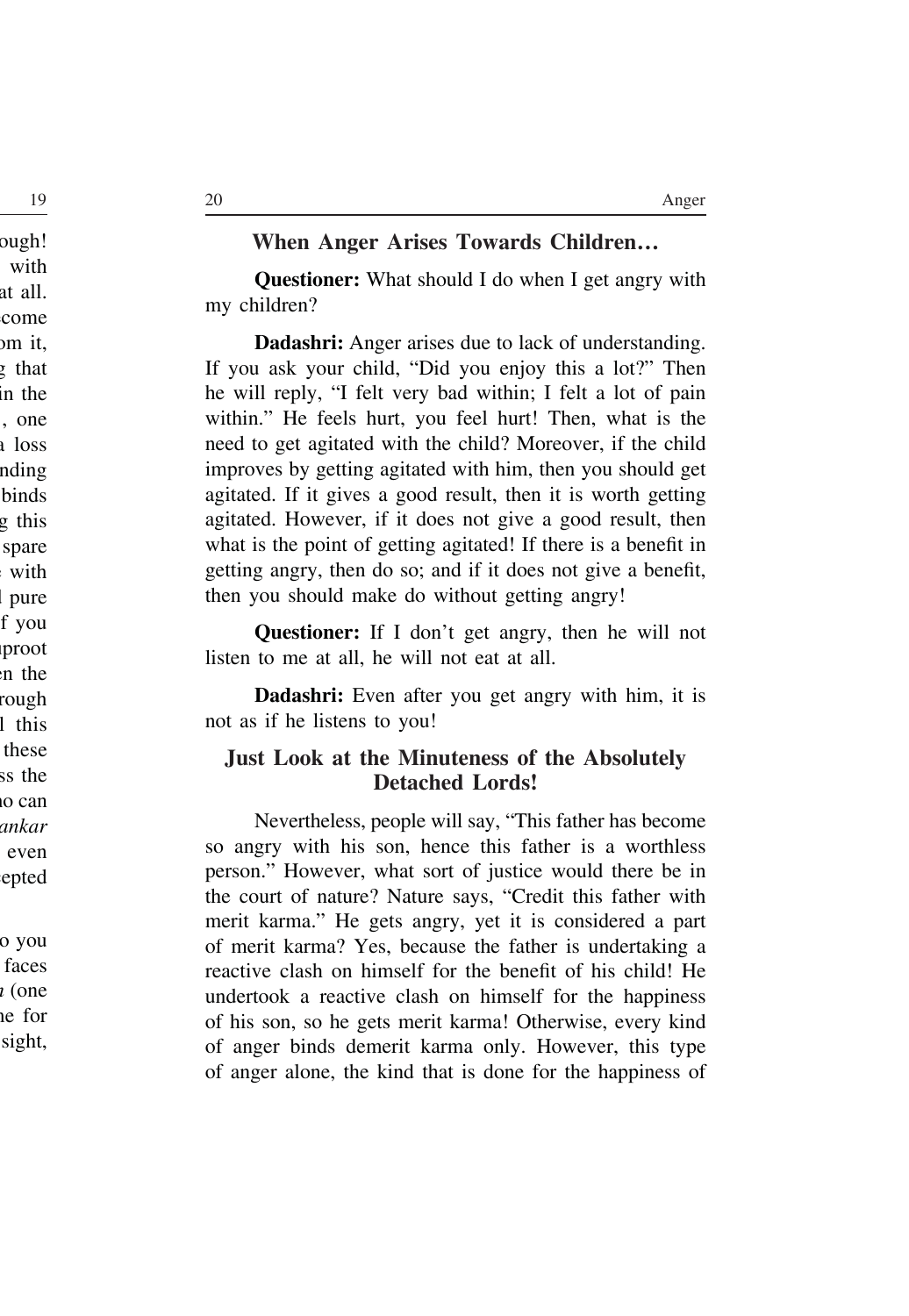one's child or student; in that, as he is burning himself for the sake of his child's or student's happiness, he will bind merit karma for that. In spite of that, people here will just keep discrediting him! Nevertheless, does the true law exist in the house of God or not? Even though one gets angry with his own son or daughter, there is no violent intent in it. Everywhere else, there is violent intent. Nevertheless, the lingering effect remains in that. This is because whenever he sees his daughter, he feels an uproar arise within once again.

Now, when there is no violent intent or lingering effect in anger, then liberation can be attained. And if there is an absence of violent intent alone, and yet the lingering effect remains, even then one still binds merit karma. How minute a discovery the Lord has made!

#### **Despite Getting Angry, One Binds Merit Karma**

The Lord has said, "When one gets angry for the sake of others, for the welfare of others, he will bind merit karma as a result."

Now, on the *Kramik* path (the traditional step-by-step path of spiritual progress), the disciples continuously remain in the fear that, 'The guru will say something any time now; he will say something any time now.' Moreover, the guru also remains agitated right from early in the morning. All the way up to the tenth stage of the fourteen stages of spiritual development, he remains the same! His eyes become 'red' [filled with anger]; there is burning within! What suffering, imagine the amount of suffering there must be? So how can one be successful in attaining one's goal? Is the attainment of liberation child's play? In fact, it is very rare that one attains *Akram Vignan* (the spiritual science of the step-less path to Self-realization)!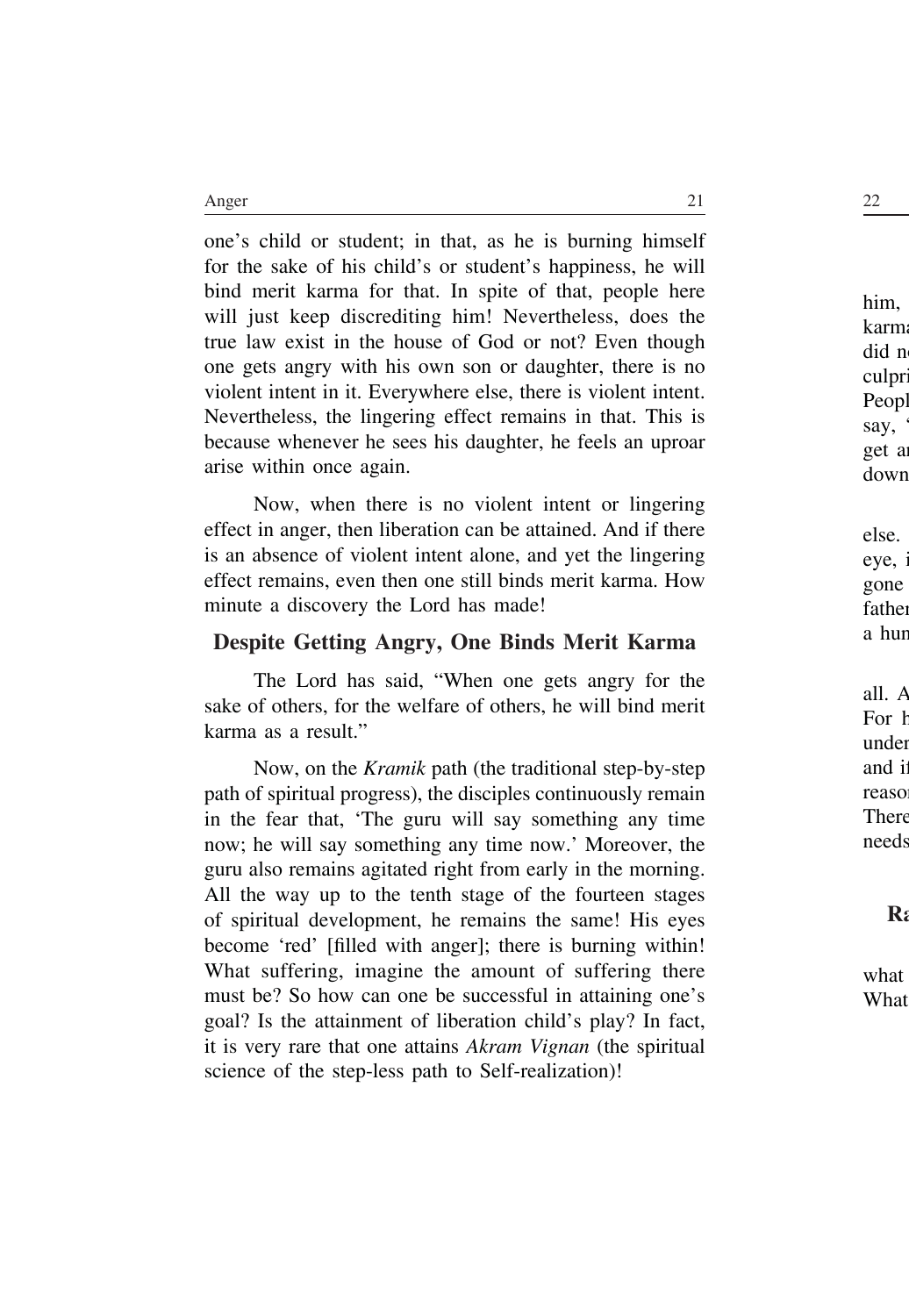#### **Anger Is a Kind of Signal**

People of the world say, "This man got angry with him, therefore, he is at fault and he has bound demerit karma." The Lord does not say that. The Lord says, "He did not get angry with his child, therefore his father is the culprit. Therefore, penalize him with a hundred rupee fine." People will say, "Is it good to get angry?" The Lord will say, "No, but at present it was necessary. If he did not get angry in this situation, then the son would have gone down the wrong path."

Therefore, anger is a red signal of a kind, nothing else. If he had not looked at him with strictness in his eye, if he had not gotten angry, then the son would have gone down the wrong path. That is why even when the father gets angry with the son, the Lord rewards him with a hundred rupees.

Anger is a red flag; the public does not know that at all. And to what extent should that red flag be displayed? For how long should it be displayed? It is necessary to understand this. If the train is going to pass right now, and if one has been standing with the red flag without any reason for two and half hours, then what would happen? Therefore, there is a need for the red signal. However, one needs to understand for how long it should be displayed.

To remain cool is a green signal.

#### **Raudradhyan Transforms into Dharmadhyan**

You may end up getting angry with your son, but what is your intent within? That this should not happen. What is your intent within?

**Questioner:** This should not happen.

**Dadashri:** Therefore, this was *raudradhyan* (adverse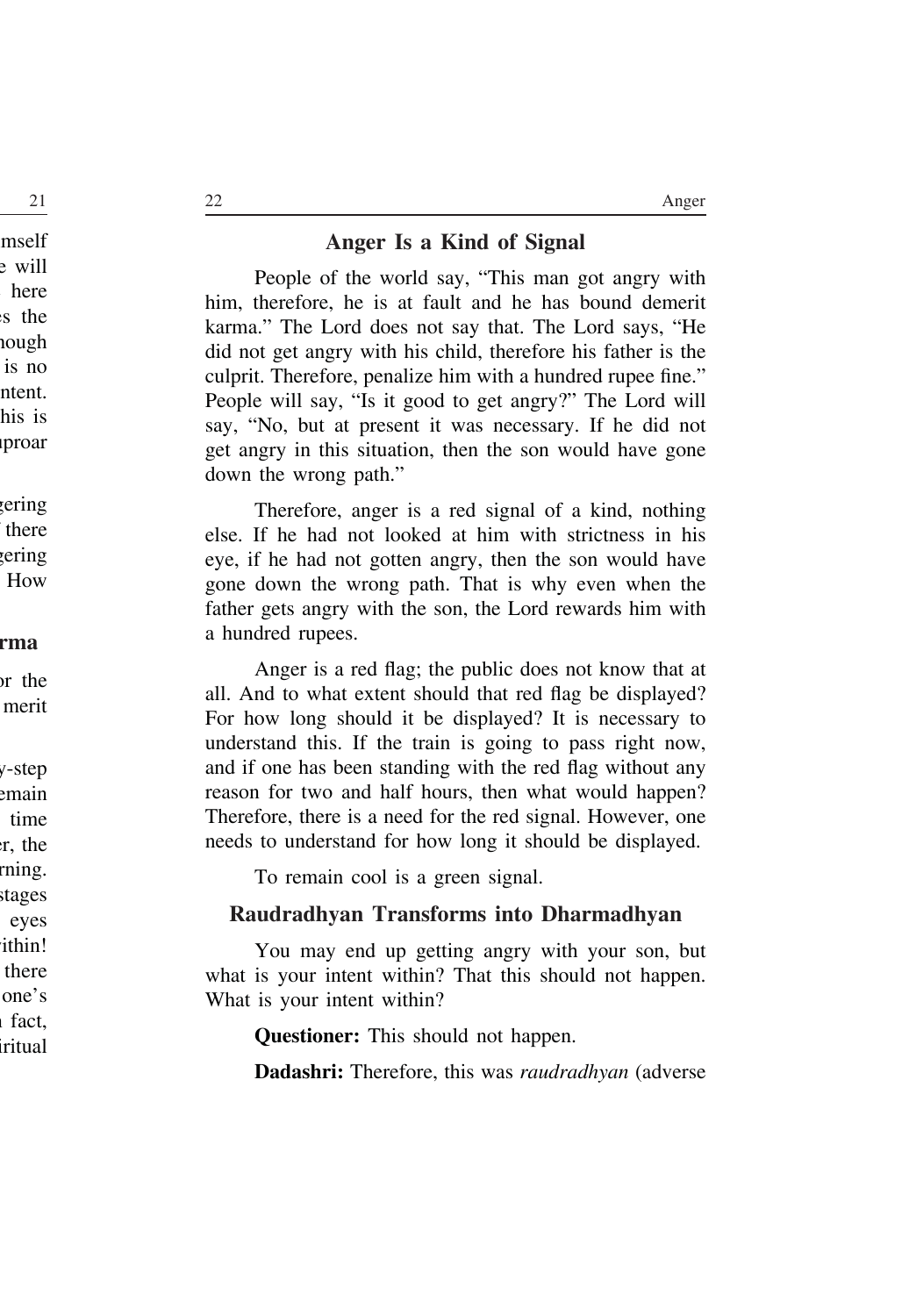internal state of being that hurts the self and others), which resulted into *dharmadhyan* (virtuous internal state of being that prevents one from hurting oneself or others). You got angry, yet it resulted in *dharmadhyan*.

**Questioner:** Is it because the intent arose that, 'This should not happen'?

**Dadashri:** There is no violent intent behind it. Anger is never without a violent intent at all, yet there are certain conditions of anger, such as when one gets angry with his children, with his friend, with his wife, in which he binds merit karma. This is because one's intention behind getting angry is being taken into consideration.

**Questioner:** Praiseworthy anger.

**Dadashri:** That other is unpraiseworthy anger; that is considered less appropriate.

Therefore, there is this much classification even in anger. Secondly, if one scolds his son for the sake of money, such as, "You are not paying attention to the business properly," that anger is different. If you scold your child, if you get angry with him for the sake of improving him, if the child is stealing or doing something else that is wrong, then the Lord has said that the result of that is merit karma. How wise the Lord is!

#### **The Wise Avoid Getting Angry in This Way**

**Questioner:** With whom do we get angry? We especially do not get angry with the secretary in the office or with the nurse in the hospital, but we do get angry with our wife at home.

**Dadashri:** That is why, when a hundred people are sitting and listening, at that time I tell all of them, "If people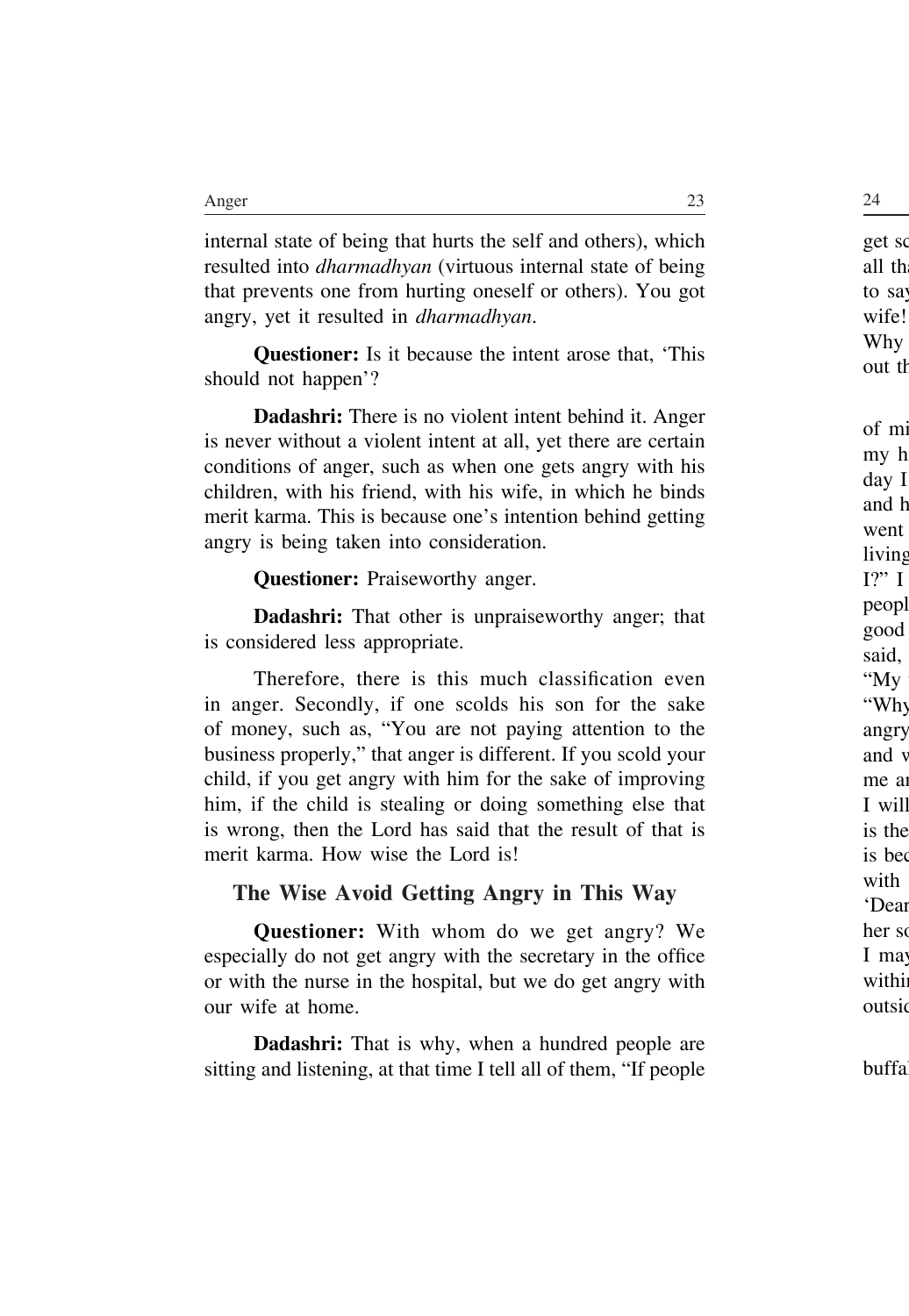get scolded by the boss or someone else, then they take out all that anger on their wives at home." That is why I have to say, "Hey, mortal one! Why are you scolding the poor wife! Why are you scolding the wife without any reason? Why don't you quarrel with the one who has scolded you out there, why are you quarreling with this poor woman?"

There was a wise gentleman. He was an acquaintance of mine. He always used to tell me, "Sir, please come to my house sometime!" He used to do masonry work. One day I was passing by and he happened to come across me and he said, "Come to my house for a while." Therefore, I went to his house. Then I said, "Hey! Are you comfortable living with two rooms?" He replied, "I am a mason, aren't I?" I am talking about the good old days here; nowadays people have to make do with one room, but even in the good old days, the poor man had only two rooms! Then I said, "Hey, doesn't your wife harass you?" He responded, "My wife does get angry, but I do not get angry." I asked, "Why is that?" He said, "If she gets angry and I also get angry, then within these two rooms, where will she sleep and where will I sleep? She will sleep facing her back to me and I will sleep facing my back to her. And with that, I will not even get good tea to drink in the morning. She is the only one who gives me happiness and my happiness is because of her!" I asked, "What if your wife gets angry with you on occasion?" He said, "I coax her. I tell her, 'Dear, let it go! I know what I am going through.' I tell her something like this and coax her. But I keep her happy. I may beat someone outside the home, but I do not beat within the home." Whereas our people get beatings from outside the home and then beat at home.

These people get angry all day long. The cows and buffaloes are better; they do not get angry. There should be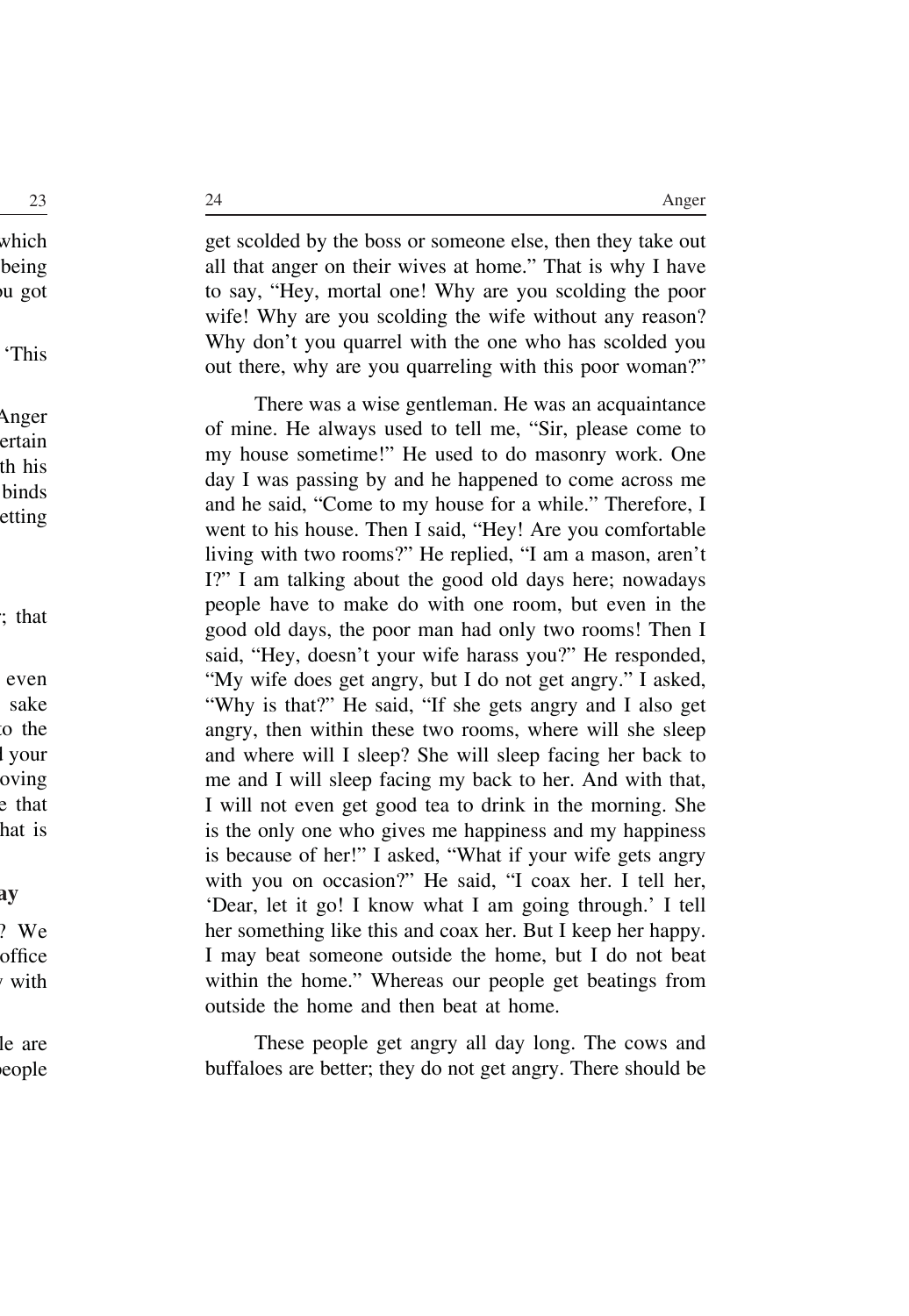some kind of peace in life, shouldn't there? It should not be filled with weakness. Instead, this anger keeps arising frequently, doesn't it! You came here by car, didn't you? What would happen if the car were to express anger all along the way here?

**Questioner:** Then I would not have been able to come here at all.

**Dadashri:** So when you get angry, then how must her 'car' be running? You do not get angry, do you?

**Questioner:** It happens sometimes.

**Dadashri:** And if both of you happen to do it, then what is the point?

**Questioner:** There should be a little bit of anger between husband and wife, shouldn't there?

**Dadashri:** No. There is no such rule. There should be a lot of peace between husband and wife. If they hurt each other, then they are not husband and wife at all. There is no hurting each other in true friendship. Whereas this is the greatest friendship of all! One should not get angry here; people have simply fit such a thing into your heads. They go through it themselves, and so they fit such a thing into others. They will say, "That is the rule!" A husband and wife should not hurt each other whatsoever; it may happen everywhere else.

#### **Betrayal as a Result of Doing According to One's Own Will**

**Questioner:** Whether at home or with friends, everyone has different opinions; and in that case, when something is not done according to our own will, then why do we get angry? What should be done at that time?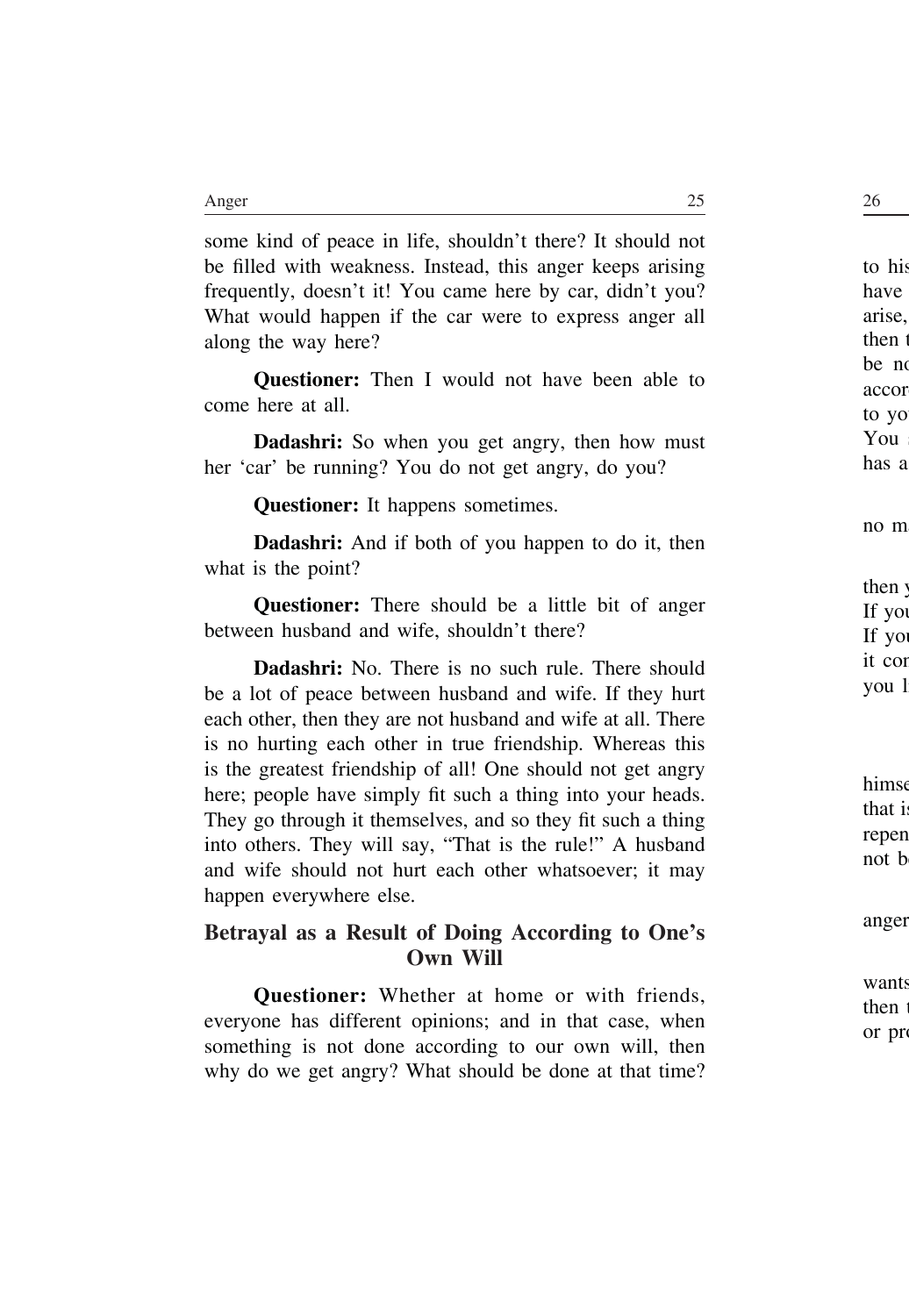**Dadashri:** If each person were to try to do according to his own will, then what would happen? How can you have a thought like that? The thought should immediately arise, 'If everyone tries to do according to their own will, then they will keep clashing with each other and there will be nothing left to eat.' Therefore, you should never do according to your own will. You should never do according to your own will, then you will never prove to be wrong. You should maintain the understanding that the one who has a self-need will do according to his own will.

**Questioner:** What should we do if the men get angry, no matter how calm we remain?

**Dadashri:** If he gets angry and if you want to quarrel, then you too should get angry, otherwise you should stop it. If you want to stop the 'film', then you should cool down. If you do not want to stop the 'film', then you should let it continue for the entire night, who is stopping you? Do you like the 'film'?

**Questioner:** No, I do not like the film.

**Dadashri:** What is the need to get angry? That person himself is not getting angry; it is the mechanical adjustment that is expressing the anger. That is why later on, one feels repentance within that, 'It would have been better if I had not become angry.'

**Questioner:** What is the solution to cool down the anger?

**Dadashri:** If a machine has become hot and one wants to cool it down, then if it is left as it is for a while, then the machine will cool down. Whereas if you touch it or prod it, then you will be badly burned.

**Questioner:** My husband and I end up getting angry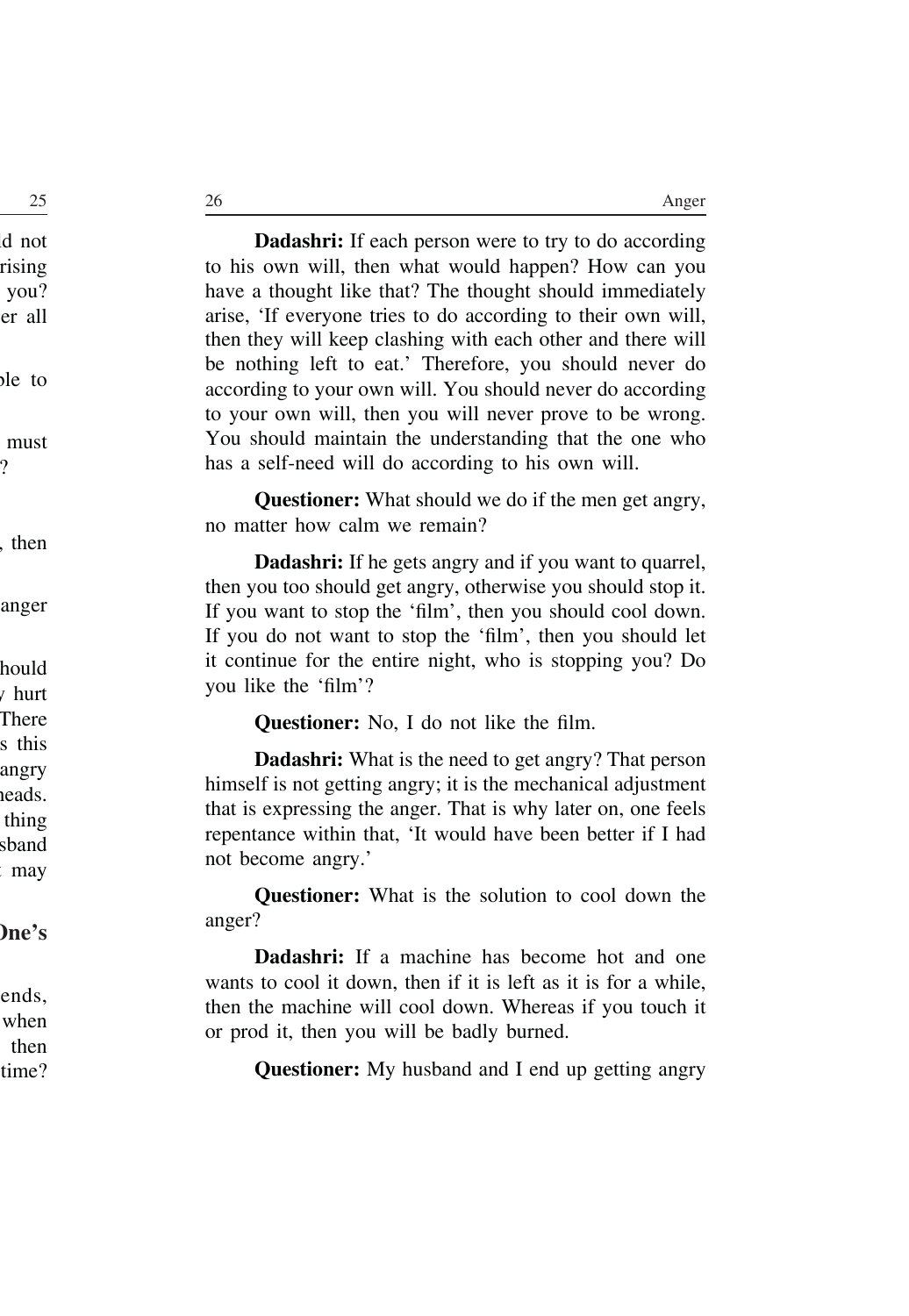and end up getting into intense arguments with each other, a battle royal and all that. So what should I do?

**Dadashri:** Are you the one who gets angry or is it he? Who gets angry?

**Questioner:** He does and then I end up getting angry too.

**Dadashri:** Then you should indeed reproach yourself within, 'Why are you doing this? You will definitely have to suffer that which you have done!' However, if you do *pratikraman* (confess, apologize, and resolve not to repeat a mistake), then all the faults will dissolve. Otherwise, whatever beatings you have given, you will have to suffer in return. But by doing *pratikraman*, it will slacken a bit.

#### **This Is Beastliness of a Kind**

**Questioner:** If we end up getting angry and cursing at someone, then how can we correct that?

**Dadashri:** As it is, you end up getting angry and cursing at others because you do not have control over your own self. In order to maintain control, you first need to understand something. You should examine whether or not you are able to bear it when someone gets angry with you. Before you get angry, you should examine, 'If someone gets angry with me, then am I able to bear it? Do I like it or not?' The way you like to be treated, you should behave in the same way with others.

So if the other person curses at you and that does not bother you or does not depress you, then you can do so. Otherwise, you should indeed put a stop to it. You should never curse at people. This is actually beastliness of a kind. Underdeveloped people, beastliness of a kind, uncultured!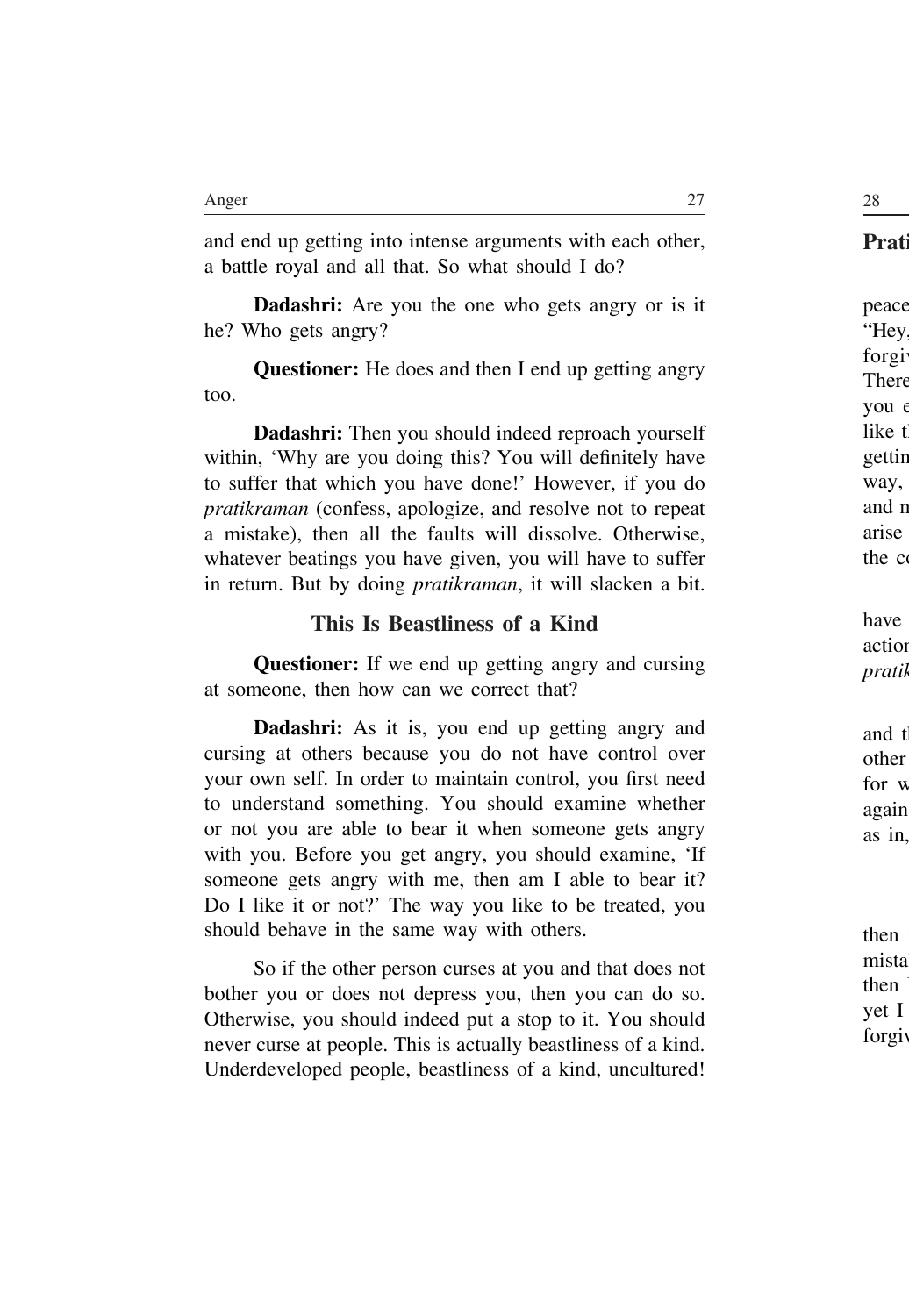#### **Pratikraman Is Indeed the True Path to Liberation**

In the past, people were taught to maintain kindness, peace, equanimity, forgiveness. Whereas these people say, "Hey, I keep getting angry and you are telling me to maintain forgiveness. But how am I to maintain forgiveness?" Therefore, they should actually be taught in this way; if you end up getting angry, then you should repent within like this, 'What kind of weakness lies in me that I end up getting angry like this. I have done wrong.' Repent in this way, and if you have a guru above you, then take his help and make a firm determination that this weakness does not arise again. Do not defend your anger from now on. On the contrary, do *pratikraman* for it.

So make a note of how many times in a day you have hurt another living being through thought, speech, or action (*atikraman*) and with whom it happened. And do *pratikraman* at that time.

What should you do in *pratikraman*? If you got angry and the other person got hurt, then recall the Soul of the other person and ask for forgiveness. So ask for forgiveness for what happened. Take a vow that you will not do it again. And *alochana* means to confess the mistake to me as in, "I have committed this mistake."

#### **Ask for Forgiveness Even From Within**

**Questioner:** Dada, when I repent or do *pratikraman*, then many times it so happens that when I have made a mistake, or I have ended up getting angry with someone, then I feel the inner burning within that, 'This is wrong,' yet I do not have the courage to ask the other person for forgiveness.

**Dadashri:** Nor should you make such an apology.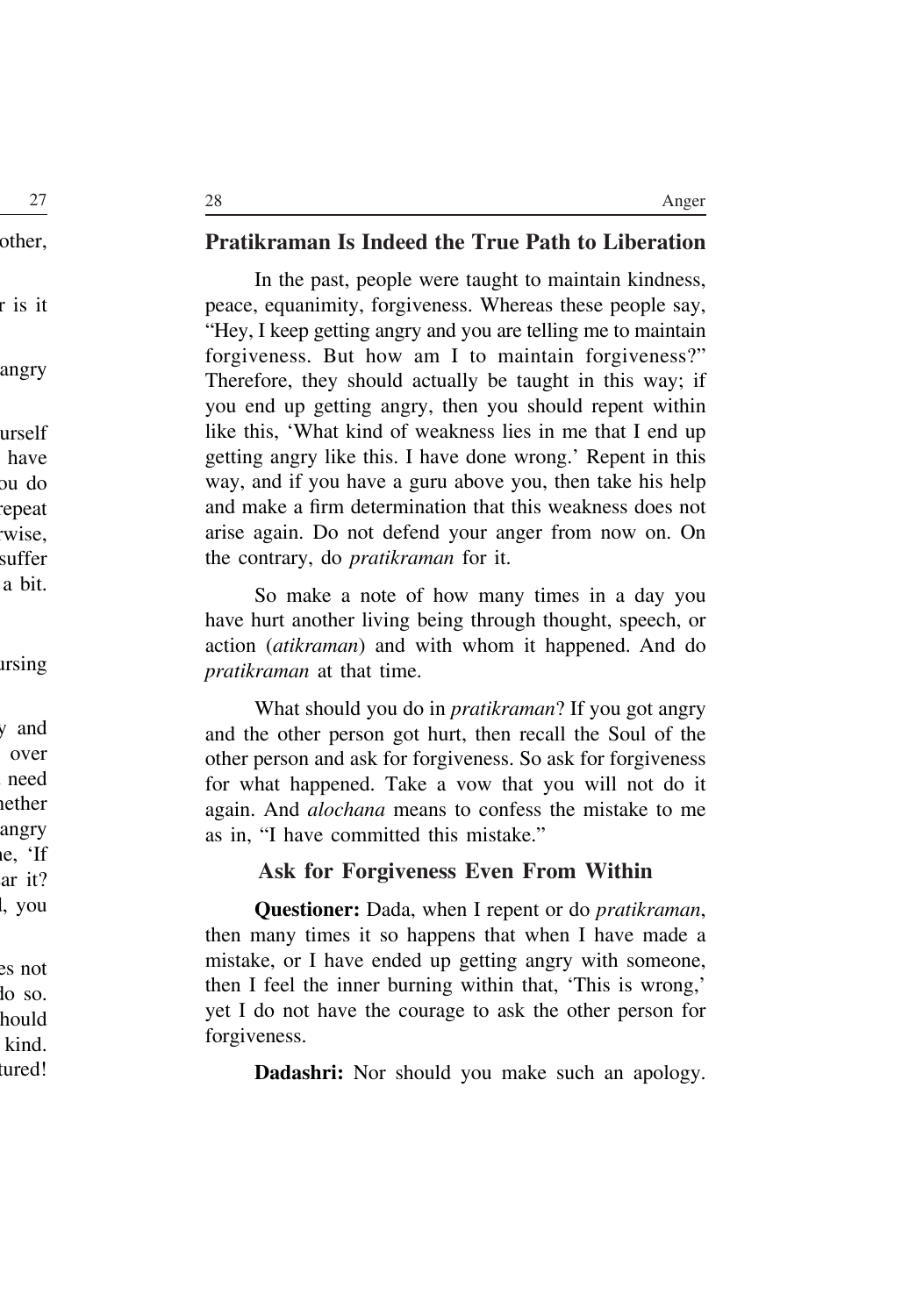Otherwise, the other person might misuse it. The other person may think, 'Yes, now you have come to your senses, haven't you?' This is the way it is. These are not noble people. These people are not such that you can ask for forgiveness in person. So you should just ask for forgiveness from within, by recalling the pure Soul of the other person! Out of a thousand people, there might be only ten who are such that they will bow down even more than you, even before you ask for forgiveness.

## **A Result Like Instant Cash by Doing Pratikraman Heartily!**

**Questioner:** Say I get infuriated with someone, and after retorting, I become quiet; thereafter, because I spoke out I feel even more burning within. In such a case, do I need to do *pratikraman* more than once?

**Dadashri:** If you do it two to three times pouring your heart into it, and if it is done very precisely, then it is finished. 'Oh, Dada Bhagwan! I got extremely angry. The other person was so hurt by it! I ask for forgiveness for that. I am heartily asking for forgiveness in your presence.'

## **The Fault Is Also Non-Living**

**Questioner:** The fury that arises due to *atikraman*  cools down through *pratikraman*.

**Dadashri:** Yes. It cools down. If it is a sticky file, then five thousand *pratikraman* have to be done, only then will it cool down. If the anger was not exhibited externally, but you got irritated from within, even then if you do not do *pratikraman* for that, then that much 'stain' will remain with you. If you do *pratikraman*, then it will get cleared off. If you have done *atikraman*, then do *pratikraman*.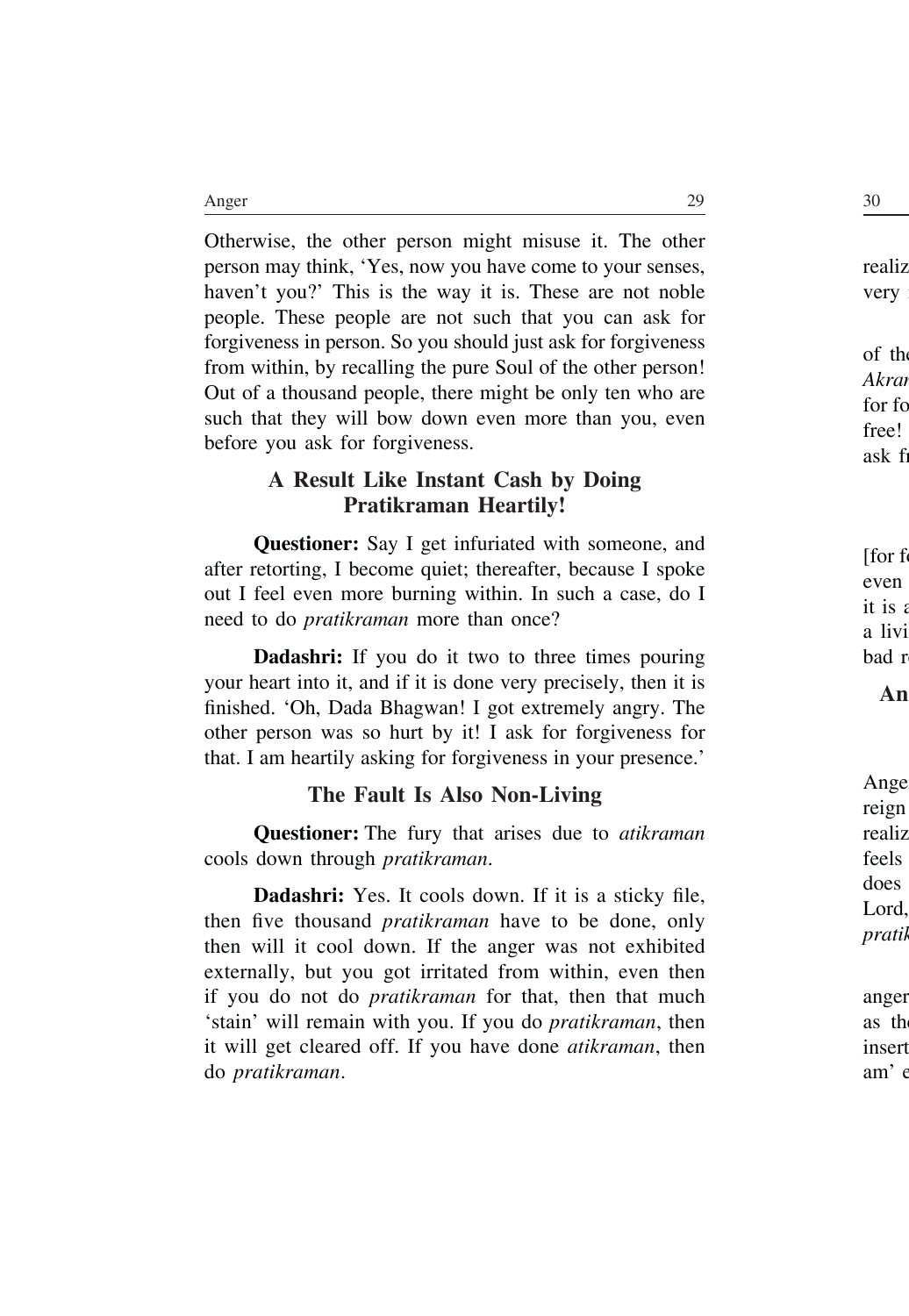**Questioner:** After getting angry with someone, if I realize it and I ask for forgiveness from that person at that very moment, then what is that considered?

**Dadashri:** After attaining this *Gnan* (Knowledge of the Self and the doer attained through *Gnan Vidhi* in *Akram Vignan*), if you end up getting angry and then ask for forgiveness, then there is no problem. You have become free! And if you cannot ask for forgiveness in person, then ask from within, then it is done.

**Questioner:** In person, in front of everyone?

**Dadashri:** There is no problem if one does not ask [for forgiveness] in this way and simply does it from within, even that will do. This is because, this fault is not 'living', it is a discharge fault. Discharge fault means that it is not a living fault! Therefore, it does not give a tremendously bad result!

#### **Anger-Pride-Deceit-Greed Remain in Existence Due to the Instillation of Life in Them**

You are not the one who is running all of this. Anger-pride-deceit-greed, these *kashays* are running it. The reign is indeed of these *kashays*! It is when one has the realization of 'who am I' that the *kashays* leave. If one feels repentance when he ends up getting angry, but if he does not know how to do *pratikraman* as shown by the Lord, then of what use is that? If one knows how to do *pratikraman*, then he will be able to become free.

Therefore, for how long does the proliferation of anger-pride-deceit-greed remain? It will remain for as long as the conviction that 'I am Chandubhai [reader should insert his or her name here] and this is indeed the way I am' exists. As long as you have made the instillation that,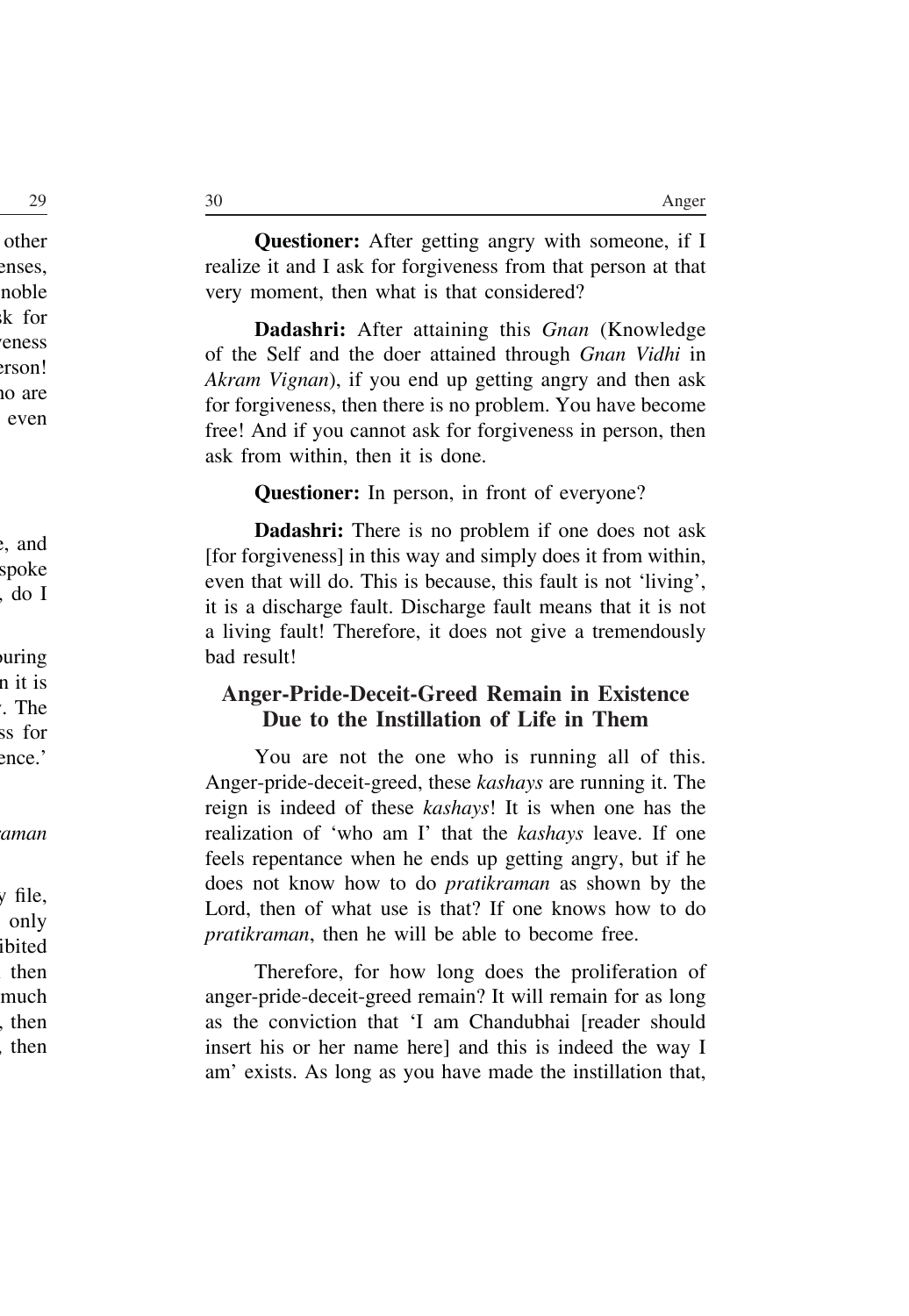'I am Chandubhai', people have instilled that in you and you have come to believe, 'I am Chandubhai', until then this anger-pride-deceit-greed remain within.

Your own instillation dissolves when you realize 'I am pure Soul'. Therefore, when one comes into one's own state as the Self, then the instillation shatters, that is when anger-pride-deceit-greed leave. Otherwise, they will not leave. Even if you beat them, they will not leave. On the contrary, they will keep increasing. If you 'beat' the first one, then a second one will increase, and if you 'beat' the second one, then a third one will increase.

## **Where Anger Is Diminished, Pride Is Inflated**

A high-ranking monk tells me, "I kept suppressing anger and uprooted it." I responded, "That is why this 'bull' by the name of pride has increased." The pride keeps inflating. This is because the 'sons' of ignorance are not such that they will die easily. If you find a solution, then they will leave. Otherwise, they are not such that they will leave easily. They are the 'sons' of ignorance. That 'bull' by the name of pride has become so fat that [it started believing], 'I suppressed anger, I suppressed anger.' On the contrary, it became fatter. Rather than that, it was better when the four of them were equal.

## **Anger and Deceit Are the Defenders**

Anger and deceit are actually the defenders. They are actually the defenders of greed and pride. The true protector of greed is deceit and true protector of pride is anger. Nevertheless, deceit is also used to some extent to protect pride; one uses deceit. One gains respect even by engaging in deceit. Do people not do that?

And they practice greed by getting angry. A greedy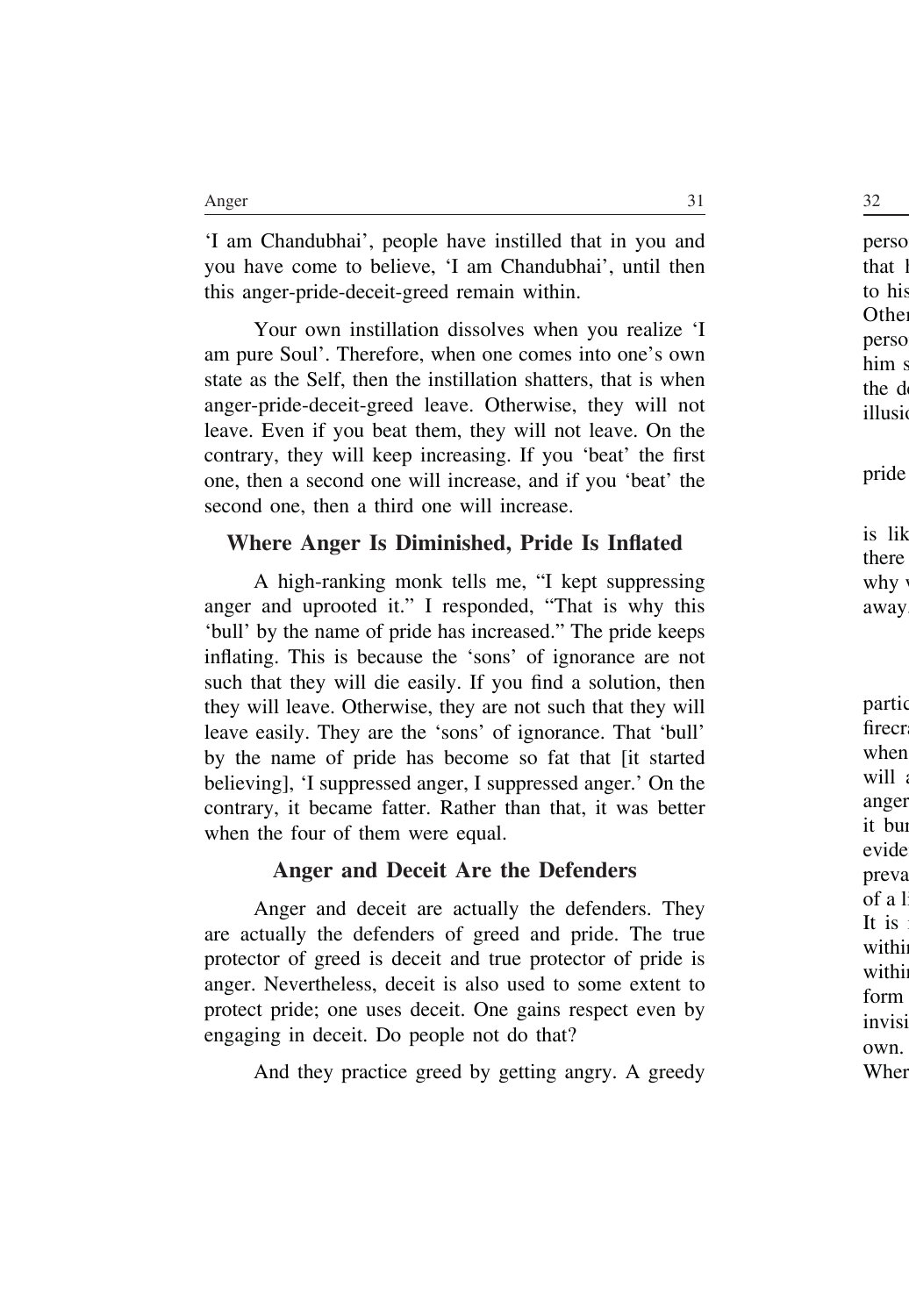person never gets angry, and if he gets angry, then know that he is probably experiencing some difficulty related to his greed, that is why the poor fellow is getting angry. Otherwise, even if the other person abuses a greedy person, he will say, "At least I have got the money! Let him scream." Greedy people are like that. This is because the deceit will indeed do all the defending! Deceit means illusion, so [deceit] and anger are the defenders.

When one finds an obstruction to his pride, when his pride is being wounded, that is when he gets angry.

Anger is naive. The naive one is destroyed first. Anger is like ammunition, and wherever there is ammunition, there is an army ready to fight. Once anger is destroyed, why would the army fight at all? Then everyone would run away. Nobody would stick around.

#### **The Real Form of Anger**

Anger is [made up of] heated *parmanu* (the smallest particle of matter). If gunpowder has been filled in a firecracker, then when it bursts, it starts up a flame. And when all the gunpowder gets used up, then the firecracker will automatically fizzle out. It is indeed the same with anger. Anger is [made up of] heated *parmanu*, so when it bursts according to the law of scientific circumstantial evidence, then it burns from all sides. I do not refer to the prevalence of heatedness (*ugrata*) as anger; the prevalence of a lingering effect in anger is what is referred to as anger. It is referred to as anger when there is an inner burning within. To have inner burning means one feels the flames within and other people also feel its effect. That is in the form of visible anger (*kadhapo*). Whereas in the form of invisible anger (*ajampo*), one keeps burning within on his own. However, the lingering effect remains in both forms. Whereas heatedness is a different thing.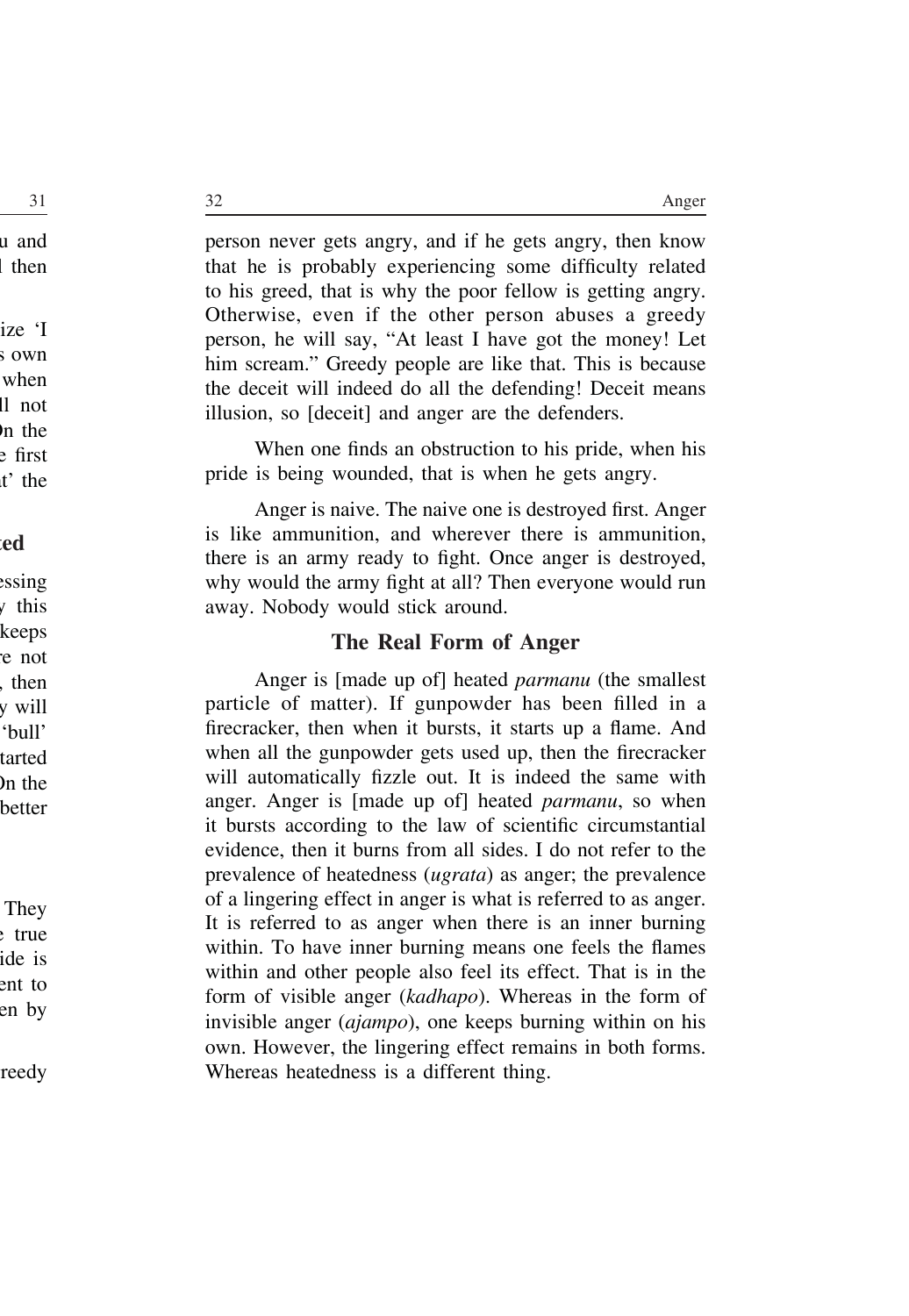#### **To Fume Silently, to Tolerate, Is Also Anger**

If speech is not expressed with anger, then the other person will not feel hurt. That is not to say that when one expresses anger verbally, that alone is referred to as anger. When one fumes silently within, that too is anger. To tolerate is actually double the anger. To tolerate means to keep suppressing. One will only realize it when the 'spring' rebounds one day. Why should one tolerate? One should bring about a solution through *Gnan*.

#### **There Is Tremendous Violence in Anger**

The intellect is emotional whereas *Gnan* remains in motion. Just as the train that runs in motion, what would happen if it were to become emotional?

**Questioner:** There would be an accident.

**Dadashri:** If it were to move around like this, then there would be an accident. Similarly, if a person becomes emotional, then so many organisms die within. When anger arises, so many tiny organisms get finished off, and moreover, one says, "I practice the religion of non-violence, I never commit the violence of killing small insects." But hey, you kill so many organisms through anger, by becoming emotional!

#### **Anger Can Be Conquered in This Way…**

*Dravya* means the external worldly interaction. That cannot change, but if the intent changes, then it is more than enough.

One says, "I want to stop anger." Anger will not stop from today itself. One has to recognize anger as in: What is anger? Why does it arise? On what basis does it originate? If one wants to stop anger effortlessly, then how can it be done? Who is its mother? Who is its father? How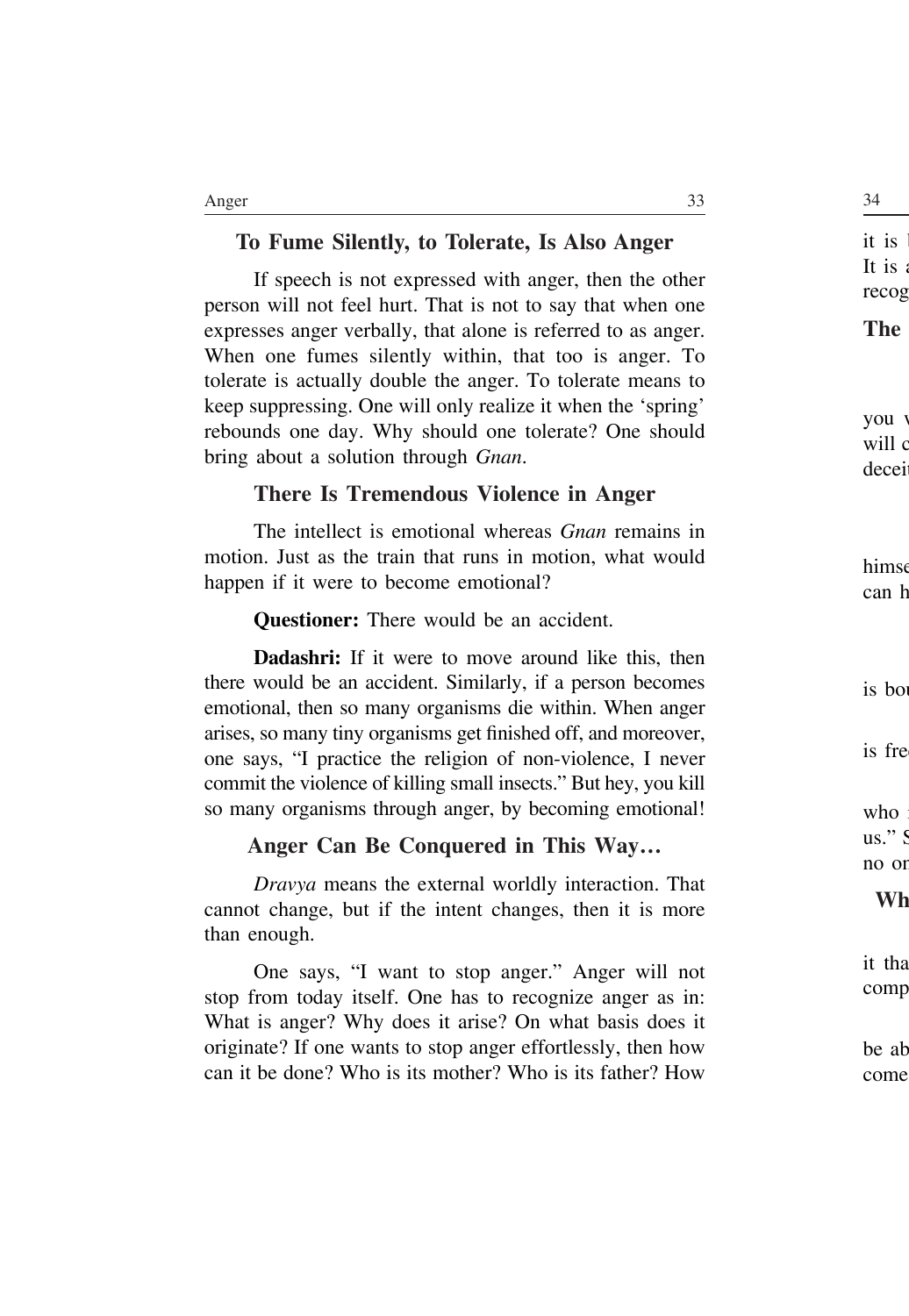it is born? In which hospital? In which maternity ward? It is after investigating all of this that one will be able to recognize anger.

### **The One Who Has Attained Freedom Can Free Others**

Do you want to clear it all out? Tell me, what do you want to clear out? Make a list and give it to me. I will clear it all out for you. Are you bound by anger-pridedeceit-greed?

**Questioner:** Very much.

**Dadashri:** So how can a person who is bound free himself? If he is bound tightly from all sides, then how can he free himself?

**Questioner:** Should he take help from someone?

**Dadashri:** Should he take help from someone who is bound himself?

**Questioner:** He should get help from someone who is free.

**Dadashri:** If we ask someone, "Is there someone here who is unbound? Are you free from bondage? Then help us." So the one who has become free can do it. Otherwise, no one else can do so.

#### **What Does Anger-Pride**-**Deceit-Greed Feed On?**

Some people are aware, they even say, "I don't like it that I end up getting angry. I do not like it, yet I am compelled to do it."

Whereas some people get angry and say, "I will not be able to make do without getting angry, everything will come to a halt." They will even say that.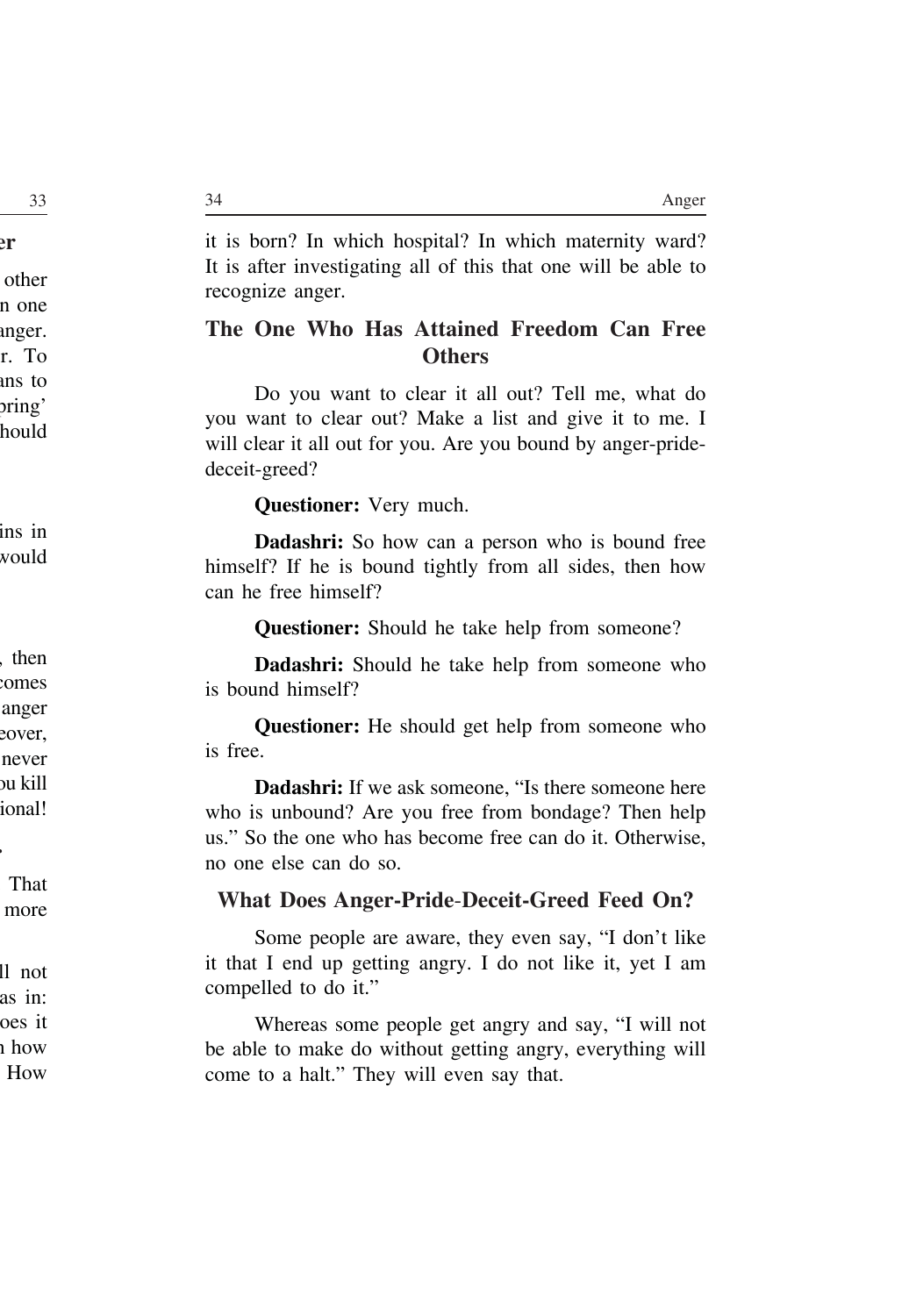Anger-pride-deceit-greed are constantly stealing from one's own self, yet people do not understand this. If the four of them were to be kept 'hungry' for three years, then they would run away. However, they subsist on that very food; what food is that? If you do not know that, then how will they die of starvation? As one does not have the understanding about this, they indeed continue to get their food. How do they subsist? And that too, they have been subsisting for infinite time! Therefore, put a stop to their food source. Nobody has had such a thought and on top of that, everyone is struggling to throw them out. Those four are not such that they will go away easily. In fact, when the Soul leaves the body, they 'clean' everything off and then evacuate. They do not need violent beatings. They actually need non-violent beatings.

When does a spiritual preceptor scold his disciple? It is when he gets angry. At that time, if someone says, "Sir, why are you scolding him?" Then the preceptor will say, "He is indeed worth scolding." That is it, finished; once he says this, it becomes a food source for anger. When one defends the anger he has expressed, that is indeed its food source.

If this anger-pride-deceit-greed do not get food for three years, then they will indeed run away on their own, you will not need to say anything at all. This is because every single thing is alive on the basis of its own food. Whereas what do the people of this world do? They keep feeding anger-pride-deceit-greed on a daily basis. They feed them every day, and then they become stout and roam around.

If a person beats his child, if he beats him after becoming very angry, and then the wife says, "Why did you beat the poor child like this?" Then he will respond,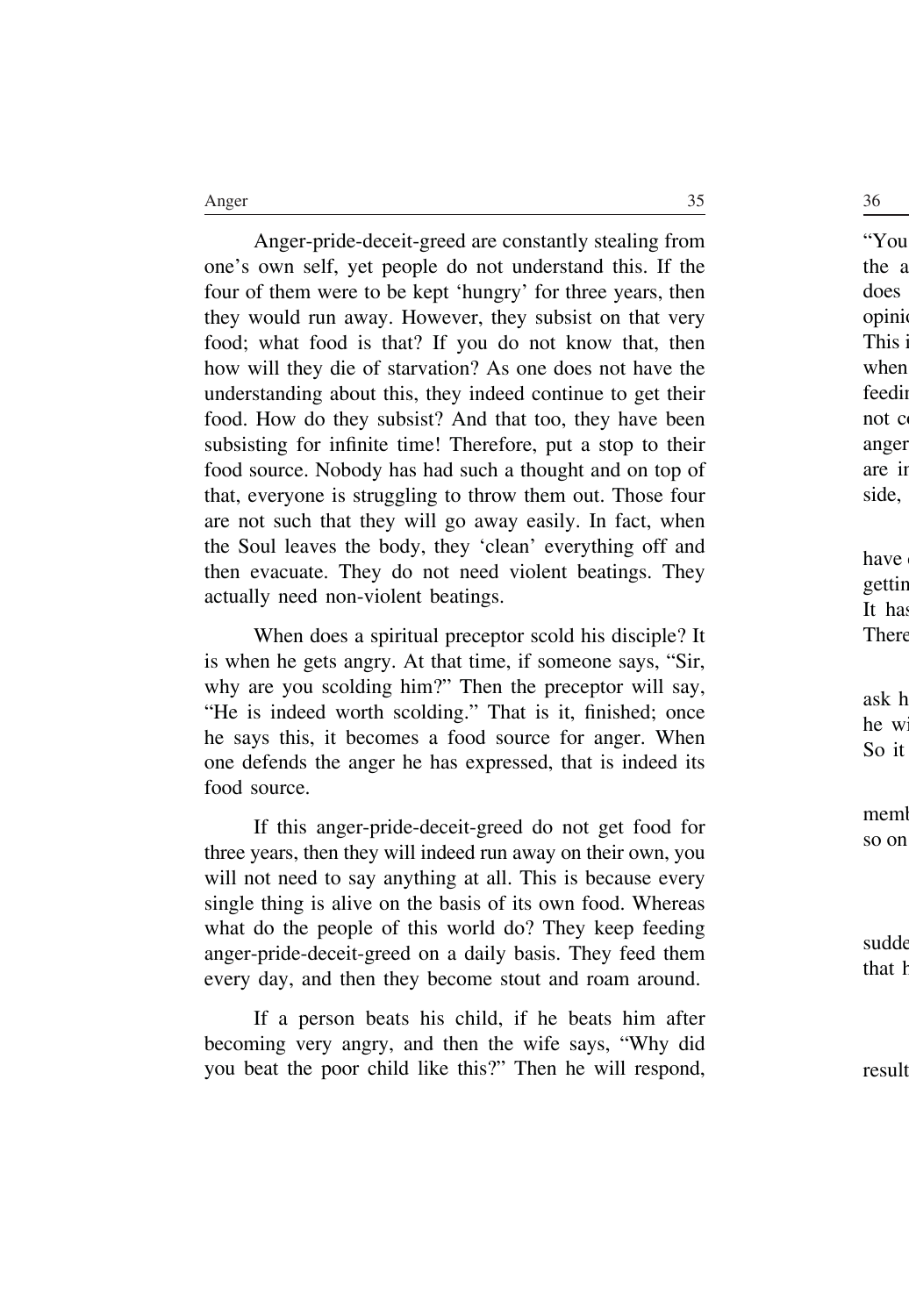"You will not understand, he deserves to be hit." So then the anger understands, 'Oh, he gave me my food! He does not realize his mistake, on the contrary, he gave the opinion that he deserves to be hit. So he is feeding me.' This is considered as feeding it. When you encourage anger, when you consider it to be good, then that is considered as feeding it. When you know anger to be wrong, then that is not considered as feeding it. When you stick to defending anger, when you take its side, then it gets its food. They are indeed living off this food. People actually take their side, don't they?

I have never defended anger-pride-deceit-greed. If I have ever gotten angry and someone tells me, "Why are you getting angry?" Then I tell him, "This anger is very wrong. It has ended up happening on accord of my weakness." Therefore, I have not defended it, whereas people defend it.

If an ascetic happens to be snuffing tobacco and we ask him, "Sir, a person like you, snuffing tobacco?" Then he will respond, "There is nothing wrong with snuffing." So it increases.

Of these four, anger-pride-deceit-greed, one of the members is loved the most, the second one a bit less, and so on… the one that is defended the most, is loved the most.

#### **Gross Karma, Subtle Karma**

Let me explain gross karma. You get angry all of a sudden. You do not want to get angry, yet it happens, does that happen or not?

**Questioner:** It happens.

**Dadashri:** When that anger arises, you will get the result of that immediately, on the spot. People will say,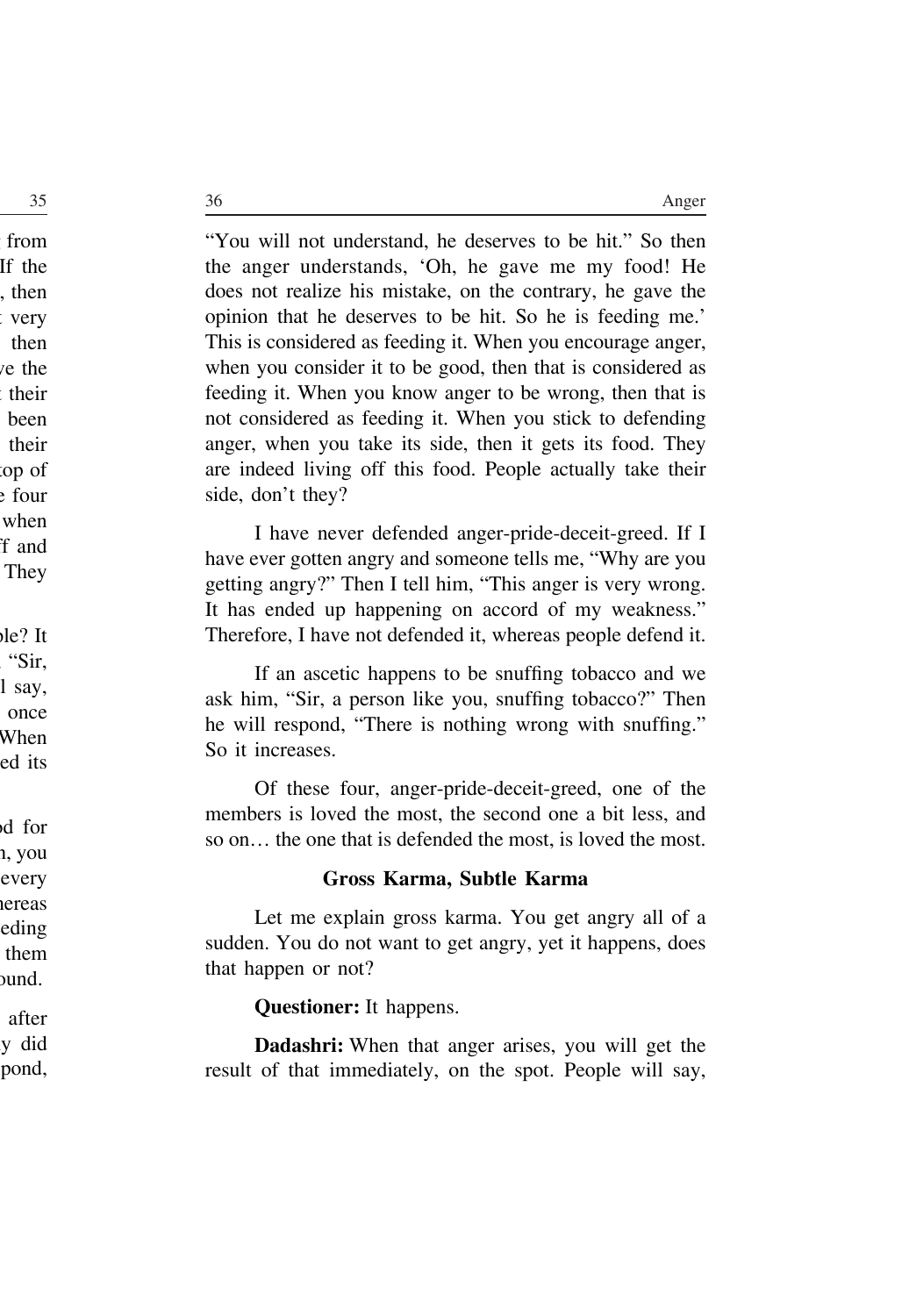"Forget about him, he is a very angry person." Someone may even slap him back. Meaning that, he will get the result here itself by either being discredited or in some other way. Therefore, to get angry is gross karma. And when anger arises, if your intent within today is, 'One should indeed get angry,' then that becomes the karmic account of getting angry again in the next life. If your intent today is, 'One should not get angry'; if you have decided in your mind that, 'I do not want to get angry at all,' nevertheless it ends up happening, then bondage does not remain for your next life. If you end up getting angry in your gross karma, then you will have to take the beating for it in this life. Nevertheless, you will not have bondage in your next life. This is because within the subtle karma, you have the firm determination that, 'One should definitely not get angry.' Whereas if a person does not get angry with anyone, yet he thinks in his mind, 'These people will only straighten up if we get angry with them.' Then with this, he will become an angry person in his next life! Therefore, the anger that is expressed on the outside is gross karma, and the intent that arises within at that time is subtle karma. There is no bondage that results from gross karma at all, provided one understands this. That is why I have revealed this science in a novel way. Up until now, it has been instilled into the world that there is bondage through gross karma, and that is why people keep getting frightened.

#### **Anger-Pride-Deceit-Greed Dissolve Through the Knowledge of Separation**

**Questioner:** Is it necessary to make some preliminary preparations to conquer this anger-pride-deceit-greed? And if that is necessary, then what should be done for that?

**Dadashri:** The fact is that if these four, anger-pridedeceit-greed leave, then one becomes God.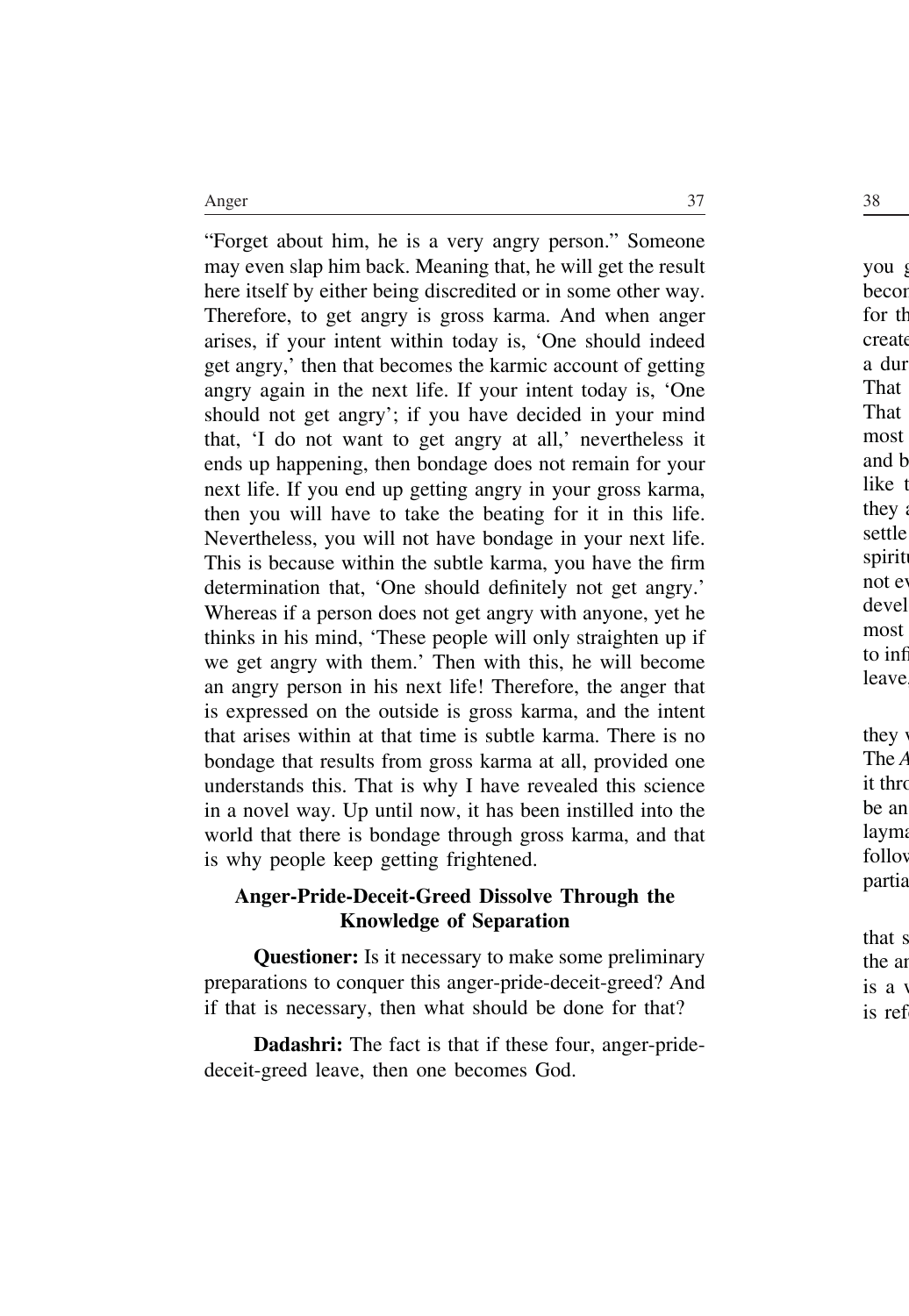The Lord has said that your anger is such that when you get angry with your very own uncle, then his mind becomes separate from you, it indeed becomes separate for the rest of his life. Therefore, your anger is wrong. It creates a distance mentally or else it creates a distance for a duration of one or two years. It breaks down the mind. That has been referred to as the ultimate useless anger. That has been referred to as *anantanubandhi krodh* (the most intense type of anger which leads to infinite bondage and births and obstructs Self-realization). And greed is also like that, thereafter pride and the rest are also like that, they are very dense. It is once they leave that a person can settle down, then he can come into the fourteen stages of spiritual development (*gunathana*). Otherwise, one would not even be able to come into the fourteen stages of spiritual development! Even if these *anantanubandhi kashay* (the most intense type of anger-pride-deceit-greed which leads to infinite bondage and births and obstructs Self-realization) leave, then that is more than enough.

Now to get rid of them, when one listens to a *Jin*, then they will leave. *Jin* means a Self-realized One (*Atmagnani*). The *Atmagnani* may be of any religion; He may have attained it through the Vedant sect or through Jainism, but He should be an *Atmagnani*. If one listens to Him, then one becomes a layman follower (*shravak*). And once he becomes a layman follower, then his *anantanubandhi kashay* leave. Then the partial annihilation of karma will keep happening on its own.

Now another solution is that I give him the Knowledge that separates the Self from the non-Self. At that time, all the anger-pride-deceit-greed leave, they get destroyed. That is a wonder of this era of the time cycle. That is why it is referred to as *Akram Vignan*!

> **Jai Sat Chit Anand (Awareness of the Eternal is Bliss)**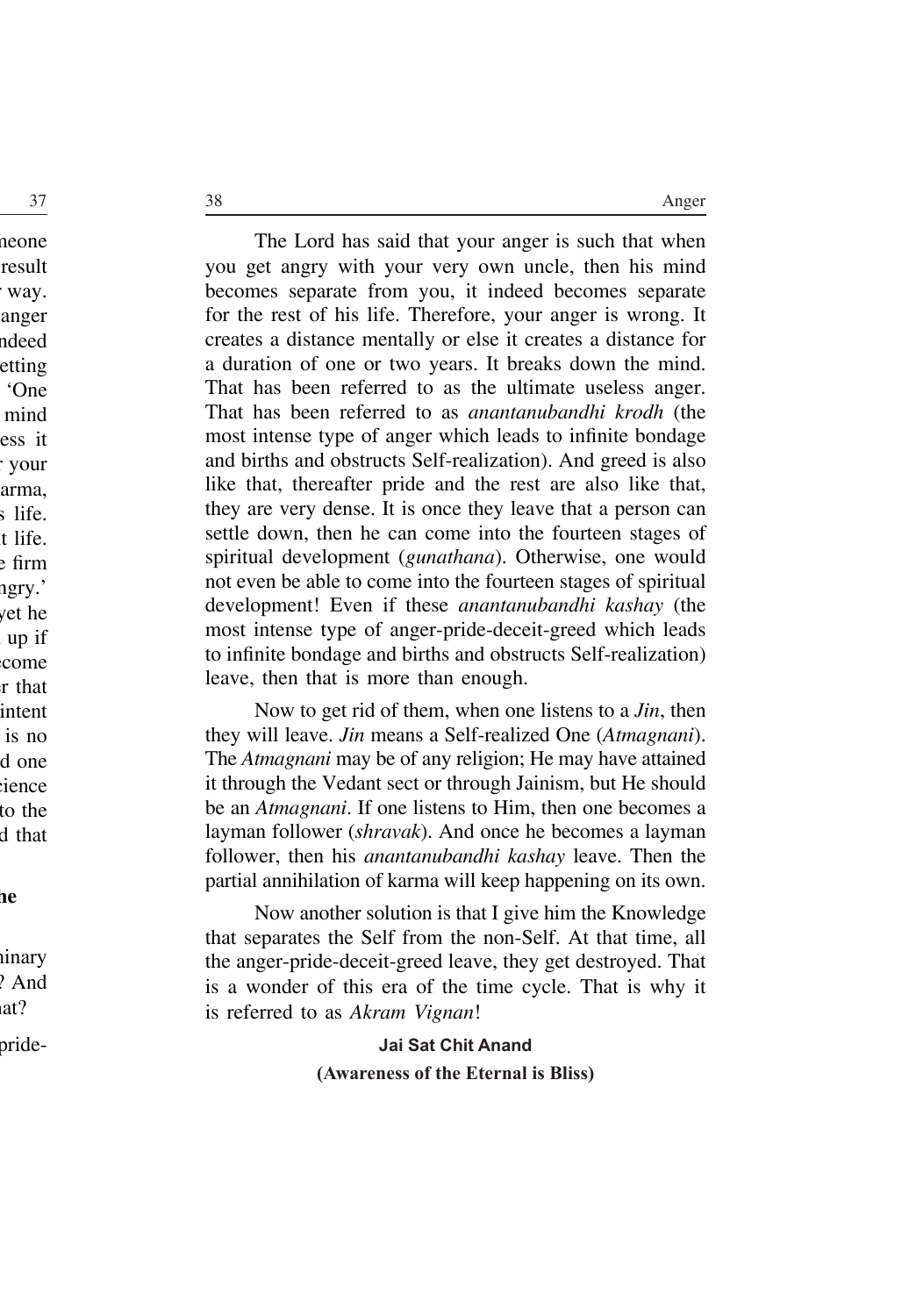# **Glossary**

| Gujarati Word | <b>English Translation</b>                                                                     |
|---------------|------------------------------------------------------------------------------------------------|
| Akram Vignan  | the spiritual science of the step-less<br>path to Self-realization                             |
| atikraman     | to hurt another living being through<br>thought, speech, or action                             |
| Gnan          | Knowledge of the Self and the doer<br>attained through Gnan Vidhi<br>in<br>Akram Vignan        |
| Gnan Vidhi    | Dadashri's forty eight minute<br>scientific process of separating the<br>Self and the non-Self |
| Gnani Purush  | one who has realized the Self and is<br>able to do the same for others                         |
| gusso         | anger without a lingering effect                                                               |
| kashay        | anger-pride-deceit-greed                                                                       |
| krodh         | anger that has a lingering effect                                                              |
| parmanu       | the smallest particle of matter                                                                |
| prataap       | silent aura of sternness and purity                                                            |
| pratikraman   | to confess, apologize, and resolve not<br>to repeat a mistake                                  |
| Purush        | Self-realized One                                                                              |
| satsang       | spiritual discourse                                                                            |
| sheel         | highest state of conduct in worldly<br>interaction                                             |
| Tirthankar    | absolutely enlightened Lord who can<br>liberate others                                         |
| Vitaraago     | absolutely detached Lords<br>*****                                                             |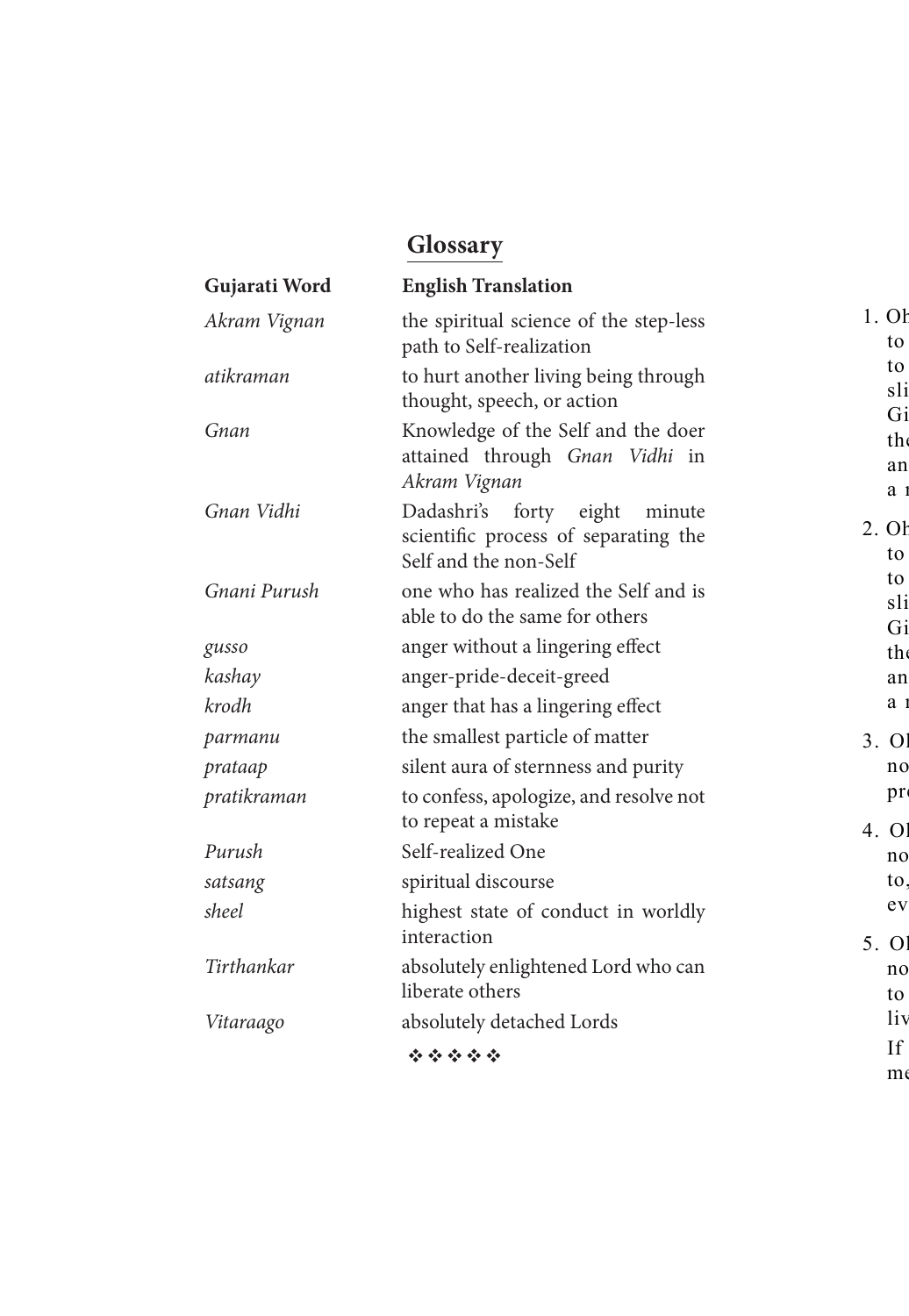# **Nav Kalamo Nine Deep Inner Intents**

1. Oh Dada Bhagwan, give me the absolute energy not to hurt, cause anyone to hurt, nor instigate anyone to hurt the ego of any living being, even to the slightest extent.

 Give me the absolute energy not to hurt, even to the slightest extent, the ego of any living being, and to conduct my thoughts, speech, and action in a manner that is accepted by all.

2. Oh Dada Bhagwan, give me the absolute energy not to hurt, cause anyone to hurt, nor instigate anyone to hurt the foundation of any religion, even to the slightest extent.

 Give me the absolute energy not to hurt, even to the slightest extent, the foundation of any religion and to conduct my thoughts, speech, and action in a manner that is accepted by all.

- 3. Oh Dada Bhagwan, give me the absolute energy not to criticize, offend, or disrespect any living preacher, monk, nun, or religious head.
- 4. Oh Dada Bhagwan, give me the absolute energy not to, nor cause anyone to, nor instigate anyone to, dislike or have contempt for any living being, even to the slightest extent.
- 5. Oh Dada Bhagwan, give me the absolute energy not to, nor cause anyone to, nor instigate anyone to speak any harsh or hurtful language towards any living being, even to the slightest extent.

 If someone speaks in harsh or hurtful language, give me the energy to speak kindly and softly in reply.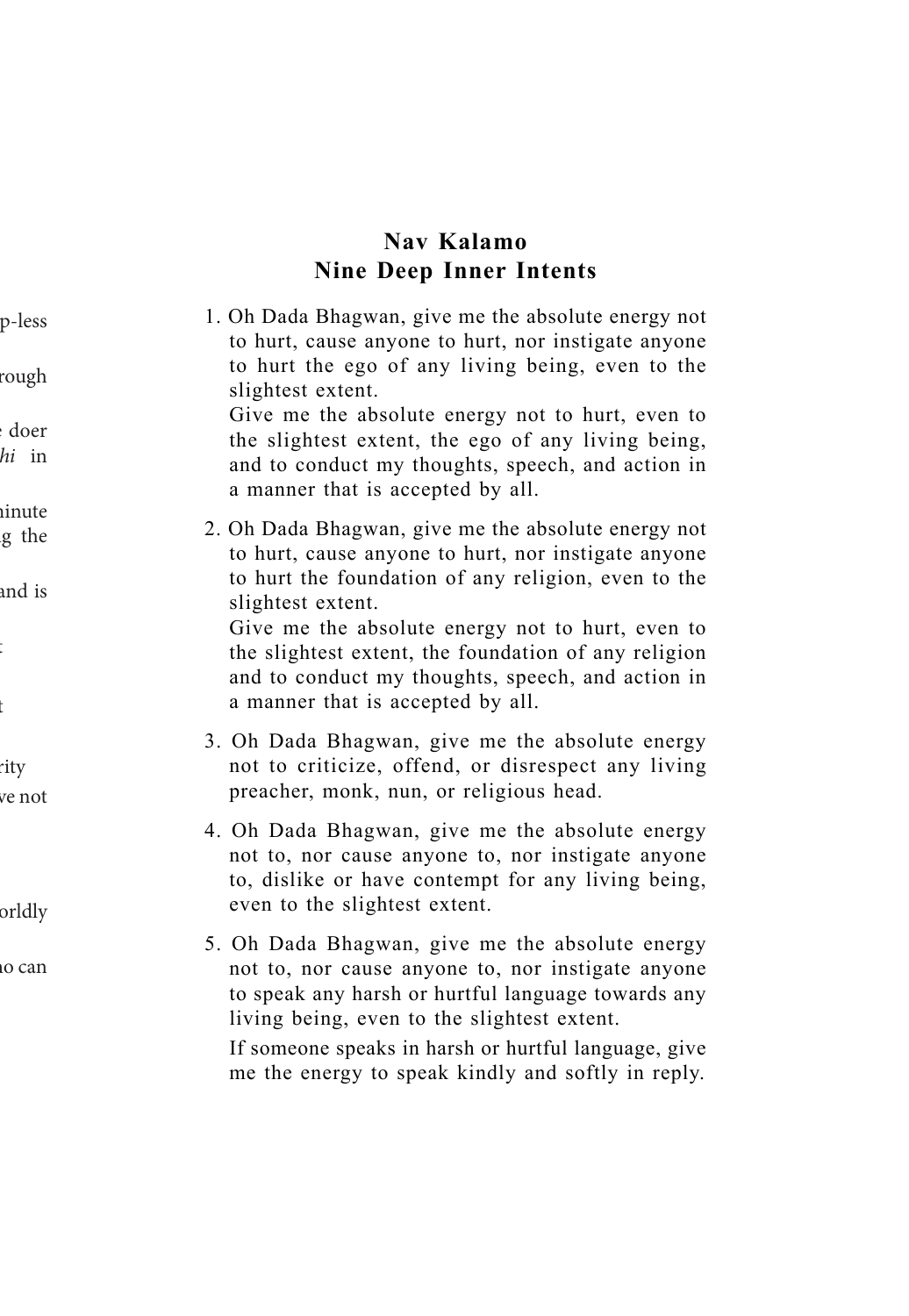6. Oh Dada Bhagwan, give me the absolute energy not to have, nor cause anyone to have, nor instigate anyone to have, even to the slightest extent, any sexual faults, desires, gestures, or faults related to sexual thoughts towards any living being, be it male, female, or of bisexual orientation.

 Give me the absolute energy to be continuously free from all sexual impulses.

7. Oh Dada Bhagwan, give me the energy to not have excessive temptation towards any particular food taste.

 Give me the absolute energy to take meals with a balance of all tastes.

- 8. Oh Dada Bhagwan, give me the absolute energy not to, nor cause anyone to, nor instigate anyone to criticize, offend, or disrespect any being, be they present or absent, living or dead.
- 9. Oh Dada Bhagwan, give me the absolute energy to become an instrument for the salvation of the world.

经合金合金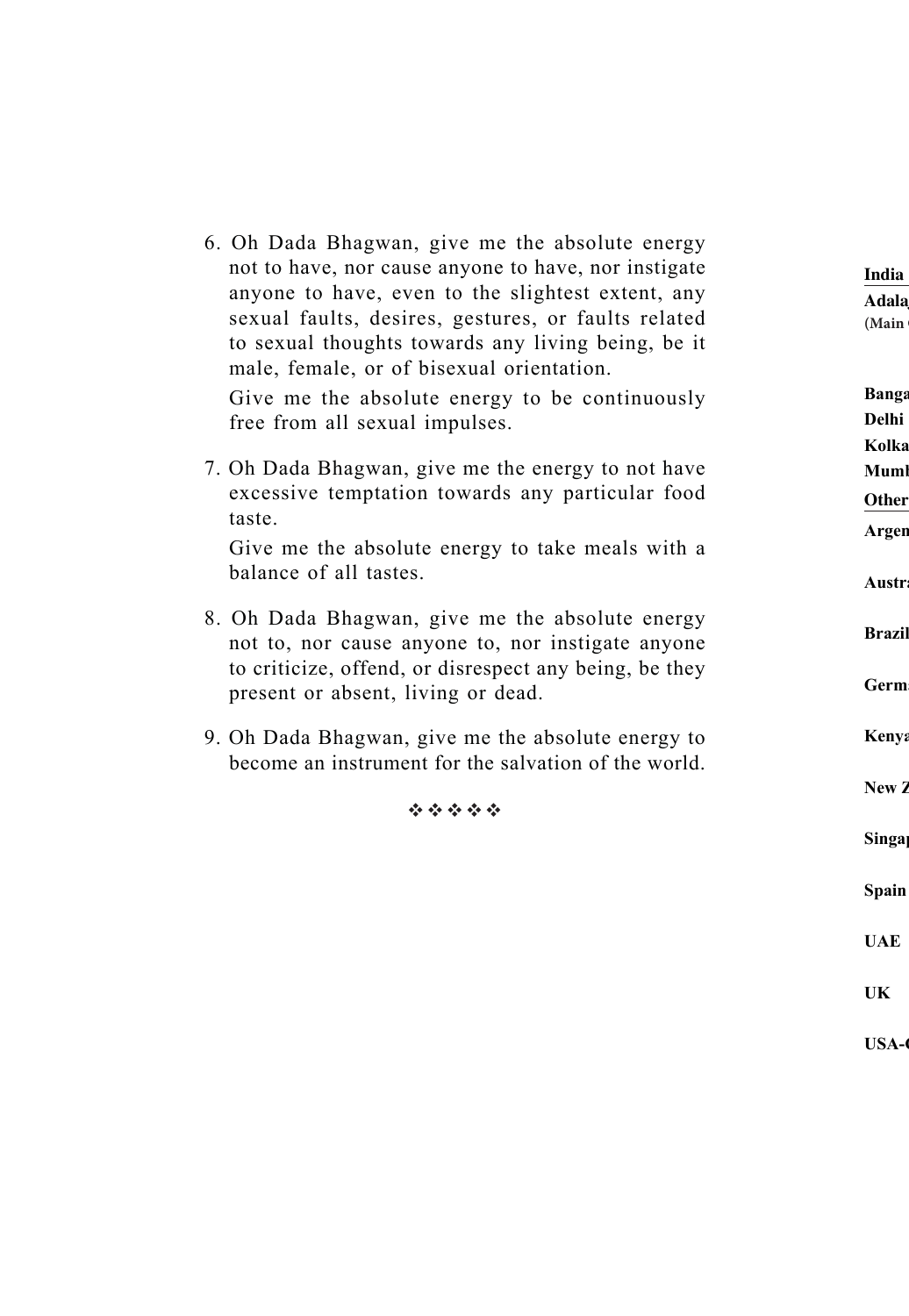## **Contacts**

#### **Dada Bhagwan Foundation**

| India:                  |                                                                                                                                                                                          |  |  |  |
|-------------------------|------------------------------------------------------------------------------------------------------------------------------------------------------------------------------------------|--|--|--|
| Adalaj<br>(Main Center) | : Trimandir, Simandhar City, Ahmedabad-Kalol Highway,<br>Adalaj, Dist.: Gandhinagar - 382421, Gujarat, India.<br>Tel: + 91 79 35002100, +91 9328661166-77<br>Email: info@dadabhagwan.org |  |  |  |
| <b>Bangalore</b>        | $: +919590979099$                                                                                                                                                                        |  |  |  |
| Delhi                   | $: +919810098564$                                                                                                                                                                        |  |  |  |
| Kolkata                 | $: +919830093230$                                                                                                                                                                        |  |  |  |
| Mumbai                  | $: +919323528901$                                                                                                                                                                        |  |  |  |
| <b>Other Countries:</b> |                                                                                                                                                                                          |  |  |  |
| Argentina               | : Tel: $+5491158431163$<br>Email: info@dadabhagwan.ar                                                                                                                                    |  |  |  |
| Australia               | : Tel: $+61\,402179706$<br>Email: sydney@au.dadabhagwan.org                                                                                                                              |  |  |  |
| <b>Brazil</b>           | $:$ Tel: $+55$ 11999828971<br>Email: info@br.dadabhagwan.org                                                                                                                             |  |  |  |
| Germany                 | : Tel: $+49700$ DADASHRI (32327474)<br>Email: info@dadabhagwan.de                                                                                                                        |  |  |  |
| Kenya                   | : Tel: $+25479592$ DADA (3232)<br>Email: info@ke.dadabhagwan.org                                                                                                                         |  |  |  |
|                         | <b>New Zealand: Tel:</b> +64 21 0376434<br>Email: info@nz.dadabhagwan.org                                                                                                                |  |  |  |
| <b>Singapore</b>        | : Tel: $+6591457800$<br>Email: info@sg.dadabhagwan.org                                                                                                                                   |  |  |  |
| Spain                   | $:$ Tel: $+34922302706$<br>Email: info@dadabhagwan.es                                                                                                                                    |  |  |  |
| UAE                     | $:$ Tel: $+971$ 557316937<br>Email: dubai@ae.dadabhagwan.org                                                                                                                             |  |  |  |
| UK                      | : Tel: $+44$ 330-111-DADA(3232)<br>Email: info@uk.dadabhagwan.org                                                                                                                        |  |  |  |
|                         | <b>USA-Canada: Tel:</b> +1 877-505-DADA (3232)<br>Email: info@us.dadabhagwan.org                                                                                                         |  |  |  |
|                         | Website: www.dadabhagwan.org                                                                                                                                                             |  |  |  |